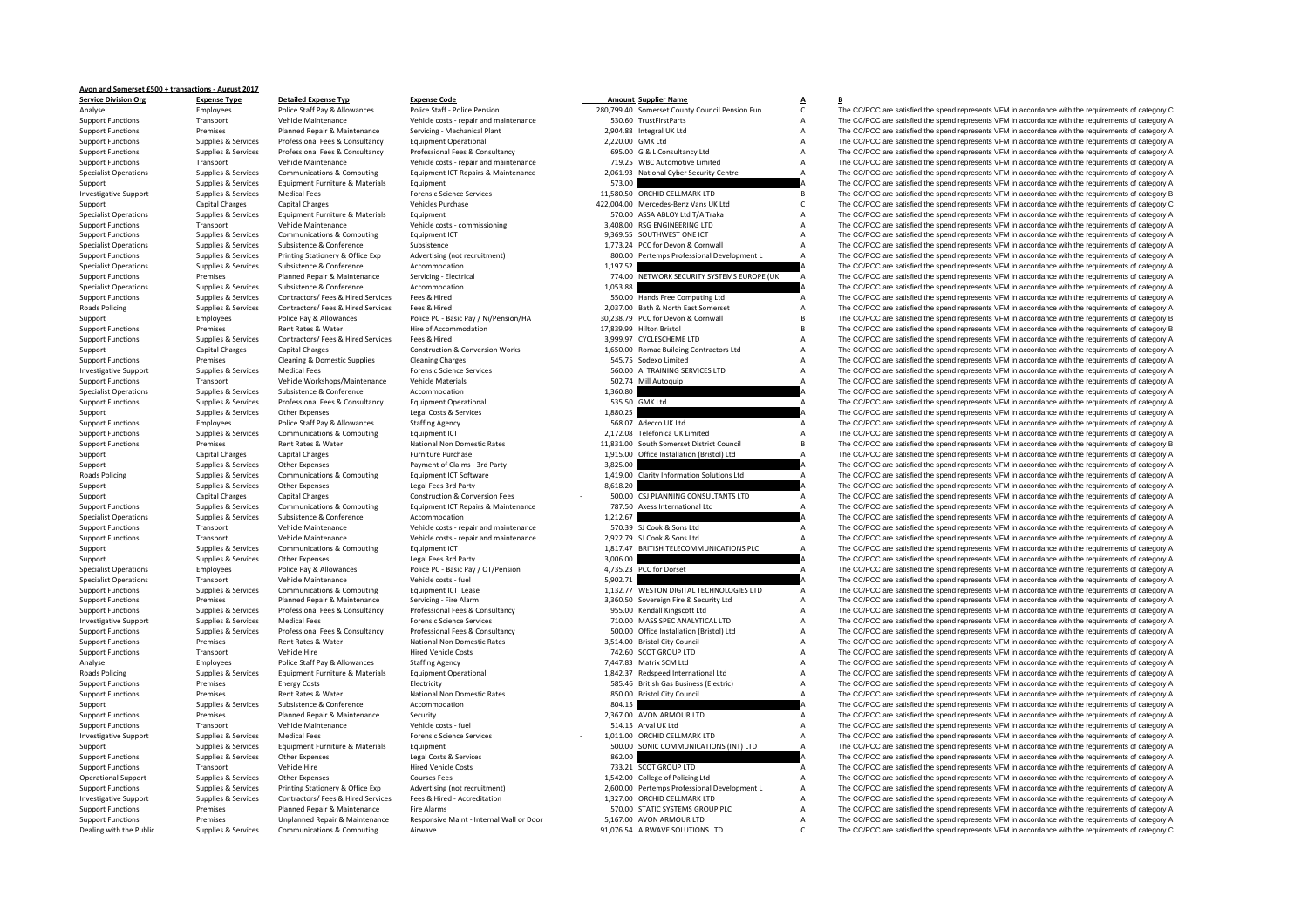**PCC** Third Party Payments **Roads Policing Roads Policing** 

|            | 765.00 Sodexo Limited                               | A      |
|------------|-----------------------------------------------------|--------|
|            | 1,150.00 Solar Valley Electrical Limited            | A      |
|            | 558.00 TOLLGATE HIRE LTD                            | A      |
|            | 597.25 PCC for Devon & Cornwall                     | A      |
|            | 58,323.00 Avon and Wiltshire Mental Health          | C      |
|            | 1,050.00 Axess International Ltd                    | A      |
| 2,709.34   | Sodexo Limited                                      | A      |
|            | 835.13 PCC for Devon & Cornwall                     | A      |
|            | 611.00 Perrys Recycling Ltd                         | A      |
| 837.55     | ASPA POLICE FEDERATION                              | A      |
| 936.04     | <b>FOSTER &amp; FREEMAN LTD</b>                     | A      |
| 1,016.67   |                                                     | A      |
|            | 1,273.80 Redspeed International Ltd                 | A      |
| 589.89     | TrustFirstParts                                     | A      |
|            | 1,222.00 Bristol City Council                       | A      |
| 944.16     | FoneFunShop Ltd                                     | A      |
| 1.150.00   |                                                     | A      |
|            | 4,236.18 EDF ENERGY 1 LIMITED                       | A      |
|            | 752.15 PCC for Wiltshire                            | A      |
|            | 1,046.28 INSIGHT DIRECT (UK) LTD                    | A      |
| 669.25     | Vodafone Corporate Limited                          | A      |
| 1,944.75   | Burtonwood Generator & Switchgear                   | A      |
|            | 6,754.00 Bristol City Council                       | A      |
|            | 7,535.46 PCC for South Wales                        | A      |
|            | 660.00 Corporate Support HQ Imprest                 | A      |
|            |                                                     | A      |
| 4,849.89   | 585.00 Alere Toxicology PLC<br>EDF ENERGY 1 LIMITED | A      |
| 2,500.00   |                                                     |        |
|            | SONIC COMMUNICATIONS (INT) LTD                      | Δ      |
| 1,400.00   |                                                     |        |
| 2,500.00   |                                                     |        |
| 603.38     | BMW (UK) Ltd                                        | A<br>A |
| 570.00     | CLIFTON CANVAS DEVELOPMENTS LTD                     |        |
| 7,500.00   | Private Pension DTB (Clifton)                       | A      |
| 1,250.00   |                                                     | A      |
| 7,582.79   | EDF ENERGY 1 LIMITED                                | A      |
|            | 800.00 Landscape Services South West Ltd            | A      |
|            |                                                     |        |
| 24,969.79  | Telefonica UK Limited                               | B      |
|            | 558.37 SUEZ Recycling and Recovery UK Ltd           | A      |
| 620.00     |                                                     | A      |
|            | 950.00 A H Ball                                     | A      |
|            | 1,682.88 INSIGHT DIRECT (UK) LTD                    | A      |
|            | 559.00 Bristol City Council                         | A      |
|            | 597.00 Burleigh Portishead Limited                  | A      |
| 8.681.50   | Key Forensic Services Ltd                           | A      |
| 1,198.93   | PCC for Wiltshire                                   | A      |
| 6,888.00   |                                                     |        |
| 2.970.00   | Telefonica UK Limited                               | A      |
| 306,996.74 | Ford Motor Company Limited                          | C      |
| 19,000.00  | <b>Bristol City Council</b>                         | B      |
| 6,200.00   |                                                     | A      |
|            | 1,034.88 Level Peaks Associates Limited             | A      |
|            | 5,009.00 ORCHID CELLMARK LTD                        | A      |
|            | 5,685.60 INSIGHT DIRECT (UK) LTD                    | A      |
| 7,504.21   | Hall's Electrical Ltd                               | A      |
| 68,497.00  | North Somerset Council                              | C      |
| 500.00     | CSJ PLANNING CONSULTANTS LTD                        | A      |
| 678.00     | W A Products (UK) LTD                               | A      |
| 3,472.20   |                                                     | A      |
| 2,100.00   | Lee Hecht Harrison Penna Limited                    | A      |
|            | 1,718.67 Sodexo Limited                             | Δ      |
|            | 550.00 N & S Flooring (Bristol) Ltd                 | A      |
|            | 990.00 Redspeed International Ltd                   | A      |
|            | 1,212.00 Telefonica UK Limited                      | A      |
|            | 678.60 FOSTER & FREEMAN LTD                         | A      |
|            | 1,553.00 Commercial Transfer Limited                | A      |
| 520.00     | Alere Toxicology PLC                                | A      |
| 28,791.95  | Arval UK Ltd                                        | B      |
| 1,377.00   | West Somerset Council Rates/Council                 | A      |
| 725.23     |                                                     | A      |
| 602.08     |                                                     | A      |
| 1,799.83   | Sodexo Limited                                      | A      |

Support Functions Supplies & Services Catering Catering Catering Catering Catering Catering Catering Catering Phannel Maint-Mechanical Plant 765.00 Sodexo Limited A The CC/PCC are satisfied the spend represents VFM in acco Support Functions Premises Planned Repair & Maintenance Planned Maint - Mechanical Plant 1,150.00 Solar Valley Electrical Limited A The CC/PCC are satisfied the spend represents VFM in accordance with the requirements of c Support Functions Transport Vehicle Hire Vehicle Hire Hired Vehicle Costs Hire Hired Vehicle Costs 558.00 TOLLGATE HIRE LTD A The CC/PCC are satisfied the spend represents VFM in accordance with the requirements of categor Specialist Operations Cornwall A The CC/PCC are satisfied the spend represents VFM in accordance with the requirements of category A The CC/PCC are satisfied the spend represents VFM in accordance with the requirements of Payments to Clients Collents Computing Grants - Voluntary Orgs 58,323.00 Avon and Wiltshire Mental Health C The CC/PCC are satisfied the spend represents VFM in accordance with the requirements of category A Communications Supplies Supplies & Services Communications & Computing Equipment ICT Repairs & Maintenance 1,050.00 Axess International Ltd a The CC/PCC are satisfied the spend represents VFM in accordance with the requirements of catego Support Functions Premises Cleaning & Domestic Supplies Cleaning Charges Cleaning Charges 2,709.34 Sodexo Limited A The CC/PCC are satisfied the spend represents VFM in accordance with the requirements of category A Specialist Operations Transport Vehicle Maintenance Vehicle costs - repair and maintenance 835.13 PCC for Devon & Cornwall A The CC/PCC are satisfied the spend represents VFM in accordance with the requirements of category Premises Waste Disposal – Premises Waste Disposal – Premises 611.00 Perrys Recycling Ltd A The CC/PCC are satisfied the spend represents VFM in accordance with the requirements of category A Support Functions Supplies & Services Subsistence & Conference Hospitality Hospitality Busheldt Base Hospitality 837.55 ASPA POLICE FEDERATION A The CC/PCC are satisfied the spend represents VFM in accordance with the requ Supplies & Services Equipment Furniture & Materials Equipment Operational 936.04 FOSTER & FREEMAN LTD A The CC/PCC are satisfied the spend represents VFM in accordance with the requirements of category A Support Functions Supplies & Services Other Expenses Cost Of Appeals Cost Of Appeals 1,016.67 A The CC/PCC are satisfied the spend represents VFM in accordance with the requirements of category A Supplies & Services Equipment Furniture & Materials Equipment Operational 1,199 A The CC/PCC are satisfied the spend represents VFM in accordance with the requirements of category A Support Functions Transport Vehicle Maintenance Vehicle costs ‐ repair and maintenance 589.89 TrustFirstParts A The CC/PCC are satisfied the spend represents VFM in accordance with the requirements of category A Support Fu Premises Rent Rates & Water National Non Domestic Rates 1,222.00 Bristol City Council A The CC/PCC are satisfied the spend represents VFM in accordance with the requirements of category A Supplies Supplies & Services Equipment Furniture & Materials Equipment Equipment 944.16 FoneFunShop Ltd A The CC/PCC are satisfied the spend represents VFM in accordance with the requirements of category A<br>Support Support Supplies & Supplies & Services Equipment Furniture & Materials Equipment 1,150.00 A The CC/PCC are satisfied the spend represents VFM in accordance with the requirements of category A Support Functions Premiers Energy Costs Electricity and Electricity 4,236.18 EDE ENERGY 1 LIMITED A The CC/PCC are satisfied the spend represents VFM in accordance with the requirements of category A Specialist Operations Specialist Operations Police Overtime Police Sergeant - Overtime Police Sergeant - Overtime 752.15 PCC for Willshire POSTAGE A The CC/PCC are satisfied the spend represents VFM in accordance with the Support Capital Charges Capital Charges Capital Charges ICT Equipment Purchase 1,046.28 INSIGHT DIRECT (UK) LTD A The CC/PCC are satisfied the spend represents VFM in accordance with the requirements of category A Specialist Operations Supplies & Services Communications & Computing Equipment ICT 669.25 Vodafone Corporate Limited A The CC/PCC are satisfied the spend represents VFM in accordance with the requirements of category A Sup Support Functions of the COPCC are satisfied the spend represents VFM in accordance with the requirements of category Panned Research Providence Planned Research Providence Planned Maint-Mechanical Plant<br>Support Eurotions Premises Rent Rates & Water National Non Domestic Rates 6,754.00 Bristol City Council A The CC/PCC are satisfied the spend represents VFM in accordance with the requirements of category A The CC/PCC are satisfied the spend Investigations Third Party Payments Other Local Authorities or Forces Contributions to Other Forces Contributions to Other Forces 7,535.46 PCC for South Wales and The CC/PCC are satisfied the spend represents VFM in accord Transport Vehicle Maintenance Wehicle costs - Non-refundable Licences/Reg 660.00 Corporate Support HQ Imprest A The CC/PCC are satisfied the spend represents VFM in accordance with the requirements of category A Support Functions Supplies & Services Medical Fees Forensic Science Services Forensic Science Services 585.00 Alere Toxicology PLC A The CC/PCC are satisfied the spend represents VFM in accordance with the requirements of Support Functions Premises Energy Costs Electricity Electricity **Electricity** Electricity and the spend to the spend represents VFM in accordance with the requirements of category A<br>Support Functions Agricultus A Service C Supplies Support Support Contract Contract Contract Contract Contract Contract Contract Contract Contract Contract Contract Contract Contract Contract Contract Contract Contract Contract Contract Contract Contract Contract Supplies & Supplies & Supplies & Supplies Barvices Equipment Furniture & Materials Equipment Operational Equipment Operational and the material of the COPC are satisfied the spend represents VFM in accordance with the requ Investigations Supplies & Services Contractors/ Fees & Hired Services Fees & Hired Presents and maintenance and a median CC/PCC are satisfied the spend represents VFM in accordance with the requirements of category A The C Support Functions Transport Vehicle Maintenance Vehicle costs ‐ repair and maintenance 603.38 BMW (UK) Ltd A The CC/PCC are satisfied the spend represents VFM in accordance with the requirements of category A Support Funct Supplies Supplies & Services Clothing Uniforms & Laundry Clothing & Uniforms non-stock 570.00 CLIFTON CANVAS DEVELOPMENTS LTD A The CC/PCC are satisfied the spend represents VFM in accordance with the requirements of categ Support Functions Premises Rent Rates & Water Rents Rents Rents Rents Rents Rents 2,500.00 Private Pension DTB (Clifton) A The CC/PCC are satisfied the spend represents VFM in accordance with the requirements of category A Support Functions Supplies & Services Other Expenses Cost Of Appeals Cost Of Appeals Cost Of Appeals Cost Of Appeals 1,250.00 A The CC/PCC are satisfied the spend represents VFM in accordance with the requirements of categ Support Premises Energy Costs Energy Costs Electricity Electricity **Electricity** Premises Energy Costs Electricity Electricity **A** The CC/PCC are satisfied the spend represents VFM in accordance with the requirements of ca Operational Support Premises Planned Repair & Maintenance Grounds Maintenance South Message Services South West Ltd A The CC/PCC are satisfied the spend represents VFM in accordance with the requirements of category A Supp Support Functions Supplies & Services Communications & Computing Equipment ICT 24,969.79 Telefonica UK Limited B The CC/PCC are satisfied the spend represents VFM in accordance with the requirements of category B Vactor Ma SUPPORT FUNCTIONS PREMISES Waster Disposal – Premises SERIMATE CONTRACT CONTRACT CONTRACT CONTRACT CONTRACT CONTRACT CONTRACT A THE CC/PCC are satisfied the spend represents VFM in accordance with the requirements of categ Support Functions Supplies & Services Other Expenses And Legal Costs & Services Costs 620.00 A The CC/PCC are satisfied the spend represents VFM in accordance with the requirements of category A Corea Costs are the spend r The CC/PCC are satisfied the spend represents VFM in accordance with the requirements of category A Support Capital Charges Capital Charges Capital Charges Capital Charges ICT Equipment Purchase 1,682.88 INSIGHT DIRECT (UK) LTD A The CC/PCC are satisfied the spend represents VFM in accordance with the requirements of cat Premises Rent Rates & Water National Non Domestic Rates 559.00 Bristol City Council A The CC/PCC are satisfied the spend represents VFM in accordance with the requirements of category A PCC Supplies & Services Printing Stationery & Office Exp Reprographics 597.00 Burleigh Portishead Limited A The CC/PCC are satisfied the spend reprographs VFM in accordance with the requirements of category A Investigative Support Supplies & Services Medical Fees Forensic Science Services Medical Fees Forensic Science Services A S681.50 Key Forensic Services Ltd A The CC/PCC are satisfied the spend represents VFM in accordance Specialist Operations Employees Police Overtime Police PC - Overtime Police PC - Overtime Police PC - Overtime<br>
A The CC/PCC are satisfied the spend represents VFM in accordance with the requirements of category A Computin Operational Support Supplies & Services Communications & Computing Equipment ICT 6,888.00 6,888.00 A The CC/PCC are satisfied the spend represents VFM in accordance with the requirements of category A Support Functions Supplies & Services Communications & Computing Foulinment ICT 2,970.00 Telefonica UK Limited A The CC/PCC are satisfied the spend represents VFM in accordance with the requirements of category A Support Capital Charges Capital Charges Capital Charges Vehicles Purchase Vehicles Purchase 306,996.74 Ford Motor Company Limited C The CC/PCC are satisfied the spend represents VFM in accordance with the requirements of c Third Party Payments Other Local Authorities or Forces Safeguarding Boards Contribution 19,000.00 Bristol City Council Control B The CC/PCC are satisfied the spend represents VFM in accordance with the requirements of cate Support Supplies & Services Equipment Furniture & Materials Equipment Equipment Equipment Equipment Equipment Equipment Equipment Equipment and Support and the CC/PCC are satisfied the spend represents VFM in accordance wi Supplies & Services Clothing Uniforms & Laundry Clothing & Uniforms - non-stock 1,034.88 Level Peaks Associates Limited A The CC/PCC are satisfied the spend represents VFM in accordance with the requirements of category A Investigative Support Support Support Services Medical Fees Forensic Science Services 5,009.00 ORCHID CELLMARK LTD A The CC/PCC are satisfied the spend represents VFM in accordance with the requirements of category A Support Capital Charges Capital Charges Capital Charges ICT Equipment Purchase ICT Companies Capital Charges ICT Equipment Purchase 5,685.60 INSIGHT DIRECT (UK) LTD A The CC/PCC are satisfied the spend represents VFM in ac support Capital Charges Capital Charges Capital Charges Vehicle Conversions 7,504.21 Hall's Electrical Ltd A The CC/PCC are satisfied the spend represents VFM in accordance with the requirements of category A Vehicle Conve Support Functions Premises Rent Rates & Water National Non Domestic Rates 68,497.00 North Somerset Council Council C The CC/PCC are satisfied the spend represents VFM in accordance with the requirements of category C C C C Support Capital Charges Capital Charges Construction & Conversion Fees 500.00 CSJ PLANNING CONSULTANTS LTD A The CC/PCC are satisfied the spend represents VFM in accordance with the requirements of category A Support Supplies & Services Equipment - Consumables Equipment - Consumables Equipment - Consumables Equipment - Consumables Equipment - Consumables and the Support A The CC/PCC are satisfied the spend represents VFM in acc Support Supplies & Services Equipment Eurative & Materials Equipment and the support and the services and the spend represents VFM in accordance with the requirements of category A<br>Support Functions Supplies & Services Con Sunnort Functions Sunning & Services Contractors/ Fees & Hired Sunning Capacity Contractors/ Fees & Hired 201000 1ee Herbt Harrison Penna Limited The CC/PCC are satisfied the spend represents VFM in accordance with the req Support Functions Supplies & Services Catering Catering Catering Catering Catering Catering Catering Catering Catering Catering Catering Catering Catering Catering Support Functions A The CC/PCC are satisfied the spend rep Premises Unplanned Repair & Maintenance Responsive Maint - Floor or Stairs 550.00 N & S Flooring (Bristol) Ltd A The CC/PCC are satisfied the spend represents VFM in accordance with the requirements of category A Supplies & Services Equipment Furniture & Materials Equipment Operational example the services of category A and the CC/PCC are satisfied the spend represents VFM in accordance with the requirements of category A and the S Support Functions Supplies & Services Communications & Computing Equipment ICT Equipment ICT 1,212.00 Telefonica UK Limited A The CC/PCC are satisfied the spend represents VFM in accordance with the requirements of categor Support Support Support Services Equipment Furniture & Materials Equipment Operational 678.60 FOSTER & FREEMAN LTD A The CC/PCC are satisfied the spend represents VFM in accordance with the requirements of category A Supplies & Services Professional Fees & Consultancy Professional Fees & Consultancy Professional Fees & Consultancy Professional Fees & Consultancy 1,553.00 Commercial Transfer Limited Maynet The CC/PCC are satisfied the s The CC/PCC are satisfied the spend represents VFM in accordance with the requirements of category A Support Functions Transport Vehicle Maintenance Vehicle costs - fuel Vehicle costs - fuel 28,791.95 Arval UK Ltd B The CC/PCC are satisfied the spend represents VFM in accordance with the requirements of category B Support Functions Premises Rent Rates & Water National Non Domestic Rates 1,377.00 West Somerset Council Rates/Council A The CC/PCC are satisfied the spend represents VFM in accordance with the requirements of category A P Support Supplies & Services Other Expenses Payment of Claims - 3rd Party 725.23 725.23 A The CC/PCC are satisfied the spend represents VFM in accordance with the requirements of category A<br>Support Support Support Support S Specialist Operations Supplies & Services Subsistence Subsistence Accommodation Accommodation Accommodation accommodation 602.08 A The CC/PCC are satisfied the spend represents VFM in accordance with the requirements of ca Premises Cleaning & Domestic Supplies Cleaning Charges 1,799.83 Sodexo Limited A The CC/PCC are satisfied the spend represents VFM in accordance with the requirements of category A Support Functions Premises Unplanned Repair & Maintenance Vandalism ‐ Repairs General 2,205.20 Boing Rapid Secure Ltd A The CC/PCC are satisfied the spend represents VFM in accordance with the requirements of category A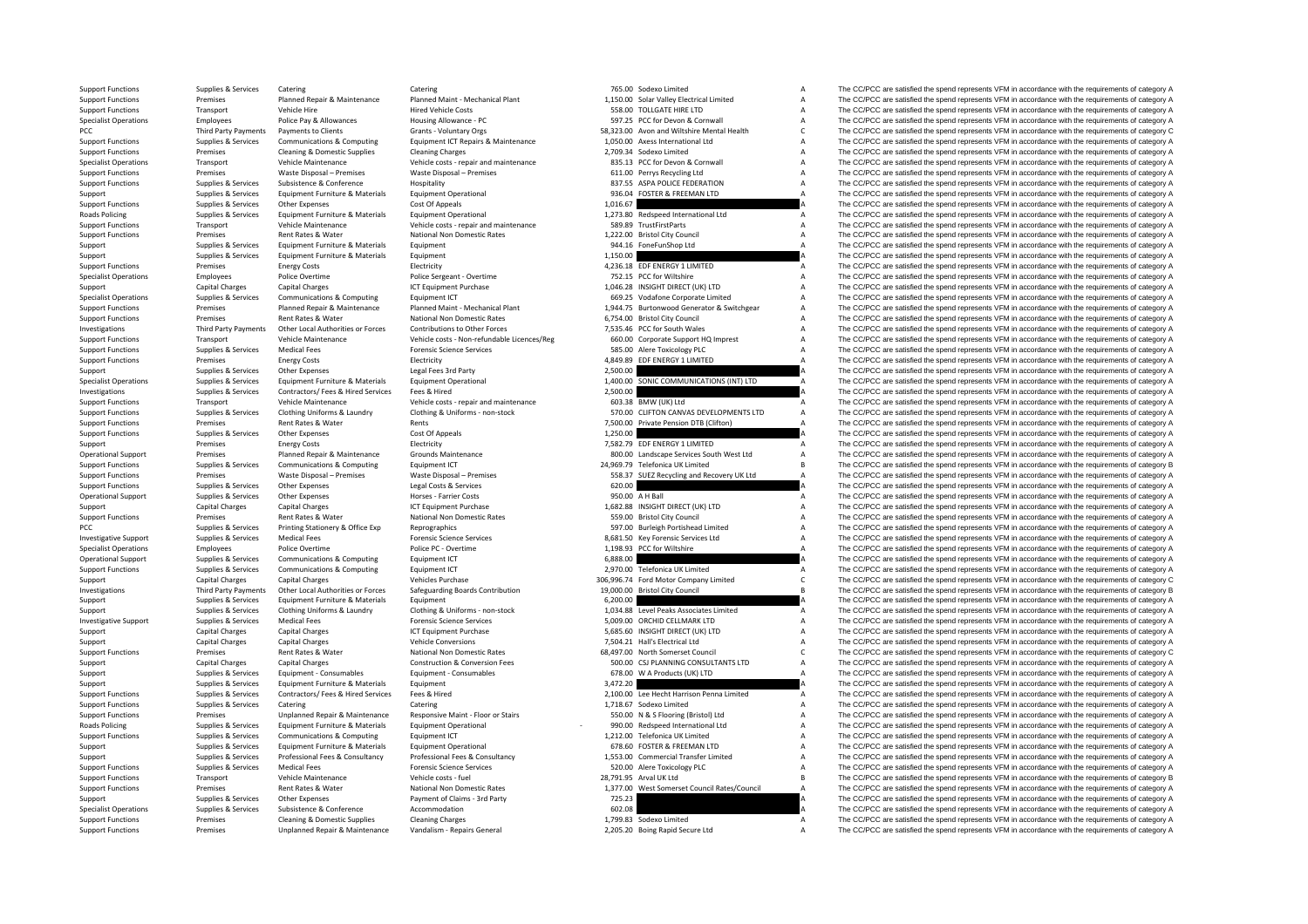Roads Policing PCC Third Party Payments Criminal Justice**Local Policing** 

|                | 1,750.00 AZTEC HOTEL AND SPA                  | Α |
|----------------|-----------------------------------------------|---|
|                | 640.00 BOOKSOURCE                             | A |
|                | 12,000.00 CRANFIELD UNIVERSITY                | B |
|                | 504.00 OXFORD UNIVERSITY PRESS                | A |
|                | 825.00 Primetake Ltd                          | A |
|                | 665.00 SONIC COMMUNICATIONS (INT) LTD         | A |
|                | 3,166.75 PCC for Wiltshire                    | A |
|                | 2,000.00 North Somerset Council               | A |
|                | 2,983.00 North Somerset Council               | A |
|                | 935.84 BMW (UK) Ltd                           | A |
|                |                                               |   |
|                | 2,020.98 British Gas Business (Electric)      | A |
|                | 994.00 Hartshill Kennels and Cattery          | A |
|                | 4,199.17 CYCLESCHEME LTD                      | A |
| 3,031.24       | Sodexo Limited                                | A |
| 1,296.00       |                                               | A |
|                | 581.00 SONIC COMMUNICATIONS (INT) LTD         | A |
|                | 600.44 British Gas Business (Electric)        | A |
|                | 1,573.44 SOFTWARE BOX LTD                     | A |
| 540.00         |                                               | A |
|                | 2,666.66 BATH & NORTH EAST SOMERSET COUNCIL   | A |
|                | 1,724.80 Level Peaks Associates Limited       | A |
| 695.40         |                                               | A |
|                | 600.00 College of Policing Ltd                | А |
|                | 570.00 Mill Autoquip                          | A |
|                | 2,100.00 Recipero Ltd                         | A |
|                | 4,152.67 British Gas Business (Electric)      | A |
|                | 14,055.44 PCC for Devon & Cornwall            | R |
|                |                                               | A |
|                | 2,260.09 SJ Cook & Sons Ltd                   |   |
| 1,800.00       |                                               | A |
| 745.70         | Domestic Drain Services Ltd                   | A |
| 873.33         |                                               | A |
|                | 690.00 GOODYEAR DUNLOP TYRES UK LTD           | A |
|                | 6,057.57 ROYAL MAIL GROUP LTD                 | A |
|                | 4,000.00 Box.com (UK) Limited                 | A |
|                | 4,879.74 PCC for Devon & Cornwall             | A |
|                | 1,029.00 Stone Computers Ltd                  | A |
| 12,053.25      | The Green House                               | R |
|                | 2,750.00 Axon Public Safety UK Limited        | A |
|                | 13,055.31 PCC for Dorset                      | R |
|                | 10,362.94 PCC for Devon & Cornwall            | R |
|                | 932.00 Foray Motor Group Ltd (Parts)          | A |
| 1,723.75       |                                               | A |
| 8,205.83       |                                               | A |
| 2,284.00       |                                               | Δ |
|                | 4,060.36 Sodexo Limited                       | Δ |
|                | 1,324.60 Royal Devon and Exeter NHS Foundati  | A |
|                | 21,462.58 Capita Secure Information Solutions | B |
|                | 500.00 WALTON PARK HOTEL                      | A |
|                | 1,276.93 SJ Cook & Sons Ltd                   | A |
|                | 10,715.15 Matrix SCM Ltd                      | R |
|                | 2,279.63 Clifford Thames Limited              | А |
|                | 1,124.57 BMW (UK) Ltd                         | A |
|                | 1,393.46 Bristol Airport                      | A |
|                |                                               |   |
|                | 945.80 BMW (UK) Ltd                           | A |
|                | 800.00 Bristol Refugee Rights                 | A |
|                | 13,218.34 WESTON DIGITAL TECHNOLOGIES LTD     | R |
|                | 1,433.00 North Somerset Council               | A |
| 14,495.66      | PCC for Wiltshire                             | B |
| 4,850.00 Serco |                                               | A |
|                | 4,245.66 Sovereign Fire & Security Ltd        | A |
| 1,716.65       |                                               | A |
|                | 9,960.00 Taunton Deane Borough Council        | A |
|                | 3,765.35 British Gas Business (Electric)      | A |
|                | 12,000.00 Environmental Scientifics Group Ltd | B |
|                | 2,663.24 NETWORK SECURITY SYSTEMS EUROPE (UK  | A |
|                | 12,150.72 PCC for Devon & Cornwall            | B |
| 1,621.20       |                                               | A |
| 803.55         |                                               | A |
| 3,377.47       | <b>British Gas Business (Electric)</b>        | A |
|                | 588.30 Domestic Drain Services Ltd            | A |
|                | 766.35 PCC for Wiltshire                      | A |
|                | 998.40 CJ FREEMAN & COLTD                     | A |
|                |                                               |   |

Investigations Supplies & Services Subsistence & Conference Conference Conference & Meeting Expenses 1,750.00 AZTEC HOTEL AND SPA A The CC/PCC are satisfied the spend represents VFM in accordance with the requirements of c Support Functions Supplies & Services Equipment Furniture & Materials Publications including books 640.00 BOOKSOURCE A The CC/PCC are satisfied the spend represents VFM in accordance with the requirements of category A Support Supplies & Services Other Expenses Courses Fees Courses Fees 12,000.00 CRANFIELD UNIVERSITY ARES The CC/PCC are satisfied the spend represents VFM in accordance with the requirements of category B<br>Investigations Su The CC/PCC are satisfied the spend represents VFM in accordance with the requirements of category A Support Functions Supplies & Services Equipment Furniture & Materials Equipment Operational Equipment Operational 825.00 Primetake Ltd Basisfied the CC/PCC are satisfied the spend represents VFM in accordance with the requ Support Supplies & Services Equipment Furniture & Materials Equipment Equipment Equipment Equipment Equipment Equipment and the Support and the CC/PCC are satisfied the spend represents VFM in accordance with the requireme Support Employees Police Pay & Allowances Police PC - Basic Pay 3,166.75 PCC for Wiltshire A The CC/PCC are satisfied the spend represents VFM in accordance with the requirements of category A Support Functions Premises Rent Rates & Water Mandlords Service Charge 2,000.00 North Somerset Council A The CC/PCC are satisfied the spend represents VFM in accordance with the requirements of category A<br>A Support Functio Premises Rent Rates & Water Mational Non Domestic Rates 2,983.00 North Somerset Council A The CC/PCC are satisfied the spend represents VFM in accordance with the requirements of category A Support Functions Transport Vehicle Maintenance Vehicle Costs ‐ repair and maintenance 935.84 BMW (UK) Ltd A The CC/PCC are satisfied the spend represents VFM in accordance with the requirements of category A Support Functions Premises Energy Costs Electricity Electricity **Electricity** 2,020.98 British Gas Business (Electric) A The CC/PCC are satisfied the spend represents VFM in accordance with the requirements of category A Operational Support Supplies & Services Other Expenses Dogs - Kennel Purchase & Maint 994.00 Hartshill Kennels and Cattery A The CC/PCC are satisfied the spend represents VFM in accordance with the requirements of category Support Functions Supplies & Services Contractors/ Fees & Hired Services Fees & Hired Services Fees & Hired 4,199.17 CYCLESCHEME LTD A The CC/PCC are satisfied the spend represents VFM in accordance with the requirements o Support Functions Premises Cleaning & Domestic Supplies Cleaning Charges Cleaning Charges Cleaning Charges Cleaning Charges Cleaning Charges 3,031.24 Sodexo Limited A The CC/PCC are satisfied the spend represents VFM in ac Support Functions Supplies Accordance Other Expenses Cost Of Appeals Cost Of Appeals Cost Of Appeals Cost Of Appeals 1,296.00 A The CC/PCC are satisfied the spend represents VFM in accordance with the requirements of categ Support Support Support Services Equipment Europeant Support Fund to the Services Equipment 581.00 SONIC COMMUNICATIONS (INT) TD A The CC/PCC are satisfied the spend represents VFM in accordance with the requirements of ca Support Functions Premises Energy Costs Electricity Electricity Electricity Electricity Electricity Electricity and the spend represents of the CC/PCC are satisfied the spend represents VFM in accordance with the requireme Support Functions Communications Support Functions of Computing Computing Computing Computing Computing Computing Equipment ICT Software 1,573.44 SOFTWARE BOX LTD A The CC/PCC are satisfied the spend represents VFM in acco Support Functions Employees and incited Employee Expenses Reimbursements - Medical 540.00 540.00 A The CC/PCC are satisfied the spend represents VFM in accordance with the requirements of category A<br>Support Permises Rent R Support Premises Rent Rates & Water Rents Rents Rents Rents Rents Rents 2,666.66 BATH & NORTH EAST SOMERSET COUNCIL A The CC/PCC are satisfied the spend represents VFM in accordance with the requirements of category A<br>Supp Supplies & Services Clothing Uniforms & Laundry Clothing & Uniforms - non-stock 1.774.80 Level Peaks Associates Limited A The CC/PCC are satisfied the spend represents VFM in accordance with the requirements of category A Support Supplies & Services Other Expenses Payment of Claims - 3rd Party 695.40 **A** The CC/PCC are satisfied the spend represents VFM in accordance with the requirements of category A Support Support Support Support Suppor Support Functions Supplies & Services Grants & Subscriptions Subscriptions Subscriptions Subscriptions Subscriptions Subscriptions Subscriptions Subscriptions (Subscriptions Subscriptions of College of Policing Ltd A The C Support Functions Transport Vehicle Workshops/Maintenance Vehicle Materials Vehicle Materials STO.00 Mill Autoquip STO.00 Mill Autoquip A The CC/PCC are satisfied the spend represents VFM in accordance with the requirement The CC/PCC are satisfied the spend represents VFM in accordance with the requirements of category A Support Premises Energy Costs Electricity Electricity Electricity Electricity Electricity entergy and the electricity and the spend represents VFM in accordance with the requirements of category A Contributions to other Fo Specialist Operations Third Party Payments Other Local Authorities or Forces Contributions to Other Forces contributions to Other Forces 14,055.44 PCC for Devon & Connwall Bearing The CC/PCC are satisfied the spend represe Support Transport Vehicle Maintenance Vehicle Costs repair and maintenance 2,260.09 SUCook & Sons Ltd A The CC/PCC are satisfied the spend represents VFM in accordance with the requirements of category A The CC/PCC are sat Support Functions Employees and incited Employee Expenses Reimbursements - Medical 1,800.00 A The CC/PCC are satisfied the spend represents VFM in accordance with the requirements of category A<br>
Support Functions Functions Premises Planned Repair & Maintenance Servicing Sewerage Pumps & Septic 745.70 Domestic Drain Services Ltd A The CC/PCC are satisfied the spend represents VFM in accordance with the requirements of category A Specialist Operations Supplies & Services Subsistence  $\alpha$  Accommodation Accommodation 873.33 A The CC/PCC are satisfied the spend represents VFM in accordance with the requirements of category A Support Functions Transport Vehicle Maintenance Vehicle costs – tyres and tubes 690.00 GOODYEAR DUNLOP TYRES UK LTD A The CC/PCC are satisfied the spend represents VFM in accordance with the requirements of category A Real Supplies & Services Printing Stationery & Office Exp Postage Postage Principal CTS oftware 6,057.57 ROYAL MAIL GROUP LTD A The CC/PCC are satisfied the spend represents VFM in accordance with the requirements of category A Support Functions Supplies & Services Communications & Computing Equipment ICT Software A A 4,000.00 Box.com (UK) Limited A The CC/PCC are satisfied the spend represents VFM in accordance with the requirements of category Employees Police Pay & Allowances Police Pay & Allowances Police Sergeant - Basic Pay / OT/Pension 4,879.74 PCC for Devon & Cornwall A The CC/PCC are satisfied the spend represents VFM in accordance with the requirements o Support Functions Supplies & Services Communications & Computing Equipment ICT 1,029.00 Stone Computers Ltd A The CC/PCC are satisfied the spend represents VFM in accordance with the requirements of category A Payments to Clients Clients Grants - Voluntary Orgs 12,053.25 The Green House B The CC/PCC are satisfied the spend represents VFM in accordance with the requirements of category B<br>Payment Furniture & Materials Followers of Sunnort Eurorions Sunning & Services Fruitoment Eurorities & Materials Fruitoment Operational 2750.00 Axon Public Safety UK Limited Material The CC/PCC are satisfied the spend represents VFM in accordance with the requirem Specialist Operations Employees Police Pay & Allowances Police PC - Basic Pay/NI/OT/Pension 13,055.31 PCC for Dorset B The CC/PCC are satisfied the spend represents VFM in accordance with the requirements of category B<br>Sup Support Employees Police Pay & Allowances Police Inspector - Basic Pay / Pension 10,362.94 PCC for Devon & Cornwall B The CC/PCC are satisfied the spend represents VFM in accordance with the requirements of category B Transport Vehicle Maintenance Vehicle costs - repair and maintenance 332.00 Foray Motor Group Ltd (Parts) A The CC/PCC are satisfied the spend represents VFM in accordance with the requirements of category A<br>Supplies the S Specialist Operations Supplies & Services Subsistence Subsistence Accommodation Accommodation 1,723.75 A The CC/PCC are satisfied the spend represents VFM in accordance with the requirements of category A Analyse Supplies & Services Other Expenses Legal Costs & Services 8,205.83 A The CC/PCC are satisfied the spend represents VFM in accordance with the requirements of category A Support Functions Supplies & Services Other Expenses Legal Costs & Services 2,284.00 A The CC/PCC are satisfied the spend represents VFM in accordance with the requirements of category A Support Functions Premises Cleaning & Domestic Supplies Cleaning Charges Cleaning Charges Cleaning Charges Cleaning Charges Cleaning Charges A 4,060.36 Sodexo Limited A The CC/PCC are satisfied the spend represents VFM in Clothing Uniforms & Laundry Manuforms and the CONCE are additional to the CONCE are satisfied the spend represents VFM in accordance with the requirements of category A<br>Communications & Communications of Continuum Equipmen Supplies & Services Communications & Compution Communications & Computing Foujionment ICT Repairs & Maintenance 21.462.58 Capita Service Information Solutions B The CC/PCC are satisfied the spend represents VFM in accordan Support Supplies & Services Subsistence Subsistence Conference Conference Conference Conference Conference Conference Conference Conference Conference and the spend represents and the conference of the spend represents of Support Functions Transport Vehicle Maintenance Vehicle costs repair and maintenance 1,276.93 SJ Cook & Sons Ltd A The CC/PCC are satisfied the spend repair and maintenance of category A The CC/PCC are satisfied the spend Analyse Employees Police Staff Pay & Allowances Staffing Agency Staffing Agency 10,715.15 Matrix SCM Ltd B The CC/PCC are satisfied the spend represents VFM in accordance with the requirements of category B<br>Support Functio Transport Vehicle Maintenance Vehicle costs ‐ repair and maintenance 2,279.63 Clifford Thames Limited A The CC/PCC are satisfied the spend represents VFM in accordance with the requirements of category A Support Functions Transport Vehicle Maintenance Vehicle costs canaix and maintenance 1,124.57 BMW (UK) Ltd A The CC/PCC are satisfied the spend represents VFM in accordance with the requirements of category A The CC/PCC ar Specialist Operations Premises Rent Rates & Water Rents Rents Rents Rents Rents Rents Rents Rents Rents Rents Rents Rents Rents Rents and the Special America A The CC/PCC are satisfied the spend represents VFM in accordanc Support Functions and Transport Vehicle Maintenance Vehicle costs repair and maintenance 945.80 BMW (UK) Ltd A The CC/PCC are satisfied the spend represents VFM in accordance with the requirements of category A Support Supplies & Services Other Expenses Visits & Activities Visits & Activities 800.00 Bristol Refugee Rights A The CC/PCC are satisfied the spend represents VFM in accordance with the requirements of category A Support The CC/PCC are satisfied the spend represents VFM in accordance with the requirements of category B Support Premises Rent Rates & Water National Non Domestic Rates 1,433.00 North Somerset Council A The CC/PCC are satisfied the spend represents VFM in accordance with the requirements of category A Specialist Operations Third Party Payments Other Local Authorities or Forces Contributions to Other Forces 14,495.66 PCC for Willthire 15,000 B The CC/PCC are satisfied the spend represents VFM in accordance with the requi Policing Supplies & Services Other Expenses Courses Fees Courses Fees A,850.00 Serco A The CC/PCC are satisfied the spend represents VFM in accordance with the requirements of category A Capital Charges Capital Charges Cap Support Capital Charges Capital Charges Capital Charges Capital Charges Capital Charges Capital Charges Capital Charges Capital Charges Construction & Conversion Works 4,245.66 Sovereign Fire & Security Ltd A The CC/PCC ar Supplies & Subsistence & Conference Accommodation A CONFERENCE ACCOMMON A The CC/PCC are satisfied the spend represents VFM in accordance with the requirements of category A The C. PCC are satisfied the spend represents VF Support Functions Premises Rent Rates & Water National Non Domestic Rates 9,960.00 Taunton Deane Borough Council A The CC/PCC are satisfied the spend represents VFM in accordance with the requirements of category A Support Functions Premises Energy Costs Electricity Electricity and the Support Electricity and the Support Electricity and the CC/PCC are satisfied the spend represents VFM in accordance with the requirements of category Onerational Sunnort Sunniles & Services Contractors/ Fees & Hired Sunnies Creates Hired Sunnies of Sunnies Associates Contractors/ Fees & Hired Sunnies Contractors (Fees & Hired 12000 Contractors Contractors Contractors Fe Vermises Premises Product Planned Repair & Maintenance Planned Maint - Electrical 2,663.24 NETWORK SECURITY SYSTEMS EUROPE (UK A The CC/PCC are satisfied the spend represents VFM in accordance with the requirements of cate The CC/PCC are satisfied the spend represents VFM in accordance with the requirements of category B Support Supplies & Services Other Expenses Legal Costs & Services Legal Costs & Services Legal Costs & Services 1,621.20 A The CC/PCC are satisfied the spend represents VFM in accordance with the requirements of category A Specialist Operations Supplies & Services Communications & Computing Equipment ICT Repairs & Maintenance 803.55 A The CC/PCC are satisfied the spend represents VFM in accordance with the requirements of category A Support Functions Premises Energy Costs Electricity Electricity Support Electricity 3,377.47 British Gas Business (Electricity A The CC/PCC are satisfied the spend represents VFM in accordance with the requirements of cate Premises Planned Repair & Maintenance Servicing - Severage Pumps & Septic 588.30 Domestic Drain Services Ltd Services Ltd The CC/PCC are satisfied the spend represents VFM in accordance with the requirements of category A<br> Employees Police Pay & Allowances Police PC - Police Pension Police Pansion 766.35 PCC for Wiltshire A The CC/PCC are satisfied the spend represents VFM in accordance with the requirements of category A Support Supplies & Services Equipment Furniture & Materials Equipment Support Equipment A Support 998.40 C J FREEMAN & CO LTD A The CC/PCC are satisfied the spend represents VFM in accordance with the requirements of categ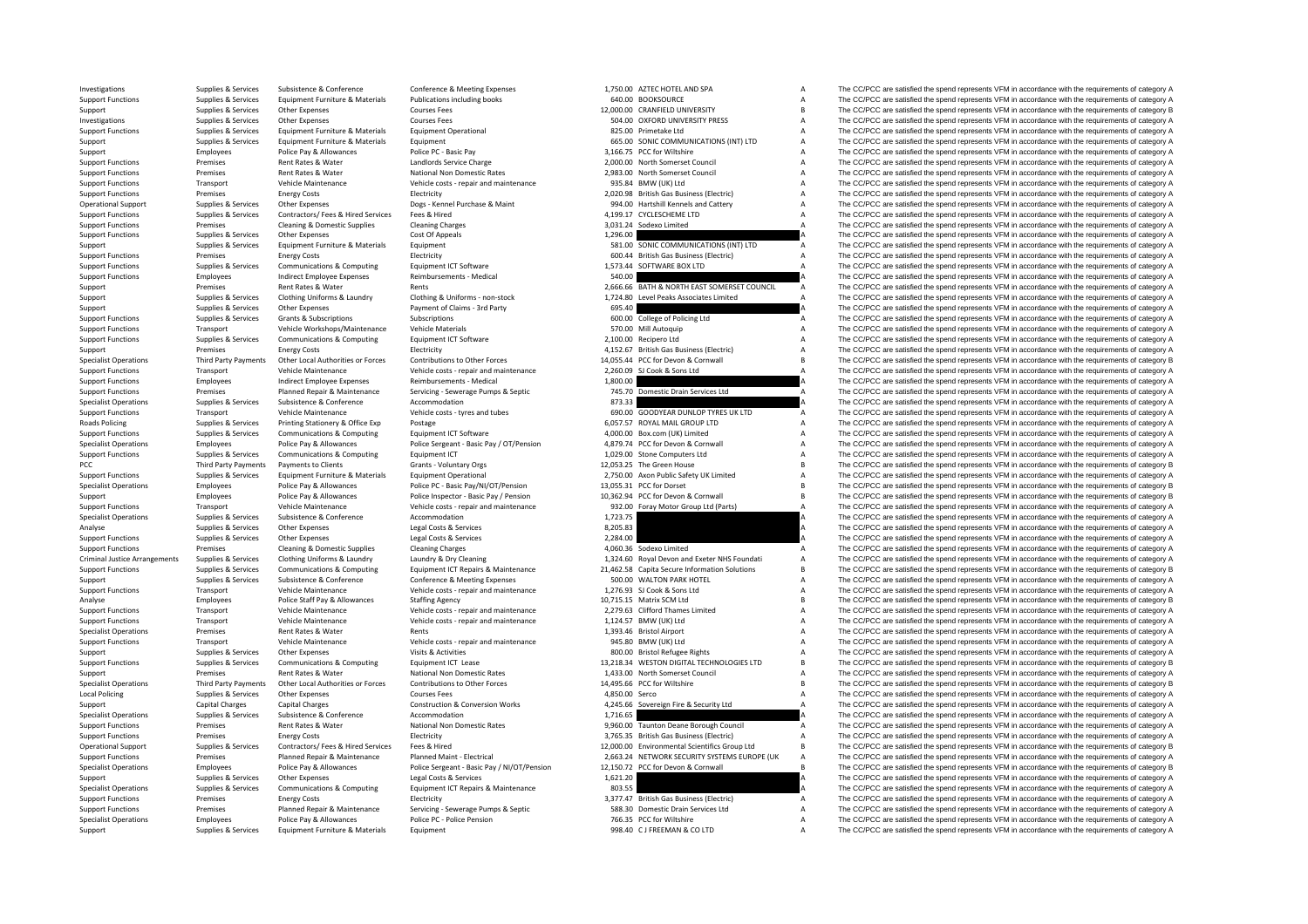Roads Policing **Roads Policing** Criminal JusticePCC Third Party Payments **Roads Policing Roads Policing Roads Policing** 

|            | 10,809.60 Hall Fuels a trading division of Wa                     | B      |
|------------|-------------------------------------------------------------------|--------|
|            | 4,756.50 ORCHID CELLMARK LTD                                      | A      |
|            | 5,516.48 PCC for Devon & Cornwall                                 | A      |
|            | 35,378.00 Mayor's Office for Policing & Crime                     | B      |
|            | 3,665.00 AiresheltaInternational Ltd                              | A      |
|            | 3,237.91 Capita Secure Information Solutions                      | A      |
|            | 2,570.66 PCC for Hertfordshire                                    | A      |
|            | 4,270.16 EDF ENERGY 1 LIMITED                                     | A      |
|            | 1,612.30 Kawasaki Motors Europe NV                                | A      |
| 650.85     | SUEZ Recycling and Recovery UK Ltd                                | A      |
| 1,097.50   |                                                                   | A      |
|            | 714.00 EDGAR BROTHERS                                             | A      |
|            | 25,357.25 ORCHID CELLMARK LTD                                     | B      |
| 1,035.00   | Studio Diva                                                       | A      |
| 7,000.00   |                                                                   | A      |
|            | 625.25 Sodexo Limited                                             | A      |
|            | 26,106.00 Bristol City Council                                    | B      |
|            | 693.00 Northgate Public Services (UK) Ltd                         | A      |
|            | 1,998.85 PCC for Devon & Cornwall                                 | A      |
|            | 7,783.55 WESTON DIGITAL TECHNOLOGIES LTD                          | A      |
|            | 920.00 SONIC COMMUNICATIONS (INT) LTD                             | A      |
| 900.00     |                                                                   | A      |
|            | 3,180.00 Certas Energy UK Ltd T/A Pace Fuelc                      | A      |
|            |                                                                   | A      |
|            | 2,992.11 PCC for Wiltshire                                        |        |
|            | 802.38 TrustFirstParts                                            | A      |
| 35,378.00  | Mayor's Office for Policing & Crime                               | B      |
| 886.65     |                                                                   | A      |
| 827.32     | <b>WBC Automotive Limited</b>                                     | A      |
|            | 2,260.00 ORCHID CELLMARK LTD                                      | A      |
|            | 5,200.00 BATH AND NORTH EAST SOMERSET                             | A      |
|            | 2,807.00 South Gloucestershire                                    | A      |
|            | 2,073.50 GOODYEAR DUNLOP TYRES UK LTD                             | A      |
| 766.35     | PCC for Wiltshire                                                 | A      |
| 5,000.00   |                                                                   | A      |
| 3,750.00   | Bargain Parking Ltd                                               | Α      |
|            | 46,118.42 Swanswell Charitable Trust                              | B      |
|            |                                                                   |        |
| 1,523.00   | ORCHID CELLMARK LTD                                               | A      |
| 595.00     |                                                                   | A      |
|            | 41,250.00 North Somerset Council                                  | R      |
|            | 3,001.00 AA Business Services                                     | A      |
| 548.93 CPC |                                                                   | A      |
|            | 7,299.00 Bristol City Council                                     | A      |
|            | 3,750.00 Bargain Parking Ltd                                      | A      |
|            |                                                                   | A      |
|            | 650.00 Solar Valley Electrical Limited<br>1,050.00 A Data Limited | A      |
|            | 2,400.00 WESTON COLLEGE                                           | A      |
|            | 2,424.00 ORCHID CELLMARK LTD                                      | A      |
| 2,645.87   |                                                                   | A      |
|            | Sovereign Fire & Security Ltd                                     |        |
| 3,028.77   | Water2Business                                                    | A      |
| 1,510.50   | Sovereign Fire & Security Ltd                                     | A<br>A |
|            | 7,513.80 Pinch Point Communications                               |        |
|            | 1,398.24 Telefonica UK Limited                                    | A      |
|            | 1,293.32 Water2Business                                           | A      |
|            | 94,250.00 Niche Technology UK Ltd                                 | c      |
|            | 3,063.16 Telefonica UK Limited                                    | A      |
|            | 1,557.00 Key Forensic Services Ltd                                | A      |
|            | 760.00 Tele-Traffic (UK) Limited                                  | A      |
|            | 3,124.00 Clarity Information Solutions Ltd                        | A      |
| 1,799.17   |                                                                   | A      |
| 1,290.00   | Studio Diva                                                       | A      |
|            | 558.00 PRO-TECT SAFETY SIGNS                                      | A      |
| 640.00     | Taunton Deane Borough Council                                     | A      |
| 7,473.17   | Matrix SCM Ltd                                                    | A      |
|            | 689.02 British Gas Business (Electric)                            | A      |
|            | 4,820.75 Sodexo Limited                                           | A      |
| 4,536.00   | Health Management Limited                                         | A      |
| 1,319.20   |                                                                   | A      |
|            | 516.21 CORONA ENERGY RETAIL 4 LTD                                 | A      |
|            | 690.00 GOODYEAR DUNLOP TYRES UK LTD                               | A      |
|            | 3.806.30 Water2Business                                           | A      |
|            | 10,193.96 GENERAL MOTORS UK SPECIAL VEHICLES                      | B      |
|            | 9,925.00 SMSR (Social & Market Strategic Res                      | A      |

Support Functions Transport Vehicle Maintenance Vehicle costs – fuel Vehicle costs – fuel Vehicle costs – fuel Vehicle costs – fuel Vehicle costs – fuel 10,809.60 Hall Fuels a trading division of Wa B The CC/PCC are satisf Investigative Support Support Support Services Medical Fees Forensic Science Services and A 756.50 ORCHID CELLMARK LTD A The CC/PCC are satisfied the spend represents VFM in accordance with the requirements of category A Specialist Operations Employees Police Pay & Allowances Police PC - Basic Pay / Pension 5,516.48 PCC for Devon & Cornwall A The CC/PCC are satisfied the spend represents VFM in accordance with the requirements of category The CC/PCC are satisfied the spend represents VFM in accordance with the requirements of category B Support Supplies & Services Equipment Furniture & Materials Equipment Equipment Equipment Equipment and Equipment Equipment and the Support A The CC/PCC are satisfied the spend represents VFM in accordance with the require Supplies & Services Communications & Computing Equipment ICT Repairs & Maintenance 3,237.91 Capita Secure Information Solutions A The CC/PCC are satisfied the spend represents VFM in accordance with the requirements of cat Third Party Payments Other Local Authorities or Forces Contributions to Other Forces 2,570.66 PCC for Hertfordshire ACC/PCC are satisfied the spend represents VFM in accordance with the requirements of category ACC/PCC are Support Functions Premises Energy Costs Electricity Electricity And the Electricity Electricity A Category A The CC/PCC are satisfied the spend represents VFM in accordance with the requirements of category A Support Capit Support Capital Charges Capital Charges Vehicles Purchase Vehicles Purchase 1,612.30 Kawasaki Motors Europe NV A The CC/PCC are satisfied the spend represents VFM in accordance with the requirements of category A Support Functions Premises Waste Disposal – Premises Waste Disposal – Premises Waste Disposal – Premises Waste Disposal – Premises Waste Disposal – Premises Waste Disposal – Premises 650.85 SUEZ Recycling and Recovery UK L Specialist Operations Supplies & Services Subsistence Subsistence Accommodation Accommodation 1,097.50 A The CC/PCC are satisfied the spend represents VFM in accordance with the requirements of category A Support Supplies & Services Equipment Furniture & Materials Equipment Operational 714.00 EDGAR BROTHERS A The CC/PCC are satisfied the spend represents VFM in accordance with the requirements of category A Investigative Support Supplies & Services Medical Fees Forensic Science Services Forensic Science Services 25,357.25 ORCHID CELLMARK LTD B The CC/PCC are satisfied the spend represents VFM in accordance with the requiremen PCC Supplies & Services Printing Stationery & Office Exp Reprographics Reprographics 1,035.00 Studio Diva A The CC/PCC are satisfied the spend represents VFM in accordance with the requirements of category A Supplies & Services Other Expenses Courses Fees Courses Fees 7,000.00 A The CC/PCC are satisfied the spend represents VFM in accordance with the requirements of category A Support Functions Premises Cleaning & Domestic Supplies Cleaning Charges Cleaning Charges Cleaning Charges Cleaning Charges Cleaning Charges 625.25 Sodexo Limited A The CC/PCC are satisfied the spend represents VFM in acco Support Premises Rent Rates & Water National Non Domestic Rates 26,106.00 Bristol City Council B The CC/PCC are satisfied the spend represents VFM in accordance with the requirements of category B<br>Bands Policing Support Co The CC/PCC are satisfied the spend represents VEM in accordance with the requirements of category & Specialist Operations Transport Vehicle Maintenance Vehicle Costs - repair and maintenance 1,998.85 PCC for Devon & Cornwall Annual The CC/PCC are satisfied the spend represents VFM in accordance with the requirements of c The CC/PCC are satisfied the spend represents VFM in accordance with the requirements of category A Support Functions Supplies & Services Equipment Furniture & Materials Equipment Equipment equipment equipment equipment equipment equipment of category A The CC/PCC are satisfied the spend represents VFM in accordance with Support Functions Supplies & Services Other Expenses Legal Costs & Services Legal Costs & Services Legal Costs & Services 900.00 A The CC/PCC are satisfied the spend represents VFM in accordance with the requirements of ca Support Functions Transport Vehicle Maintenance Vehicle costs fuel 3,180.00 Certas Energy UK Ltd T/A Pace Fuelc A The CC/PCC are satisfied the spend represents VFM in accordance with the requirements of category A The CC/P Policing Supplies & Services Equipment Furniture & Materials Equipment Repairs & Maintenance 2,992.11 PCC for Wiltshire A The CC/PCC are satisfied the spend represents VFM in accordance with the requirements of category A Transport Vehicle Maintenance Vehicle costs - repair and maintenance a BO2.38 TrustFirstParts A The CC/PCC are satisfied the spend represents VFM in accordance with the requirements of category A Support Functions Third Party Payments Other Local Authorities or Forces Contributions to Other Forces Space of the Contributions of Other Forces 35,378.00 Mayor's Office for Policing & Crime B The CC/PCC are satisfied the Supplies & Services Other Expenses Legal Costs & Services 886.65 A The CC/PCC are satisfied the spend represents VFM in accordance with the requirements of category A Support Functions Transport Vehicle Maintenance Vehicle costs and maintenance 827.32 WBC Automotive Limited A The CC/PCC are satisfied the spend represents VFM in accordance with the requirements of category A The CC/PCC a Investigative Support Supplies & Services Medical Fees Forensic Science Services Forensic Science Services 2,260.00 ORCHID CELLMARK LTD A The CC/PCC are satisfied the spend represents VFM in accordance with the requirement The CC/PCC are satisfied the spend represents VFM in accordance with the requirements of category A Support Functions Premises Rent Rates & Water National Non Domestic Rates 2,807.00 South Gloucestershire A The CC/PCC are satisfied the spend represents VFM in accordance with the requirements of category A Support Functions Transport Vehicle Maintenance Vehicle costs – tyres and tubes 2,073.50 GOODYEAR DUNLOP TYRES UK LTD A The CC/PCC are satisfied the spend represents VFM in accordance with the requirements of category A De Specialist Operations Employees Police Pay & Allowances Police Pro-Delice Pension 766.35 PC for Wiltshire A The CC/PCC are satisfied the spend represents VFM in accordance with the requirements of category A Support Supplies & Services Other Expenses Legal Fees 3rd Party Care Support Support The CO/PCC are satisfied the spend represents VFM in accordance with the requirements of category A<br>Support Functions Functions of the sp Premises Rent Rates & Water Rents Rents Rents and Rents 3,750.00 Bargain Parking Ltd A The CC/PCC are satisfied the spend represents VFM in accordance with the requirements of category A Third Party Payments Third Payments Third Party Payments Clients Grants of category B annes of category B annes of category B annes are are assument of category B annes of category B annes are are assuments of category B a Investigative Support Supplies & Services Medical Fees Forensic Science Services Forensic Science Services 1,523.00 ORCHID CELLMARK LTD A The CC/PCC are satisfied the spend represents VFM in accordance with the requirement Support Support Support Services Equipment Furniture & Materials Equipment 595.00 SQS 00 A The CC/PCC are satisfied the spend represents VFM in accordance with the requirements of category A Payments to Clients Clients Crants - Voluntary Orgs and Crants Crants Council All and the CC/PCC are satisfied the spend represents VFM in accordance with the requirements of category B and the Spend represents VFM in acco Transport Vehicle Workshops/Maintenance Vehicle recovery 3,001.00 AA Business Services A The CC/PCC are satisfied the spend represents VFM in accordance with the requirements of category A Support Functions Transport Vehicle Maintenance Vehicle costs ‐ commissioning 548.93 CPC A The CC/PCC are satisfied the spend represents VFM in accordance with the requirements of category A Support Functions Premises Rent Rates & Water National Non Domestic Rates 7,299.00 Bristol City Council A The CC/PCC are satisfied the spend represents VFM in accordance with the requirements of category A Support Functions Premises Rent Rates & Water Rents 3,750.00 Bargain Parking Ltd A The CC/PCC are satisfied the spend represents VFM in accordance with the requirements of category A Support Functions Premises Unplanned Repair & Maintenance Responsive Maint - Electrical Support Besting and the Sectrical Limited Maintenance Accordance with the requirements of category A Support Supplies & Supplies & Services Equipment Furniture & Materials Equipment Equipment Equipment 1,050.00 A Data Limited A The CC/PCC are satisfied the spend represents VFM in accordance with the requirements of catego Supplies & Services Other Expenses Courses Fees Courses Fees 2,400.00 WESTON COLLEGE A The CC/PCC are satisfied the spend represents VFM in accordance with the requirements of category A Investigative Support Support Support Services Medical Fees Forensic Science Services 2,424.00 ORCHID CELLMARK LTD A The CC/PCC are satisfied the spend represents VFM in accordance with the requirements of category A Support Functions Premises Planned Repair & Maintenance CCTV 2,645.87 Sovereign Fire & Security Ltd A The CC/PCC are satisfied the spend represents VFM in accordance with the requirements of category A Support Functions an Support Functions Rent Rates Rent Rates Rent Rates Rent Rates Rent Rates Rent Rates and the COLOGIES Rent Rent Rates and the condense with the requirements of category A The CC/PCC are satisfied the spend represents VFM in Support Functions Premises Planned Repair & Maintenance Servicing - Intruder Alarms 1,510.50 Sovereign Fire & Security Ltd A The CC/PCC are satisfied the spend represents VFM in accordance with the requirements of category Support Functions Courses Fees Courses Fees and the Supplier Functions The COLOGIC are satisfied the spend represents VFM in accordance with the requirements of category A The COLOGIC are satisfied the spend represents VFM Support Supplies & Services Communications & Computing Telephone Calls 1,000 Telefonica UK Limited A The CC/PCC are satisfied the spend represents VFM in accordance with the requirements of category A Telefonica UK Limited Support Functions Premises Rent Rates & Water Water Charges/Sewerages 1,293.32 Water2Business A The CC/PCC are satisfied the spend represents VFM in accordance with the requirements of category A Support Functions A Comput Sunnlies & Services Communications & Computing Foundment CT Repairs & Maintenance 94.250.00 Niche Technology UK Ltd C. The CC/PCC are satisfied the spend represents VEM in accordance with the requirements of category C. Support Functions Supplies & Services Communications & Computing Equipment ICT Equipment ICT 3,063.16 Telefonica UK Limited A The CC/PCC are satisfied the spend represents VFM in accordance with the requirements of categor Investigative Support Supplies & Services Medical Fees Medical Fees Forensic Science Services 1,557.00 Key Forensic Services Ltd A The CC/PCC are satisfied the spend represents VFM in accordance with the requirements of ca Policing Supplies & Services Printing Stationery & Office Exp Stationery Stationery Stationery 160.00 Tele-Traffic (UK) Limited A The CC/PCC are satisfied the spend represents VFM in accordance with the requirements of cat Policy Supplies & Services Communications & Computing Equipment ICT Software 3,124.00 Clarity Information Solutions Ltd A The CC/PCC are satisfied the spend represents VFM in accordance with the requirements of category A Specialist Operations Subsistence Subsistence Subsistence Accommodation 1,799.17 1,179.17 A The CC/PCC are satisfied the spend represents VFM in accordance with the requirements of category A PCC Supplies Agencies Printing Stationery & Office Exp Reprographics Reprographics and the spendial principal of the CC/PCC are satisfied the spend represents VFM in accordance with the requirements of category A Supplies Supplies & Services Equipment Furniture & Materials Equipment Cleaning & Materials Equipment Cleaning & Materials 558.00 PRO-TECT SAFETY SIGNS A The CC/PCC are satisfied the spend represents VFM in accordance with the requ Support Functions Premises Rent Rates & Water National Non Domestic Rates 640.00 Taunton Deane Borough Council A The CC/PCC are satisfied the spend represents VFM in accordance with the requirements of category A Analyse Employees Police Staff Pay & Allowances Staffing Agency 7,473.17 Matrix SCM Ltd A The CC/PCC are satisfied the spend represents VFM in accordance with the requirements of category A Support Functions Premises Energy Costs Electricity Electricity 689.02 British Gas Business (Electricity A The CC/PCC are satisfied the spend represents VFM in accordance with the requirements of category A Support Premises Cleaning & Domestic Supplies Cleaning Charges Cleaning Charges Cleaning Charges Cleaning Charges Cleaning Charges A The CC/PCC are satisfied the spend represents VFM in accordance with the requirements of The CC/PCC are satisfied the spend represents VFM in accordance with the requirements of category A Specialist Operations Supplies & Services Subsistence  $\alpha$  Accommodation Accommodation 1,319.20 A The CC/PCC are satisfied the spend represents VFM in accordance with the requirements of category A Support Functions Premises Energy Costs Galegory A Gas Gas 516.21 CORONA ENERGY RETAIL 4 LTD A The CC/PCC are satisfied the spend represents VFM in accordance with the requirements of category A Gas stream of the presents Support Functions Transport Vehicle Maintenance Vehicle costs - tyres and tubes 690.00 GOODYEAR DUNLOP TYRES UK TD A The CC/PCC are satisfied the spend represents VFM in accordance with the requirements of category A Support Functions Premises Rent Rates & Water Water Charges/Sewerages and a media and a support Charges/Sewerages A The CC/PCC are satisfied the spend represents VFM in accordance with the requirements of category A Vehicl Support Capital Charges Capital Charges Vehicles Purchase 10,193.96 GENERAL MOTORS UK SPECIAL VEHICLES B The CC/PCC are satisfied the spend represents VFM in accordance with the requirements of category B Support Functions Supplies & Services Professional Fees & Consultancy Professional Fees & Consultancy Professional Fees & Consultancy Professional Fees & Consultancy Professional Fees & Consultancy Professional Fees & Cons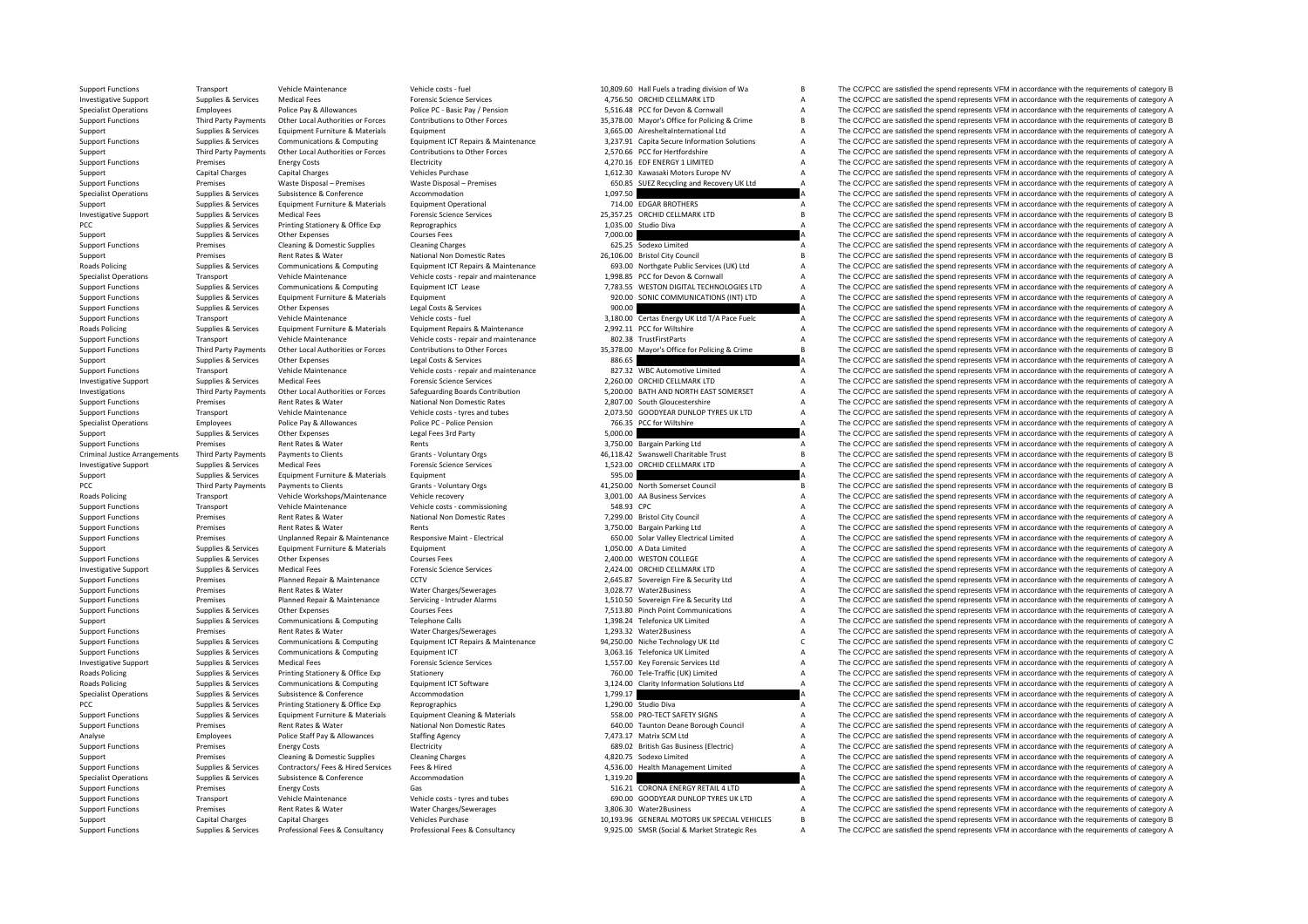Roads**Roads Policing Local Policing Roads Policing Roads Policing Local Policing Roads Policing Local Policing** 

Support Functions Transport Vehicle Maintenance Vehicle costs ‐ repair and maintenance 951.63 SJ Cook & Sons Ltd A The CC/PCC are satisfied the spend represents VFM in accordance with the requirements of category A Vehicle Support Functions Transport Vehicle Maintenance Vehicle costs ‐ tyres and tubes 1,220.48 GOODYEAR DUNLOP TYRES UK LTD A The CC/PCC are satisfied the spend represents VFM in accordance with the requirements of category A Support Functions Supplies & Services Communications & Computing Equipment ICT Equipment ICT 1,944.00 Vodafone<br>
Support Functions Support Functions Transport Vehicle Maintenance Vehicle costs repair and maintenance Vehicle The CC/PCC are satisfied the spend represents VFM in accordance with the requirements of category A Support Functions Premises Premises Rent Rates & Water National Non Domestic Rates National Non Domestic Rates 1,433.00 South Gloucestershire A The CC/PCC are satisfied the spend represents VFM in accordance with the requi Supplies Supplies & Services Clothing Uniforms & Laundry Clothing & Uniforms - non-stock 3,358.33 PCC for Gloucestershire and The CC/PCC are satisfied the spend represents VFM in accordance with the requirements of categor Support Functions Supplies & Services Equipment Furniture & Materials Equipment Operational Equipment Operational 2,280.00 Primetake Ltd A The CC/PCC are satisfied the spend represents VFM in accordance with the requiremen Investigative Support Supplies & Services Medical Fees Pathologists reports Pathologists reports Pathologists reports 2,586.00 DR DS COOK A The CC/PCC are satisfied the spend represents VFM in accordance with the requireme Transport Professional Fees & Consultancy Vehicle costs - tyres and tubes and thes states and the ST.57 GOODYEAR DUNLOP TYRES UK LTD A The CC/PCC are satisfied the spend represents VFM in accordance with the requirements o Specialist Operations Capital Charges Capital Charges Capital Charges Capital Charges Capital Charges Capital Charges Other Plant & Equipment Charges Capital Charges Other Plant & Equipment 3,967.22 DRA Maintenance Ltd A T Subscriptions Cubscriptions Subscriptions 22,000.00 Northgate Public Services (UK) Ltd B The CC/PCC are satisfied the spend represents VFM in accordance with the requirements of category B Support Functions Premises Rent Rates & Water National Non Domestic Rates 18,442.00 North Somerset Council B The CC/PCC are satisfied the spend represents VFM in accordance with the requirements of category B Specialist Operations Employees Police Pay & Allowances Police PC - Basic Pay / NI 3,933.10 PCC for Devon & Cornwall A The CC/PCC are satisfied the spend represents VFM in accordance with the requirements of category A Operational Support Supplies & Services Other Expenses Dogs - Kennel Purchase & Maint 770.00 Hartshill Kennels and Cattery A The CC/PCC are satisfied the spend represents VFM in accordance with the requirements of category Support Premises Rent Rates & Water Premises Leases 813,285.61 Blue Light Partnership C The CC/PCC are satisfied the spend represents VFM in accordance with the requirements of category C Supplies & Services Clothing Uniforms & Laundry Clothing & Uniforms Clothing Allendry Clothing Allendry Clothing Allendry Clothing Allendry Clothing Allendry Clothing Allendry Clothing Allendry and the ST5.00 POLICE RESOUR Support Employees Police Pay & Allowances Police PC - Basic Pay /Pension 3,933.10 PCC for Devon & Cornwall A The CC/PCC are satisfied the spend represents VFM in accordance with the requirements of category A Support Emplo Functions Supplies Communications Supplies Communications Supplies Computing Computing Equipment ICT 16,333.33 SOUTHWEST ONE ICT B The CC/PCC are satisfied the spend represents VFM in accordance with the requirements of ca Support Functions Premises Planned Repair & Maintenance Servicing - Intruder Alarms 2,014.00 Sovereign Fire & Security Ltd A The CC/PCC are satisfied the spend represents VFM in accordance with the requirements of category Support Employees Police Staff Pay & Allowances Police Staff - Basic Pay / Pension 4,772.50 PCC for Devon & Cornwall A The CC/PCC are satisfied the spend represents VFM in accordance with the requirements of category A Sup Support Transport Vehicle Allowances Travel fares Travel fares 1,277.40 A The CC/PCC are satisfied the spend represents VFM in accordance with the requirements of category A<br>Support Functions Functions and the requirements Support Functions Premises Cleaning & Domestic Supplies Cleaning Charges Cleaning Charges Cleaning Charges Cleaning Charges Cleaning Charges 2,477.37 Sodexo Limited A The CC/PCC are satisfied the spend represents VFM in ac on the property of the property of the control of the control of the control of the control of the control of the control of the control of the control of the control of the control of the control of the control of the con Roads Policing Supplies & Supplies & Services Printing Stationery & Office Exp Postage Postage and Destage Althoms - non-stock Supplies Accordation Category A The CC/PCC are satisfied the spend represents VFM in accordance The CC/PCC are satisfied the spend represents VFM in accordance with the requirements of category A Support Functions Supplies & Services Other Expenses Legal Costs & Services 2001 A The CC/PCC are satisfied the spend represents VFM in accordance with the requirements of category A Capital Charges Capital Charges Capital Support Capital Charges Capital Charges Capital Charges Additions:Non Enhanc Cn&Wk B&I 5,120.34 Integral UK Ltd A The CC/PCC are satisfied the spend represents VFM in accordance with the requirements of category A Support Support Support Support Other Expenses Costs and Costs & Services 983.25 A The CC/PCC are satisfied the spend represents VFM in accordance with the requirements of category A Support Functions Premises Rent Rates & Water National Non Domestic Rates 1,027.00 North Somerset Council A The CC/PCC are satisfied the spend represents VFM in accordance with the requirements of category A<br>Support Capita Support Capital Charges Capital Charges Construction & Conversion Fees 1,680.00 Dickson Powell Partnership A The CC/PCC are satisfied the spend represents VFM in accordance with the requirements of category A Analyse Supplies Analyse Services Medical Fees Rehabilitation Rehabilitation Rehabilitation 7,000.00 3M United Kingdom PLC A The CC/PCC are satisfied the spend represents VFM in accordance with the requirements of category Transport Permises Support Permises and Unplanned Repair & Maintenance Responsive Maint- Ext Works 726.00 Romac Building Contractors Ltd Maintenance According Contractors Ltd A The CC/PCC are satisfied the spend represents Support Functions Transport Vehicle Maintenance Vehicle costs ‐ repair and maintenance 864.00 GOULD AUTOPLATES & SIGNS LTD A The CC/PCC are satisfied the spend represents VFM in accordance with the requirements of category Support Functions Supplies & Services Other Expenses Courses Fees Courses Fees 960.00 Hands Free Computing Ltd A The CC/PCC are satisfied the spend represents VFM in accordance with the requirements of category A Support F Planned Repair & Maintenance Servicing - Servicing Severage Pumps & Septic 2,180.00 Domestic Drain Services Ltd A The CC/PCC are satisfied the spend represents VFM in accordance with the requirements of category A The CC/P Third Party Payments Contribution Contribution Contribution Contribution Contribution Contribution Contribution Contribution 11,696.50 TREBLE 5 TREBLE 1 LTD B The CC/PCC are satisfied the spend represents VFM in accordance Support Functions Employees Indirect Employee Expenses Advertising for Staff 948.00 SOMERSET COUNTY COUNCIL A The CC/PCC are satisfied the spend represents VFM in accordance with the requirements of category A Support Term Support Support Support Other Expenses Legal Costs & Services 500.00 A The CC/PCC are satisfied the spend represents VFM in accordance with the requirements of category A Roads Policing Supplies & Supplies & Services Printing Stationery & Office Exp Postage Postage 6,041.89 ROYAL MAIL GROUP LTD A The CC/PCC are satisfied the spend represents VFM in accordance with the requirements of catego The CC/PCC are satisfied the spend represents VFM in accordance with the requirements of category B Support Functions Premises Planned Repair & Maintenance Security Support 1,940.50 AVON ARMOUR LTD A The CC/PCC are satisfied the spend represents VFM in accordance with the requirements of category A Support Premises Cleaning & Domestic Supplies Cleaning Charges Cleaning Charges 1,436.08 Sodexo Limited A The CC/PCC are satisfied the spend represents VFM in accordance with the requirements of category A Policing Supplies & Services Equipment Furniture & Materials Equipment 36,000.00 Cardiac Science Holdings (UK) Ltd B The CC/PCC are satisfied the spend represents VFM in accordance with the requirements of category B Supplies & Services Contractors/ Fees & Hired Services Fees & Hired Services Fees & Hired Services Fees & Hired Services A Services A The CC/PCC are satisfied the spend represents VFM in accordance with the requirements of Supplies & Supples & Services Professional Fees & Consultancy Professional Fees & Consultancy Professional Fees & Consultancy Professional Fees & Consultancy Professional Fees & Consultancy 1,802.00 Mace Macro Ltd A The CC Support Supplies & Services Equipment Furniture & Materials Equipment Operational 606.14 FOSTER & FREEMAN LTD A The CC/PCC are satisfied the spend represents VFM in accordance with the requirements of category A Supplies & Services Professional Fees & Consultancy Professional Fees & Consultancy Consultancy Professional Fees & Consultancy Consultancy 500.00 G & L Consultancy Ltd The CC/PCC are satisfied the spend represents VFM in Dealing with the Public Supplies & Services Other Expenses Courses Fees Courses Fees 2,720.00 Kent Police & Crime Commissioner A The CC/PCC are satisfied the spend represents VFM in accordance with the requirements of cate Support Functions Premiers Planned Repair & Maintenance Fire Alarms Fire Alarms 62.83 Sovereign Fire & Security Ltd A The CC/PCC are satisfied the spend represents VFM in accordance with the requirements of category A The Roads Policing Supplies & Supplies & Services Clothing Uniforms & Laundry Clothing & Uniforms - non-stock 1,330.00 CLIFTON CANVAS DEVELOPMENTS LTD A The CC/PCC are satisfied the spend represents VFM in accordance with the Transport Vehicle Maintenance (Vehicle costs - fuel Vehicle costs - fuel 28,738.00 Arval UK Ltd B The CC/PCC are satisfied the spend represents VFM in accordance with the requirements of category B<br>Premises Rent Rates & Wa Support Functions Premises Rent Rates & Water National Non Domestic Rates 2,202.00 Bath & North East Somerset A The CC/PCC are satisfied the spend represents VFM in accordance with the requirements of category A Cup in the Support Functions Supplies & Services Other Expenses Legal Costs & Services 965.47 965.47 A The CC/PCC are satisfied the spend represents VFM in accordance with the requirements of category A Determination of the spend rep Investigative Support Supplies & Services Medical Fees Pathologists reports Pathologists reports and the content of category B The CC/PCC are satisfied the spend represents VFM in accordance with the requirements of catego Specialist Operations Supplies & Services Subsistence & Conference Accommodation Accommodation 596.67 A The CC/PCC are satisfied the spend represents VFM in accordance with the requirements of category Accommodation 59.00 Support Supplies & Services Equipment Furniture & Materials Equipment Equipment 581.00 SONIC COMMUNICATIONS (INT) LTD A The CC/PCC are satisfied the spend represents VFM in accordance with the requirements of category A Support Functions Supplies & Services Printing Stationery & Office Exp Postage 3,000,00 Neopost Ltd A The CC/PCC are satisfied the spend represents VFM in accordance with the requirements of category A Operational Support Supplies & Services Subsistence & Conference Conference Conference Conference Conference Conference Conference Conference Conference Conference Conference Conference Conference Conference Bureauses and Support Functions Transport Webite Maintenance Webite Protect - renair and maintenance 781.01 Babcock Vebicle Francewing Limited a The CC/PCC are satisfied the spend represents VFM in accordance with the requirements of ca Investigative Support Supplies & Services Medical Fees Forensic Science Services Forensic Science Services Forensic Science Services and the medical Fees Forencis Critical Fees Forencis Category A The CC/PCC are satisfied Support Capital Charges Capital Charges Capital Charges Construction & Conversion Works 661.45 CRADDY Pitchers Ltd A The CC/PCC are satisfied the spend represents VFM in accordance with the requirements of category A Specialist Operations Premises Rent Rates & Water National Non Domestic Rates 1,211.00 North Somerset Council A The CC/PCC are satisfied the spend represents VFM in accordance with the requirements of category A Support Functions Transport Vehicle Maintenance Vehicle costs ‐ repair and maintenance Vehicle costs ‐ repair and maintenance 697.77 Mill Autoquip A The CC/PCC are satisfied the spend represents VFM in accordance with the Supplies & Services Subsistence & Conference Conference & Meeting Expenses Conference Subsisterice Subsisteric<br>Supplies & Services Contractors/ Fees & Hired Services Fees & Hired Provides Fees & Hired Provides Fees & Hired Support Functions Supplies & Services Contractors/ Fees & Hired Services Fees & Hired Services Fees & Hired 2,232.50 CYCLESCHEME LTD A The CC/PCC are satisfied the spend represents VFM in accordance with the requirements o Investigative Support Support Support Supporters Medical Fees Forensic Science Services Forensic Science Services Forensic Science Services Forensic Science Services 2.791.00 MASS SPEC ANALYTICAL LTD A The CC/PCC are satis Specialist Operations Specialist Operations Formulations Category A Police Overtime Police PC - Overtime Police PC - Overtime Police PC - Overtime 2,328.95 PCC for Willshire A The CC/PCC are satisfied the spend represents Investigative Support Supplies & Services Equipment Eurniture & Materials Equipment Equipment Equipment and Equipment Equipment Equipment and the Support 1,068.48 W A Products (UK) LTD A The CC/PCC are satisfied the spend Analyse Third Party Payments Other Local Authorities or Forces Agency Payments ‐ OLAs 72,331.38 North Somerset Council C The CC/PCC are satisfied the spend represents VFM in accordance with the requirements of category C Supplies & Services Professional Fees & Consultancy Professional Fees & Consultancy Professional Fees & Consultancy Consultancy 2,649.88 TAUNTON DEANE BOROUGH COUNCIL A The CC/PCC are satisfied the spend represents VFM in Premises Rent Rates & Water Rents Rents Rents and the Support Rent Rates and A The CC/PCC are satisfied the spend represents VFM in accordance with the requirements of category A Support Functions Supplies & Services Communications & Computing Equipment ICT Hardware Purch 1,461.77 Cablecom Networking Ltd A The CC/PCC are satisfied the spend represents VFM in accordance with the requirements of cate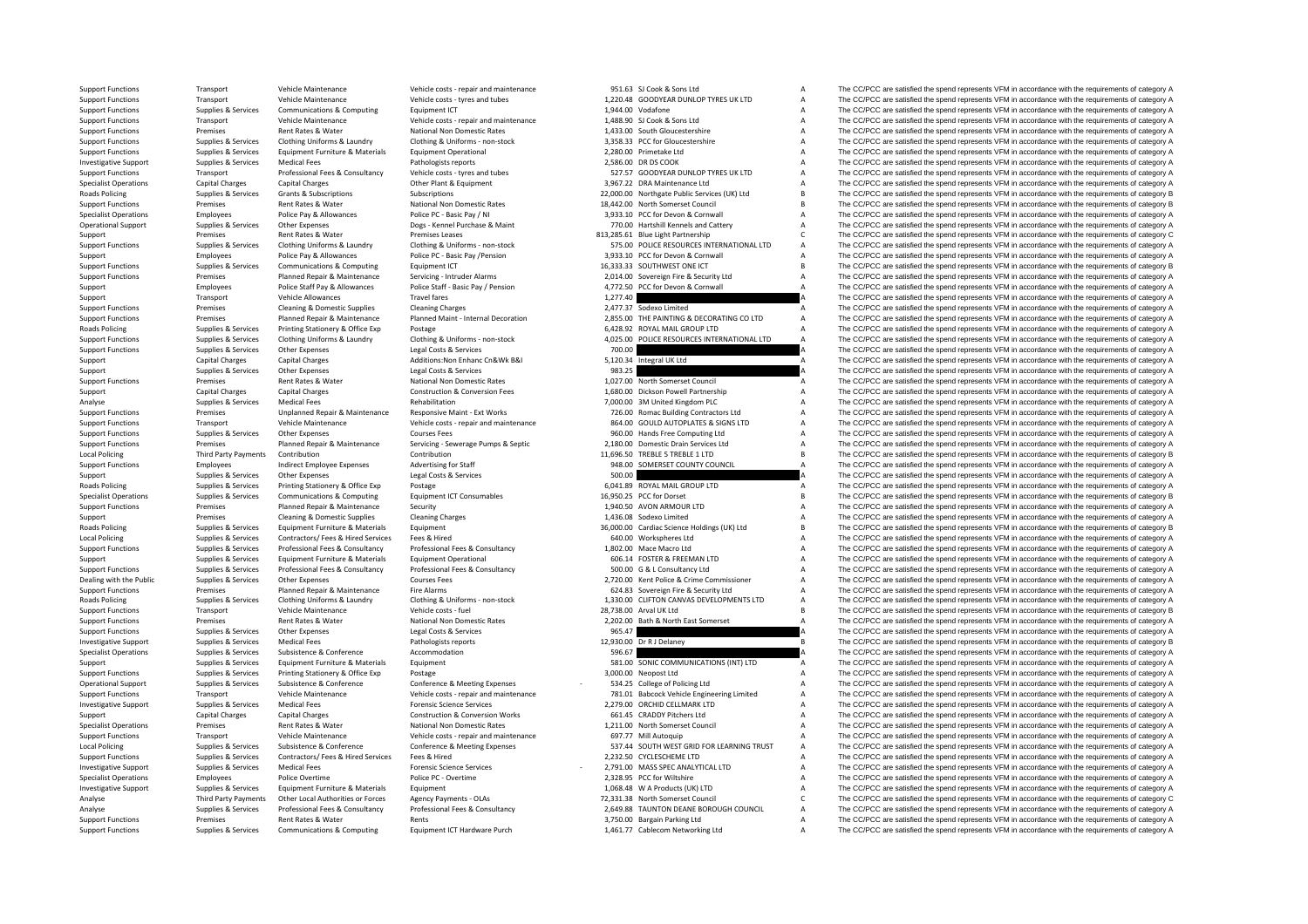Criminal JusticeLocal Policing **Roads Policing** Criminal JusticeRoads Policing **Roads Policing** 

| 1,063.00              | ORCHID CELLMARK LTD                           | A      |
|-----------------------|-----------------------------------------------|--------|
| 3,653.00              | ORCHID CELLMARK LTD                           | A      |
|                       | 624.00 GOODYEAR DUNLOP TYRES UK LTD           | A      |
|                       | 2,500.00 North Somerset Council               | A      |
|                       | 7,101.08 PPL Music Licence - 99.01            | A      |
|                       | 1,140.00 1st Class Car Valeting               | A      |
|                       | 3,777.35 EDF ENERGY 1 LIMITED                 | A      |
|                       | 808.71 PCC for Wiltshire                      | A      |
|                       | 19,146.63 PCC for Dorset                      | B      |
|                       | 33,912.47 PCC for Devon & Cornwall            | B      |
|                       | 1,256.00 KRP Consultancy Ltd T/A Alexander    | A      |
| 8,450.00              | Alere Toxicology PLC                          | A      |
|                       | 11,795.00 Key Forensic Services Ltd           | В      |
| 69.642.24             | PCC for Wiltshire                             | C      |
| 900.00                | Redspeed International Ltd                    | A      |
| 1.160.00              | Pearson                                       | A      |
| 16,560.00             | <b>Hilton Bristol</b>                         | B      |
| 1,048.60              |                                               | A      |
|                       | 235,022.73 Benson Bros (Bristol) Ltd          | C      |
|                       | 2,586.00 Dr A J Jeffery                       | A      |
|                       | 9,924.72 PCC for Wiltshire                    | A      |
|                       | 3,330.08 Telefonica UK Limited                | A<br>A |
|                       | 518.00 Commercial Transfer Limited            | A      |
|                       | 7,704.95 Hall's Electrical Ltd                | A      |
| 505.67                | Sodexo Limited                                | A      |
| 929.17<br>1,296.00    | <b>BOF Group Ltd</b>                          | A      |
| 718.49                | Vodafone Corporate Limited                    | A      |
| 1,030.00              | Royal Devon and Exeter NHS Foundati           | A      |
| 73,287.00             | Sedgemoor District Council                    | C      |
| 1,800.00              |                                               | A      |
| 4,818.23              | Integral UK Ltd                               | A      |
|                       | 703.00 PRO-TECT SAFETY SIGNS                  | A      |
|                       | 1,083.00 National Crime Agency                | A      |
|                       | 4,108.49 PCC for Wiltshire                    | A      |
|                       | 1,366.44 Telefonica UK Limited                | A      |
|                       | 10,353.60 Environmental Scientifics Group Ltd | B      |
|                       | 15,806.91 PCC for Wiltshire                   | B      |
| 3.750.00              | <b>Bargain Parking Ltd</b>                    | A      |
| 2,073.27              | PCC for Dorset                                | Δ      |
| 13,255.00             | South Gloucestershire                         | B      |
| 510.00                | Vodafone Corporate Limited                    | A      |
| 48,934.62             | PCC for Wiltshire                             | B      |
| 13,900.00             | PCC for Devon & Cornwall                      | B      |
| 2.500.00              | Axon Public Safety UK Limited                 | A      |
| 5,518.52              | PCC for Devon & Cornwall                      | A      |
| 17,181.60             | Integral UK Ltd                               | B      |
|                       | 2,580.00 Systems Technology Consultants Ltd   | A      |
|                       | 2,300.00 Sustainable Travel Solutions Ltd     | A      |
|                       | 20,625.00 Axon Public Safety UK Limited       | B      |
|                       | 965.18 BMW (UK) Ltd                           | A      |
|                       | 582.83 Sodexo Limited                         | A      |
| 1,150.00              | AI TRAINING SERVICES LTD                      | A      |
| 1,799.70              | OXFORD UNIVERSITY PRESS                       | A      |
| 1,600.00              |                                               | A      |
| 3,513.12              | Sodexo Limited                                | A      |
| 2,235.00              | ANTHONY BROOKES SURVEYS LTD                   | A      |
| 612.60                | <b>Circadian Trust</b>                        | A      |
| 2,325.00              | <b>COUNTY CARS</b>                            | A      |
| 767.00                |                                               | A<br>A |
| 1,109.17              | Level Peaks Associates Limited                | Δ      |
| 1,102.08              |                                               |        |
| 14,686.83<br>1,780.00 | PCC for Dorset                                | B<br>A |
|                       | 2,429.00 AA Business Services                 | A      |
|                       | 9,022.00 Hall Fuels a trading division of Wa  | A      |
|                       | 7,248.50 PCC for Devon & Cornwall             | A      |
| 7,704.95              | Hall's Electrical Ltd                         | A      |
| 700.00                |                                               | A      |
| 1,000.50              | Water2Business                                | A      |
| 7,754.00              | MASS SPEC ANALYTICAL LTD                      | A      |
|                       |                                               |        |
| 720.00                | Dr A J Jeffery                                | A      |

Investigative Support Supplies & Services Medical Fees Forensic Science Services Forensic Science Services Forensic Science Services - 1,063.00 ORCHID CELLMARK LTD A The CC/PCC are satisfied the spend represents VFM in acc Investigative Support Support Support Services Medical Fees Forensic Science Services 3,653.00 ORCHID CELLMARK LTD A The CC/PCC are satisfied the spend represents VFM in accordance with the requirements of category A Support Functions Transport Vehicle Maintenance Vehicle costs - tyres and tubes 624.00 GOODYEAR DUNLOP TYRES UK LTD A The CC/PCC are satisfied the spend represents VFM in accordance with the requirements of category A<br>Supp Support Functions Premises Rents 2,500.00 North Somerset Council A The CC/PCC are satisfied the spend represents VFM in accordance with the requirements of category A<br>For CC/PCC are satisfied the spend represents VFM in ac Support Functions Supplies & Services Communications & Computing Equipment ICT Software Equipment ICT Software 7,101.08 PPL Music Licence – 99.01 A The CC/PCC are satisfied the spend represents VFM in accordance with the r Operational Support Transport Vehicle Hire Hire Hired Vehicle Costs Hired Vehicle Costs 1,140.00 1st Class Car Valeting A The CC/PCC are satisfied the spend represents VFM in accordance with the requirements of category A Support Functions Premises Energy Costs Electricity Electricity and the support of the Support Functions and the spend represents VFM in accordance with the requirements of category A Support Functions Supplies & Services Clothing Uniforms & Laundry Clothing & Uniforms - Issues 808.71 PCC for Wiltshire A The CC/PCC are satisfied the spend represents VFM in accordance with the requirements of category A Contributions to Other Forces on the company of the Sample of the Sample of the Sample of the COPCC are satisfied the spend represents VFM in accordance with the requirements of category B<br>Police PC - Rasic Pay / NI/OT/Pen Specialist Operations Employees Employees Police Pay & Allowances Police PC - Basic Pay / N/OT/Pension 33,912.47 PCC for Devon & Cornwall Base of The CC/PCC are satisfied the spend represents VFM in accordance with the req Analyse Supplies & Services Contractors/ Fees & Hired Services Fees & Hired 1,256.00 KRP Consultancy Ltd T/A Alexander A The CC/PCC are satisfied the spend represents VFM in accordance with the requirements of category A Supplies & Services Medical Fees Drugs & Medical Requisites 8,450.00 Alere Toxicology PLC A The CC/PCC are satisfied the spend represents VFM in accordance with the requirements of category A Investigative Support Supplies & Services Medical Fees Forensic Science Services Forensic Science Services 11,795.00 Key Forensic Services Ltd B The CC/PCC are satisfied the spend represents VFM in accordance with the requ Policing Supplies & Services Contractors/ Fees & Hired Fees & Hired Services Fees & Hired Services Fees & Hired 69,642.24 PCC for Wiltshire COM CONTENT C The CC/PCC are satisfied the spend represents VFM in accordance with Policing Supplies Supplies Equipment Furniture & Materials Equipment Operational Proceeding and the Supplies A The CC/PCC are satisfied the spend represents VFM in accordance with the requirements of category A The CC/PCC Support Functions Supplies & Services Equipment Furniture & Materials Publications including books 1,160.00 Pearson A The CC/PCC are satisfied the spend represents VFM in accordance with the requirements of category A<br>Supp Support Functions Premises Rent Rates & Water Hire of Accommodation Hire of Accommodation Hire of Accommodation 16,560.00 Hilton Bristol B The CC/PCC are satisfied the spend represents VFM in accordance with the requiremen Support Supplies S. Services Subsistence S. Conference Accommodation 1,048.60 A The CC/PCC are satisfied the spend represents VFM in accordance with the requirements of category A Specialist Operations Capital Charges Capital Charges Capital Charges Additions:Non Enhanc Cn&Wk B&I 235,022.73 Benson Bros (Bristol) Ltd The CC/PCC are satisfied the spend represents VFM in accordance with the requirement The CC/PCC are satisfied the spend represents VFM in accordance with the requirements of category A Specialist Operations Employees Police Pay & Allowances Police Sergeant - Basic Pay/OT/Pension 9,924.72 PCC for Wiltshire A The CC/PCC are satisfied the spend represents VFM in accordance with the requirements of category Supplies Supplies & Services Communications & Computing Equipment ICT 3,330.08 Telefonica UK Limited Manuford A The CC/PCC are satisfied the spend represents VFM in accordance with the requirements of category A Supplies & Support Functions Supplies & Services Contractors/ Fees & Hired Services Fees & Hired Services Fees & Hired Services Fees A The CC/PCC are satisfied the spend represents VFM in accordance with the requirements of category Support Capital Charges Capital Charges Vehicle Conversions Vehicle Conversions 7,704.95 Hall's Electrical Ltd A The CC/PCC are satisfied the spend represents VFM in accordance with the requirements of category A<br>Support P Support Premises Cleaning & Domestic Supplies Cleaning Charges Cleaning Charges Cleaning Charges Cleaning Charges Cleaning Charges Cleaning Charges Cleaning Charges Cleaning Charges Cleaning Charges Stategory A The CC/PCC Specialist Operations Supplies & Services Subsistence & Conference Accommodation Accommodation 929.17 A The CC/PCC are satisfied the spend represents VFM in accordance with the requirements of category Accommodation Suppli Support Supplies & Services Equipment Furniture & Materials Equipment Equipment Equipment and the spend represent of the CC/PCC are satisfied the spend represents VFM in accordance with the requirements of category A Suppo Specialist Operations Supplies Services Communications Computing Telephone Calls 718.49 Vodafone Corporate Limited A The CC/PCC are satisfied the spend represents VFM in accordance with the requirements of category A The C Criminal Justice Arrangements Supplies & Services Clothing Uniforms & Laundry Laundry & Dry Cleaning Manufor Supplements of category A and the 1,030.00 Royal Devon and Exeter NHS Foundati A The CC/PCC are satisfied the spe The CC/PCC are satisfied the spend represents VFM in accordance with the requirements of category C Support Functions Employees and increase Indirect Employee Expenses Reimbursements - Medical 1,800.00 A The CC/PCC are satisfied the spend represents VFM in accordance with the requirements of category A Support Functions Support Functions Premises Planned Repair & Maintenance Servicing • Mechanical Plant 4,818.23 Integral UK Ltd A The CC/PCC are satisfied the spend represents VFM in accordance with the requirements of category A Support Th Supplies And Supplies And Equipment Furniture & Materials Equipment Cleaning & Materials Equipment Cleaning & Materials and The Accept Concess Concess and The CC/PCC are satisfied the spend represents VFM in accordance wit Investigations Supplies & Services Other Expenses Courses Fees Courses Fees Courses Fees 1,083.00 National Crime Agency A The CC/PCC are satisfied the spend represents VFM in accordance with the requirements of category A Support Employees Police Staff Pay & Allowances Police Staff - Basic Pay 4,108.49 PCC for Willshire A The CC/PCC are satisfied the spend represents VFM in accordance with the requirements of category A Support Supplies & Services Communications & Computing Telephone Calls 1,366.44 Telefonica UK Limited A The CC/PCC are satisfied the spend represents VFM in accordance with the requirements of category A The Creative Servi 10.333.60 Environmental Science Science Services Forensic Science Services Forensic Science Services Forensic Science Services of the Law of the COPC are saisfied the spend represents VFM in accordance with the requirement Contribution and the Contribution of Contribution of Contribution of Contributions to Other Engres Contributions to Other Engres 15,806,91 PC for Willthire Record Bay The CC/PCC are satisfied the spend represents VFM in ac Support Functions Premises Rent Rates & Water Rents Rents Rents Rents Rents Rents Rents Rents A 3,750.00 Bargain Parking Ltd A The CC/PCC are satisfied the spend represents VFM in accordance with the requirements of catego The CC/PCC are satisfied the spend represents VFM in accordance with the requirements of category A Support Functions Premises Rent Rates & Water National Non Domestic Rates 13,255.00 South Gloucestershire B The CC/PCC are satisfied the spend represents VFM in accordance with the requirements of category B Support Supplies & Services Communications & Computing Telephone Calls 510.00 Vodafone Corporate Limited A The CC/PCC are satisfied the spend represents VFM in accordance with the requirements of category A Support Functions Third Party Payments Other Local Authorities or Forces Contributions to Other Forces contributions to Other Forces 48,934.62 PCC for Willtshire B The CC/PCC are satisfied the spend represents VFM in accor Specialist Operations Third Party Payments Other Local Authorities or Forces Contributions to Other Forces 13,900.00 PCC for Devon & Cornwall Buck COPCC are satisfied the spend represents VFM in accordance with the require Support Functions Supplies & Services Equipment Furniture & Materials Equipment Equipment Equipment Equipment Equipment Equipment A The CC/PCC are satisfied the spend represents VFM in accordance with the requirements of c Employees Police Pay & Allowances Police Inspector - Basic Pay /Pension 5,518.52 PCC for Devon & Cornwall A The CC/PCC are satisfied the spend represents VFM in accordance with the requirements of category A Support Functions Premises Planned Repair & Maintenance Servicing - Mechanical Plant 17,181.60 Integral UK Itd B The CC/PCC are satisfied the spend represents VFM in accordance with the requirements of category B Investigative Support Supplies & Services Medical Fees Forensic Science Services 2,580.00 Systems Technology Consultants Ltd A The CC/PCC are satisfied the spend represents VFM in accordance with the requirements of category A Support Functions Supplies & Services Contractors/ Fees & Hired Services Fees & Hired Services Fees & Hired Services Fees & Hired Services Fees & Hired Proceedia and a 2,300.00 Sustainable Travel Solutions Ltd A The CC/PCC Supplies & Supplies & Services Equipment Furniture & Materials Equipment Operational Equipment Operational experiment and the Departual Development of category B. The CC/PCC are satisfied the spend represents VFM in accord Transport Vehicle Maintenance Vehicle costs - repair and maintenance 965.18 BMW (UK) Ltd A The CC/PCC are satisfied the spend represents VFM in accordance with the requirements of category A Support Functions Premises Cleaning & Domestic Supplies Cleaning Charges Section Charges 582.83 Sodexo Limited A The CC/PCC are satisfied the spend represents VFM in accordance with the requirements of category A Popiles & Services Other Expenses Courses Fees Courses Fees 1,150.00 AI TRAINING SERVICES LTD A The CC/PCC are satisfied the spend represents VFM in accordance with the requirements of category A<br>Supplies & Services Feruit Cunnot Functions of the Service Services For Functions Publications including books 1.799.70 OXFORD LINIVERS ARE A The CC/PCC are satisfied the spend represents VFM in accordance with the requirements of category A Investigations Supplies & Services Contractors/ Fees & Hired Services Fees & Hired Services Fees & Hired Services Fees & Hired 1,600.00 A The CC/PCC are satisfied the spend represents VFM in accordance with the requirement Hospitality **Conference** Support Support Support Support Supplies A The CC/PCC are satisfied the spend represents VFM in accordance with the requirements of category A Support Functions Premises Planned Repair & Maintenance Estates Costs 2,235.00 ANTHONY BROOKES SURVEYS LTD A The CC/PCC are satisfied the spend represents VFM in accordance with the requirements of category A Operational Support Supplies & Services Subsistence & Conference Conference & Meeting Expenses 612.60 Circadian Trust A The CC/PCC are satisfied the spend represents VFM in accordance with the requirements of category A Th Support Functions Transport Vehicle Hire Members Hired Vehicle Costs Hired Vehicle Costs Hired Vehicle Costs 2,325.00 COUNTY CARS A The CC/PCC are satisfied the spend represents VFM in accordance with the requirements of c Support Functions Supplies & Services Other Expenses Legal Costs & Services 2001 767.00 A The CC/PCC are satisfied the spend represents VFM in accordance with the requirements of category A<br>Support Functions Support of the Supplies & Subsistence & Conference Accommodation Accommodation 1,109.17 A The CC/PCC are satisfied the spend represents VFM in accordance with the requirements of category A Support Supplies & Services Equipment Eurniture & Materials Equipment Equipment Equipment 1,102.08 Level Peaks Associates Limited A The CC/PCC are satisfied the spend represents VFM in accordance with the requirements of c Specialist Operations Employees Police Staff Pay & Allowances Police Staff - Basic Pay / Pension 14,686.83 PCC for Dorset B The CC/PCC are satisfied the spend represents VFM in accordance with the requirements of category Specialist Operations Communications & Communications Supplement ICT 1,780.00 A The CC/PCC are satisfied the spend represents VFM in accordance with the requirements of category A Roads Policing Transport Vehicle Workshops/Maintenance Vehicle recovery 2,429.00 AA Business Services A The CC/PCC are satisfied the spend represents VFM in accordance with the requirements of category A Super Vehicle Main Transport Vehicle Maintenance Vehicle costs - fuel 9,022.00 Hall Fuels a trading division of Wa A The CC/PCC are satisfied the spend represents VFM in accordance with the requirements of category A Support Employees Police Staff Pay & Allowances Police Staff - Basic Pay / NI / Pension 7,248.50 PCC for Devon & Cornwall A The CC/PCC are satisfied the spend represents VFM in accordance with the requirements of category Support Capital Charges Capital Charges Capital Charges Vehicle Conversions Vehicle Conversions 7,704.95 Hall's Electrical Ltd A The CC/PCC are satisfied the spend represents VFM in accordance with the requirements of cate Support Support Support Other Expenses Legal Fees 3rd Party 700.00 700.00 A The CC/PCC are satisfied the spend represents VFM in accordance with the requirements of category A Support Functions Premises Premises Rent Rates & Water Water Charges/Sewerages Mater 20030 Water 20030 Water2Business A The CC/PCC are satisfied the spend represents VFM in accordance with the requirements of category A Ch The CC/PCC are satisfied the spend represents VFM in accordance with the requirements of category A Investigative Support Supplies & Services Medical Fees Pathologists reports Pathologists reports 720.00 Dr A J Leffery A The CC/PCC are satisfied the spend represents VFM in accordance with the requirements of category A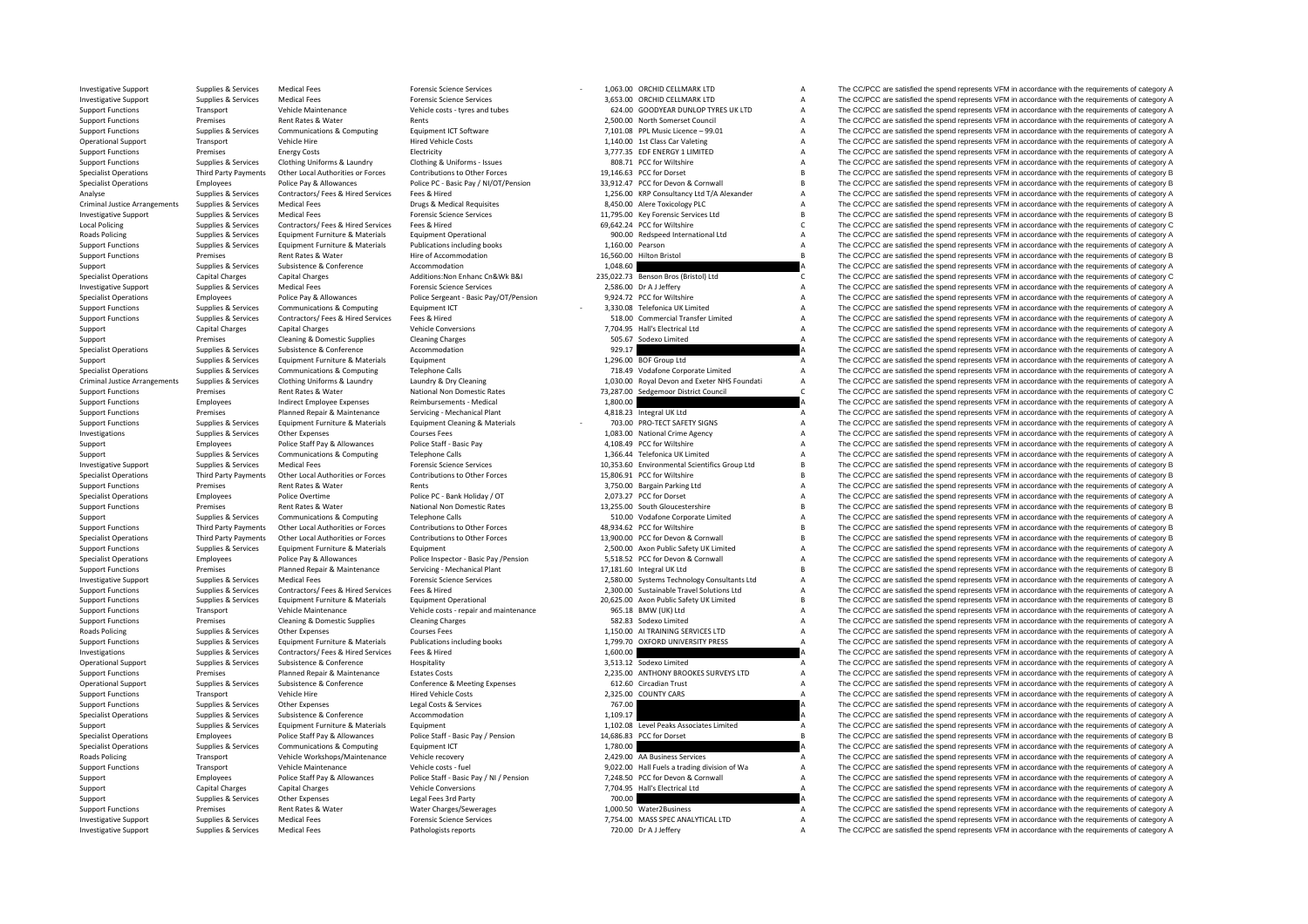PCC Third Party Payments **Roads Policing Roads Policing Local Policing** 

|                  | 720.00 Systems Technology Consultants Ltd                                             | A      |
|------------------|---------------------------------------------------------------------------------------|--------|
|                  | 3,585.44 Sodexo Limited                                                               | A      |
| 12,053.25        | The Green House                                                                       | B      |
| 3,591.00         |                                                                                       | A      |
|                  | 27,269.60 Volkswagen Group UK Ltd Vehicles                                            | B      |
|                  | 6,687.48 INSIGHT DIRECT (UK) LTD                                                      | A      |
|                  | 8,712.28 PCC for Wiltshire                                                            | A      |
| 637.00           |                                                                                       | A      |
| 531.00           | South Somerset District Council<br>2,843.18 INSIGHT DIRECT (UK) LTD                   | A      |
|                  |                                                                                       | A<br>A |
|                  | 598.95 KRP Consultancy Ltd T/A Alexander<br>3,152.00 APJ Psychological Consulting Ltd | A      |
| 519.60           | Vodafone Corporate Limited                                                            | A      |
|                  | 950.00 CDW Limited                                                                    | A      |
|                  | 553.71 DRA Maintenance Ltd                                                            | A      |
|                  | 918.08 Sodexo Limited                                                                 | A      |
|                  | 2,391.53 Artworks Solutions Ltd                                                       | A      |
|                  | 5,487.22 SJ Cook & Sons Ltd                                                           | A      |
|                  | 1,180.84 Dick Lovett Ltd                                                              | A      |
|                  | 771.00 College of Policing Ltd                                                        | A      |
| 2,304.50         |                                                                                       | A      |
|                  | 1,129.61 NEOPOST FINANCE LIMITED                                                      | A      |
|                  | 500.00 St Aldhelms Scout Group                                                        | A      |
|                  | 1,277.12 Domestic Drain Services Ltd                                                  | A      |
| 766.35           | PCC for Wiltshire                                                                     | A      |
| 1,218.86         | SJ Cook & Sons Ltd                                                                    | A      |
| 679.17           | PC Specialist Ltd                                                                     | A      |
|                  | 689.92 Level Peaks Associates Limited                                                 | A      |
| 1,285.94         |                                                                                       | A      |
| 651.07           |                                                                                       | A      |
|                  | 2,262.00 D.tec International Limited                                                  | A      |
|                  | 525.00 College of Policing Ltd                                                        | A      |
|                  | 1,293.23 Sovereign Fire & Security Ltd                                                | A<br>A |
|                  | 557.45 SJ Cook & Sons Ltd<br>1,001.13 Telefonica UK Limited                           | A      |
|                  | 70,388.00 Cleartone Telecoms Ltd                                                      | C      |
|                  | 508.62 PCC for Wiltshire                                                              | A      |
| 751.17           | PCC for Devon & Cornwall                                                              | А      |
| 15,000.00        | Northgate Public Services (UK) Ltd                                                    | B      |
| 6,000.00         | Lee Hecht Harrison Penna Limited                                                      | A      |
| 9,792.48         | Matrix SCM Ltd                                                                        | A      |
| 9,929.62         | Continental Ltd                                                                       | A      |
| 5,434.00         |                                                                                       | A      |
| 1,000.00         |                                                                                       | A      |
|                  | 548.00 South Somerset District Council                                                | A      |
| 876.00           |                                                                                       | A      |
|                  | 554.94 Bristol Storage Equipment Limited                                              | A      |
|                  | 3,643.33 BRISTOL MARRIOTT ROYAL HOTEL                                                 | A<br>A |
|                  | 4,420.28 PCC for Devon & Cornwall                                                     | A      |
|                  | 1,250.00 AZTEC HOTEL AND SPA<br>23,170.00 South Gloucestershire Council               | R      |
| 5,178.05         | AIRWAVE SOLUTIONS LTD                                                                 | A      |
| 571.52           | CORONA ENERGY RETAIL 4 LTD                                                            | A      |
| 2,042.12         |                                                                                       | A      |
| 17,671.75        | ORCHID CELLMARK LTD                                                                   | B      |
|                  | 793.20 Water2Business                                                                 | A      |
|                  | 3,877.49 GENERAL MOTORS UK SPECIAL VEHICLES                                           | A      |
|                  | 1,406.03 Foray Motor Group Ltd (Parts)                                                | A      |
|                  | 683.10 MENDIP DISTRICT COUNCIL                                                        | A      |
|                  | 1,944.00 Vodafone                                                                     | A      |
|                  | 1,372.34 Travelers Insurance Company Ltd                                              | A      |
|                  | 1,499.00 College of Policing Ltd                                                      | A      |
|                  | 1,400.00 Bath & North East Somerset                                                   | A      |
|                  | 1,268.40 SJ Cook & Sons Ltd                                                           | A      |
|                  | 2,137.00 College of Policing Ltd                                                      | A      |
| 1,994.40         | SJ Cook & Sons Ltd                                                                    | A<br>A |
| 856.00           | <b>Bristol Airport</b>                                                                | A      |
| 756.70<br>722.40 | MICHELIN TYRE PLC<br>Crown Petfoods Ltd                                               | A      |
| 1,445.00         | DRA Maintenance Ltd                                                                   | A      |
| 2,383.00         | Solar Valley Electrical Limited                                                       | A      |
| 1.033.80         |                                                                                       | A      |

Investigative Support Supplies & Services Medical Fees Forensic Science Services Forensic Science Services 720.00 Systems Technology Consultants Ltd A The CC/PCC are satisfied the spend represents VFM in accordance with th Support Functions Supplies & Services Catering Catering Catering Support Catering Catering Catering Catering Catering Catering Support Third Data are a Services Category A The CC/PCC are satisfied the spend represents VFM Party Payments Payments to Clients Grants - Voluntary Orgs 12,053.25 The Green House B The CC/PCC are satisfied the spend represents VFM in accordance with the requirements of category B and the spend represents VFM in acc Support Employees Indirect Employee Expenses Refunds Contributions 3,591.00 3,591.00 A The CC/PCC are satisfied the spend represents VFM in accordance with the requirements of category A Support Capital Charges Capital Charges Capital Charges Vehicles Purchase Vehicles 27,269.60 Volkswagen Group UK Ltd Vehicles B The CC/PCC are satisfied the spend represents VFM in accordance with the requirements of categ Support Capital Charges Capital Charges Capital Charges ICT Equipment Purchase 6,687.48 INSIGHT DIRECT (UK) LTD A The CC/PCC are satisfied the spend represents VFM in accordance with the requirements of category A Specialist Operations Employees Employees Police Pay & Allowances Police Superintendent - Basic Pay / NI/Pension 8.712.28 PCC for Willthire Assume A The CC/PCC are satisfied the spend represents VFM in accordance with the Support Functions Supplies & Services Other Expenses Legal Costs & Services (STO) 637.00 A The CC/PCC are satisfied the spend represents VFM in accordance with the requirements of category A Costs are apport of category A Premises Rent Rates & Water Mational Non Domestic Rates 531.00 South Somerset District Council A The CC/PCC are satisfied the spend represents VFM in accordance with the requirements of category A Support Capital Charges Capital Charges Capital Charges Capital Charges ICT Equipment Purchase 2,843.18 INSIGHT DIRECT (UK) LTD A The CC/PCC are satisfied the spend represents VFM in accordance with the requirements of cat Analyse Supplies & Services Contractors/ Fees & Hired Services Fees & Hired Services Fees & Hired Services Fees & Hired Services Fees & Hired Services Fees & Hired Services Fees & Hired Services Fees & Hired Services Pees Supplies & Services Professional Fees & Consultancy Professional Fees & Consultancy Professional Fees & Consultancy Professional Fees & Consultancy (3.152.00 AP) Psychological Consulting Ltd A The CC/PCC are satisfied the Investigations Supplies & Services Grants & Subscriptions Subscriptions Subscriptions Subscriptions Subscriptions Subscriptions Subscriptions Subscriptions Subscriptions Subscriptions Subscriptions Subscriptions Subscripti Support Functions Supplies & Services Communications & Computing Equipment ICT Software Equipment ICT Software 950.00 CDW Limited A The CC/PCC are satisfied the spend represents VFM in accordance with the requirements of c Support Capital Charges Capital Charges Capital Charges Capital Charges Construction & Conversion Works 553.71 DRA Maintenance Ltd A The CC/PCC are satisfied the spend represents VFM in accordance with the requirements of Support Premises Cleaning & Domestic Supplies Cleaning Charges Cleaning Charges Cleaning Charges Cleaning Charges Charges Category A The CC/PCC are satisfied the spend represents VFM in accordance with the requirements of Support Capital Charges Capital Charges Capital Charges Construction & Conversion Works 2,391.53 Artworks Solutions Ltd A The CC/PCC are satisfied the spend represents VFM in accordance with the requirements of category A Support Functions Transport Vehicle Maintenance Vehicle costs and maintenance 5,487.22 SJ Cook & Sons Ltd A The CC/PCC are satisfied the spend represents VFM in accordance with the requirements of category A The CC/PCC are Support Functions Transport Vehicle Maintenance Vehicle costs ‐ repair and maintenance 1,180.84 Dick Lovett Ltd A The CC/PCC are satisfied the spend represents VFM in accordance with the requirements of category A Courses The CC/PCC are satisfied the spend represents VFM in accordance with the requirements of category A Specialist Operations Transport Vehicle Maintenance Vehicle costs – fuel Vehicle costs – fuel Vehicle costs – fuel Vehicle costs – fuel Vehicle costs – fuel Vehicle costs – fuel Vehicle costs – fuel Vehicle costs – fuel Ve Support Functions Supplies & Services Printing Stationery & Office Exp Postage Printing Stationery and Designe Postage Printing Stationery and Postage Printing Stationery Printing Stationery A The CC/PCC are satisfied the in a second of the contract of the contract of the contract of the contract of the contract of the contract of the contract of the contract of the contract of the contract of the contract of the contract of the contract of Support Functions Franciscs Planned Repair & Maintenance Servicing - Servicing - Serverage Pumps & Septic 1,277.12 Domestic Drain Services Ltd A The CC/PCC are satisfied the spend represents VFM in accordance with the requ Support Employees Police Pay & Allowances Police PC - Police Pension 766.35 PCC for Wiltshire 766.35 PCC for Wiltshire A The CC/PCC are satisfied the spend represents VFM in accordance with the requirements of category A Support Functions Transport Vehicle Maintenance Vehicle costs ‐ repair and maintenance 1,218.86 SJ Cook & Sons Ltd A The CC/PCC are satisfied the spend represents VFM in accordance with the requirements of category A Suppo Supplies Supplies & Services Communications & Computing Equipment ICT Hardware Purch 679.17 PC Specialist Ltd A The CC/PCC are satisfied the spend represents VFM in accordance with the requirements of category A Support Co Contract the Contract China Defense of Contract China Defense of Contract China Property China Property China Property China Property Contract China Property China Property China Property China Property China Property Chin Support Supplies & Services Other Expenses Legal Fees 3rd Party Legal Fees 3rd Party 1,285.94 1,285.94 A The CC/PCC are satisfied the spend represents VFM in accordance with the requirements of category A Cherational Suppo Travel fares Travel fares Travel fares COPEC are satisfied the spend represents VFM in accordance with the requirements of category A The CC/PCC are satisfied the spend represents VFM in accordance with the requirements of Follower Furniture & Materials Followert Equipment 2,262.00 D.tec International Limited A The CC/PCC are satisfied the spend represents VFM in accordance with the requirements of category A Support Functions Supplies & Services Other Expenses Courses Fees Courses Fees 525.00 College of Policing Ltd A The CC/PCC are satisfied the spend represents VFM in accordance with the requirements of category A Support Fu Support Functions Premises Planned Repair & Maintenance Fire Alarms 1,293.23.33 Sovereign Fire & Security Ltd A The CC/PCC are satisfied the spend represents VFM in accordance with the requirements of category A Support Functions Transport Vehicle Maintenance Vehicle costs - repair and maintenance 557.45 SJ Cook & Sons Ltd A The CC/PCC are satisfied the spend represents VFM in accordance with the requirements of category A Support Support Supplies & Services Communications & Computing Telephone Calls Telefonica Limited 1,001.13 Telefonica UK Limited A The CC/PCC are satisfied the spend represents VFM in accordance with the requirements of category A Support Capital Charges Capital Charges Capital Charges Capital Charges Other Plant & Equipment 20,388.00 Cleartone Telecoms Ltd C The CC/PCC are satisfied the spend represents VFM in accordance with the requirements of ca Specialist Operations Employees Police Pay & Allowances Police PC - National Insurance 508.62 PCC for Wiltshire Specialist A The CC/PCC are satisfied the spend represents VFM in accordance with the requirements of category Specialist Operations Transport Vehicle Maintenance Vehicle costs • repair and maintenance 751.17 PCC for Devon & Cornwall A The CC/PCC are satisfied the spend represents VFM in accordance with the requirements of category Policing Supplies & Services Grants & Subscriptions Subscriptions Subscriptions 15,000.00 Northgate Public Services (UK) Ltd B The CC/PCC are satisfied the spend represents VFM in accordance with the requirements of catego Courses Fees **Support Functions Courses A COUCL** Courses Courses The CC/PCC are satisfied the spend represents VFM in accordance with the requirements of category A Analyse Employees Police Staff Pay & Allowances Staffing Agency Staffing Agency Staffing Agency 9,792.48 Matrix SCM Ltd A The CC/PCC are satisfied the spend represents VFM in accordance with the requirements of category A Investigative Support Supplies & Services Communications & Computing Equipment ICT Hardware Purch 9,929.62 Continental Ltd A The CC/PCC are satisfied the spend represents VFM in accordance with the requirements of category Specialist Operations Supplies & Services Subsistence Accommodation Accommodation 5,434.00 A The CC/PCC are satisfied the spend represents VFM in accordance with the requirements of category A Support Functions Supplies & Services Other Expenses Cost Of Appeals Cost Of Appeals 1,000.00 A The CC/PCC are satisfied the spend represents VFM in accordance with the requirements of category A Support Functions Premises Rent Rates & Water National Non Domestic Rates Service Rent Rates Rent Rates National Non Domestic Rates Services Rent Rates Rent Rent Rates Represents (Pategory A The CC/PCC are satisfied the sp Supplies & Services Other Expenses Legal Fees 3rd Party 876.00 876.00 A The CC/PCC are satisfied the spend represents VFM in accordance with the requirements of category A Support Capital Charges Capital Charges Capital Charges Other Plant & Equipment Support Capital Charges Capital Charges Capital Charges Capital Charges Capital Charges Capital Charges Capital Charges Capital Charges Capita Onerational Support Supplies & Services Subsistence & Conference Conference Conference Conference Conference Conference Conference Conference Subsistence Conference Conference Subsistence Conference Support 3.643.33 BRISTO Support Employees Police Pay & Allowances Police Sergeant - Basic Pay / Pension 4,420.28 PCC for Devon & Cornwall A The CC/PCC are satisfied the spend represents VFM in accordance with the requirements of category A Devon Investigations Supplies & Services Subsistence & Conference Conference Conference Conference Conference Conference & Meeting Expenses Supplies and the Service Conference Conference Conference Conference Conference and the The CC/PCC are satisfied the spend represents VFM in accordance with the requirements of category B Dealing with the Public Supplies & Services Communications & Computing Airwave Airwave 5,178.05 AIRWAVE SOLUTIONS LTD A The CC/PCC are satisfied the spend represents VFM in accordance with the requirements of category A Support Premises Energy Costs Gas Gas States Gas States Gas 571.52 CORONA ENERGY RETAIL 4 LTD A The CC/PCC are satisfied the spend represents VFM in accordance with the requirements of category A<br>Support Support Satisfact support Support Support Support Support Support Support Support Cupper Cupper 2,042.12 A The CC/PCC are satisfied the spend represents VFM in accordance with the requirements of category A Investigative Support Supplies & Services Medical Fees Forensic Science Services Forensic Science Services and the Services 17,671.75 ORCHID CELLMARK LTD B The CC/PCC are satisfied the spend represents VFM in accordance wi Support Premises Rent Rates & Water Water Charges/Sewerages 793.20 Water2Business A The CC/PCC are satisfied the spend represents VFM in accordance with the requirements of category A Support Capital Charges Capital Charges Vehicle Conversions Vehicle Conversions 3,877.49 GENERAL MOTORS UK SPECIAL VEHICLES A The CC/PCC are satisfied the spend represents VFM in accordance with the requirements of categor Transport Weblick Maintenance Vehicle costs repair and maintenance 1,406.03 Foray Motor Group Ltd (Parts) A The CC/PCC are satisfied the spend represents VFM in accordance with the requirements of category A respectively a Support Functions Premises Premises Unplanned Repair & Maintenance Responsive Maint - Ext Works 683.10 MENDIP DISTRICT COUNCIL A The CC/PCC are satisfied the spend represents VFM in accordance with the requirements of cate Support Functions Supplies & Services Communications & Computing Equipment ICT Equipment ICT 1,944.00 Vodafone A The CC/PCC are satisfied the spend represents VFM in accordance with the requirements of category A Vehicle M Vehicle Maintenance Vehicle costs - repair and maintenance 1.372.34 Travelers Insurance Company Ltd A The CC/PCC are satisfied the spend represents VFM in accordance with the requirements of category A Investigations Supplies & Services Other Expenses Courses Fees Courses Fees 1,499.00 College of Policing Ltd A The CC/PCC are satisfied the spend represents VFM in accordance with the requirements of category A Support Premises Rent Rates & Water National Non Domestic Rates 1,400.00 Bath & North East Somerset A The CC/PCC are satisfied the spend represents VFM in accordance with the requirements of category A Support Functions Transport Vehicle Maintenance Vehicle costs • repair and maintenance 1,268.40 SLOOK & Sons Ltd A The CC/PCC are satisfied the spend represents VFM in accordance with the requirements of category A The CC/ Operational Support Supplies & Services Subsistence & Conference Conference Conference Conference Conference Conference Conference Conference Conference Provide Conference 2,137.00 College of Policing Ltd Manuman A The CC/ Transport Vehicle Maintenance Vehicle costs ‐ repair and maintenance 1,994.40 SJ Cook & Sons Ltd A The CC/PCC are satisfied the spend represents VFM in accordance with the requirements of category A Specialist Operations Supplies & Services Communications & Computing Telephone Calls 856.00 Bristol Airport A The CC/PCC are satisfied the spend represents VFM in accordance with the requirements of category A Support Functions Transport Vehicle Maintenance Vehicle costs – tyres and tubes 756.70 MICHELIN TYRE PLC A The CC/PCC are satisfied the spend represents VFM in accordance with the requirements of category A Conserved a The Operational Support Supplies & Services Other Expenses Dogs - Enod 722.40 Crown Petfoods Ltd A The CC/PCC are satisfied the spend represents VFM in accordance with the requirements of category A Support Functions Premises Diplanned Repair & Maintenance Responsive Maint - Ext Works 1,445.00 DRA Maintenance Ltd A The CC/PCC are satisfied the spend represents VFM in accordance with the requirements of category A<br>A Th Premises Planned Repair & Maintenance Estates Costs 2,383.00 Solar Valley Electrical Limited A The CC/PCC are satisfied the spend represents VFM in accordance with the requirements of category A Specialist Operations Supplies & Services Subsistence  $\alpha$  Accommodation Accommodation 1,033.80 **Accommodation** 1,033.80 **Accommodation** 1,033.80 **Accommodation** 1,033.80 **Accommodation** 1,033.80 **Accommodation** 1,033.80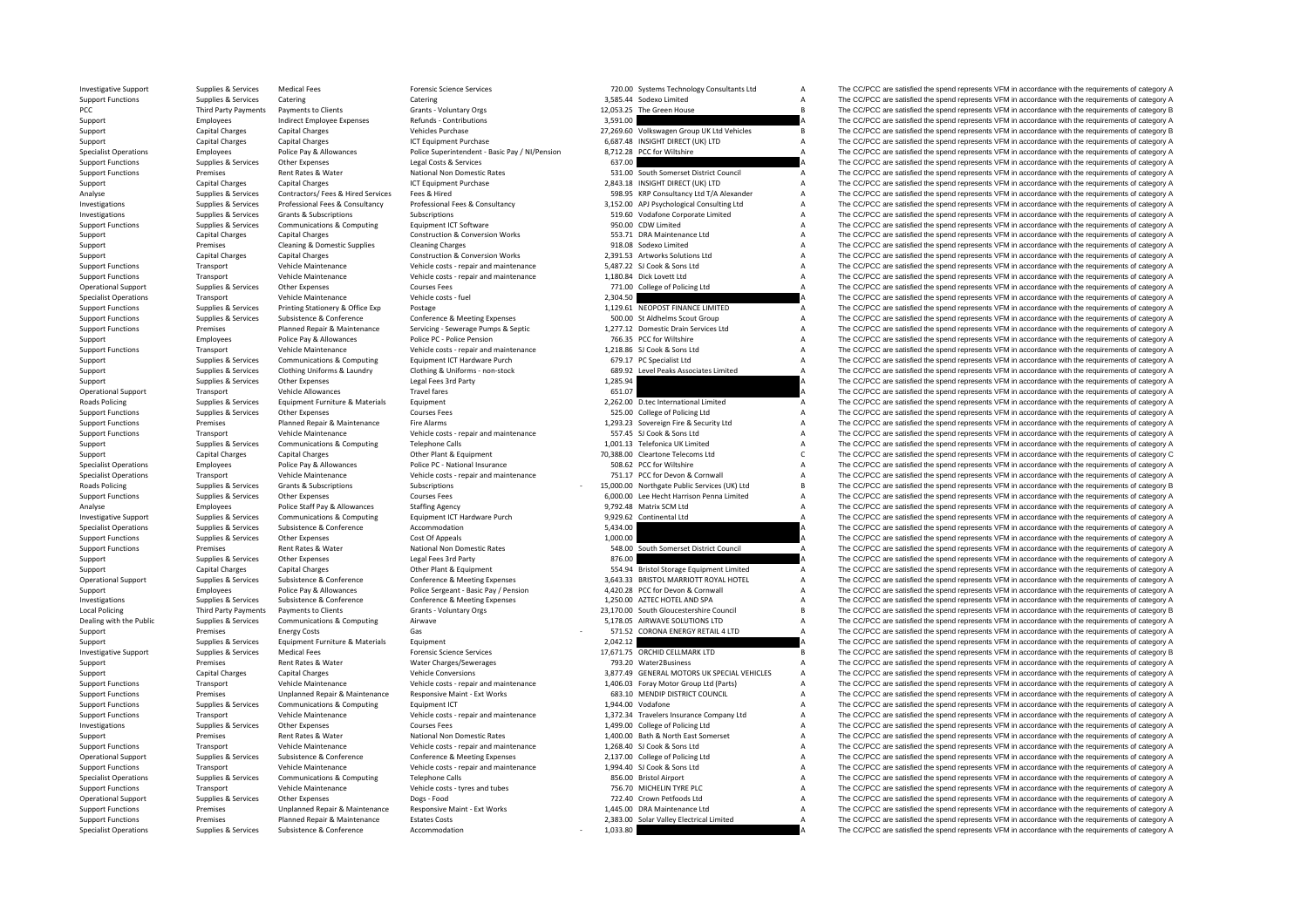| Roads Policing                       | Supplies & Services    | Equipment Furniture & Materials    | Equipment                                  |           | 5,580.00 Westcotec Ltd                      |                | The CC/PCC are satisfied the spend represents VFM in accordance with the requirements of category F |
|--------------------------------------|------------------------|------------------------------------|--------------------------------------------|-----------|---------------------------------------------|----------------|-----------------------------------------------------------------------------------------------------|
| Support                              | Supplies & Services    | Equipment Furniture & Materials    | Equipment                                  | 3,472.20  |                                             |                | The CC/PCC are satisfied the spend represents VFM in accordance with the requirements of category / |
| <b>Support Functions</b>             | Third Party Payments   | <b>Other Agencies</b>              | <b>Contract Payment</b>                    |           | 457,419.03 Southwest One Unitary Charge     | $\mathsf{C}$   | The CC/PCC are satisfied the spend represents VFM in accordance with the requirements of category ( |
|                                      |                        |                                    |                                            |           |                                             |                |                                                                                                     |
| <b>Investigative Support</b>         | Supplies & Services    | <b>Medical Fees</b>                | <b>Forensic Science Services</b>           |           | 4,916.50 ORCHID CELLMARK LTD                | $\overline{A}$ | The CC/PCC are satisfied the spend represents VFM in accordance with the requirements of category / |
| <b>Support Functions</b>             | Premises               | Rent Rates & Water                 | National Non Domestic Rates                |           | 1,211.00 Mendip District Council            | A              | The CC/PCC are satisfied the spend represents VFM in accordance with the requirements of category / |
| Support                              | Supplies & Services    | Equipment Furniture & Materials    | Equipment                                  |           | 2,992.50 SONIC COMMUNICATIONS (INT) LTD     | A              | The CC/PCC are satisfied the spend represents VFM in accordance with the requirements of category / |
| Support                              | Supplies & Services    | Equipment Furniture & Materials    | <b>Equipment Operational</b>               |           | 1,010.50 EDGAR BROTHERS                     | $\overline{A}$ | The CC/PCC are satisfied the spend represents VFM in accordance with the requirements of category / |
|                                      |                        |                                    |                                            |           |                                             |                |                                                                                                     |
| <b>Support Functions</b>             | Transport              | Vehicle Maintenance                | Vehicle costs - repair and maintenance     |           | 725.04 Mill Autoquip                        | $\overline{A}$ | The CC/PCC are satisfied the spend represents VFM in accordance with the requirements of category / |
| <b>Specialist Operations</b>         | Employees              | Police Pay & Allowances            | Police Inspector - Basic Pay / NI/Pension  |           | 5,998.17 PCC for Devon & Cornwall           | A              | The CC/PCC are satisfied the spend represents VFM in accordance with the requirements of category / |
| <b>Support Functions</b>             | Transport              | Vehicle Maintenance                | Vehicle costs - repair and maintenance     |           | 781.46 TrustFirstParts                      | $\overline{A}$ | The CC/PCC are satisfied the spend represents VFM in accordance with the requirements of category / |
|                                      |                        | Vehicle Maintenance                |                                            |           | 690.86 WALLEN ANTENNAE LTD                  | A              | The CC/PCC are satisfied the spend represents VFM in accordance with the requirements of category / |
| <b>Support Functions</b>             | Transport              |                                    | Vehicle costs - commissioning              |           |                                             |                |                                                                                                     |
| Support                              | Capital Charges        | <b>Capital Charges</b>             | Vehicles Purchase                          |           | 7,394.95 Kawasaki Motors Europe NV          | A              | The CC/PCC are satisfied the spend represents VFM in accordance with the requirements of category / |
| Investigations                       | Supplies & Services    | Grants & Subscriptions             | Subscriptions                              |           | 519.60 Vodafone Corporate Limited           | $\overline{A}$ | The CC/PCC are satisfied the spend represents VFM in accordance with the requirements of category / |
| Support                              | Capital Charges        | <b>Capital Charges</b>             | <b>Construction &amp; Conversion Works</b> |           | 205,324.27 DRA Maintenance Ltd              |                | The CC/PCC are satisfied the spend represents VFM in accordance with the requirements of category ( |
|                                      |                        |                                    |                                            |           |                                             |                |                                                                                                     |
| Support                              | Supplies & Services    | <b>Other Expenses</b>              | Legal Fees 3rd Party                       | 1,238.66  |                                             |                | The CC/PCC are satisfied the spend represents VFM in accordance with the requirements of category / |
| <b>Specialist Operations</b>         | Employees              | Police Pay & Allowances            | Police PC - Basic Pay /OT/Pension          |           | 8,466.26 PCC for Wiltshire                  |                | The CC/PCC are satisfied the spend represents VFM in accordance with the requirements of category / |
| <b>Support Functions</b>             | Premises               | <b>Energy Costs</b>                | Electricity                                |           | 611.90 British Gas Business (Electric)      | А              | The CC/PCC are satisfied the spend represents VFM in accordance with the requirements of category / |
| <b>Support Functions</b>             | Transport              | Vehicle Maintenance                | Vehicle costs - fuel                       |           | 621.00 Mill Autoquip                        | А              | The CC/PCC are satisfied the spend represents VFM in accordance with the requirements of category / |
|                                      |                        |                                    |                                            |           |                                             |                |                                                                                                     |
| <b>Support Functions</b>             | Transport              | Vehicle Maintenance                | Vehicle costs - repair and maintenance     |           | 1,305.69 Volkswagen Group UK Ltd Parts      |                | The CC/PCC are satisfied the spend represents VFM in accordance with the requirements of category / |
| Support                              | Supplies & Services    | Other Expenses                     | Legal Costs & Services                     | 983.25    |                                             |                | The CC/PCC are satisfied the spend represents VFM in accordance with the requirements of category / |
| <b>Support Functions</b>             | Supplies & Services    | Printing Stationery & Office Exp   | Postage                                    |           | 4.060.00 PURCHASE POWER                     | $\overline{A}$ | The CC/PCC are satisfied the spend represents VFM in accordance with the requirements of category / |
|                                      |                        |                                    |                                            |           |                                             |                |                                                                                                     |
| Roads Policing                       | Supplies & Services    | Printing Stationery & Office Exp   | Postage                                    |           | 6,292.87 ROYAL MAIL GROUP LTD               |                | The CC/PCC are satisfied the spend represents VFM in accordance with the requirements of category / |
| Investigations                       | Transport              | Vehicle Allowances                 | <b>Travel fares</b>                        | 692.23    |                                             |                | The CC/PCC are satisfied the spend represents VFM in accordance with the requirements of category / |
| Support                              | Employees              | Police Pay & Allowances            | Police Inspector - Basic Pay / NI/ Pension |           | 12,297.84 PCC for Wiltshire                 |                | The CC/PCC are satisfied the spend represents VFM in accordance with the requirements of category E |
|                                      | Supplies & Services    | <b>Other Expenses</b>              |                                            | 95,000.00 |                                             |                | The CC/PCC are satisfied the spend represents VFM in accordance with the requirements of category ( |
| Support                              |                        |                                    | Legal Fees 3rd Party                       |           |                                             |                |                                                                                                     |
| <b>Support Functions</b>             | Premises               | <b>Energy Costs</b>                | Electricity                                |           | 2,140.98 British Gas Business (Electric)    |                | The CC/PCC are satisfied the spend represents VFM in accordance with the requirements of category / |
| <b>Support Functions</b>             | Employees              | Indirect Employee Expenses         | Reimbursements - Medical                   | 1,800.00  |                                             |                | The CC/PCC are satisfied the spend represents VFM in accordance with the requirements of category / |
|                                      | Employees              |                                    | Police PC - Overtime                       |           | 2,794.31 PCC for Wiltshire                  |                | The CC/PCC are satisfied the spend represents VFM in accordance with the requirements of category / |
| <b>Specialist Operations</b>         |                        | Police Overtime                    |                                            |           |                                             | Α              |                                                                                                     |
| Support                              | <b>Capital Charges</b> | <b>Capital Charges</b>             | <b>Vehicle Conversions</b>                 |           | 149,867.97 Ford Motor Company Limited       |                | The CC/PCC are satisfied the spend represents VFM in accordance with the requirements of category ( |
| <b>Specialist Operations</b>         | Supplies & Services    | Subsistence & Conference           | Accommodation                              | 1,682.45  |                                             |                | The CC/PCC are satisfied the spend represents VFM in accordance with the requirements of category / |
| <b>Support Functions</b>             | Premises               | Planned Repair & Maintenance       | CCTV                                       |           | 1,083.46 Sovereign Fire & Security Ltd      | $\overline{A}$ | The CC/PCC are satisfied the spend represents VFM in accordance with the requirements of category / |
|                                      |                        |                                    |                                            |           |                                             | $\mathsf{B}$   |                                                                                                     |
| <b>Local Policing</b>                | Third Party Payments   | Equipment - Consumables            | Grants - Voluntary Orgs                    |           | 21,634.50 North Somerset Council            |                | The CC/PCC are satisfied the spend represents VFM in accordance with the requirements of category E |
| Support                              | Capital Charges        | Capital Charges                    | <b>Vehicle Conversions</b>                 |           | 7,504.21 Hall's Electrical Ltd              | A              | The CC/PCC are satisfied the spend represents VFM in accordance with the requirements of category / |
| Support                              | <b>Capital Charges</b> | Capital Charges                    | Construction & Conversion Works            |           | 2,025.00 N & S Flooring (Bristol) Ltd       | A              | The CC/PCC are satisfied the spend represents VFM in accordance with the requirements of category / |
|                                      |                        |                                    |                                            |           |                                             |                |                                                                                                     |
|                                      |                        |                                    |                                            |           |                                             |                |                                                                                                     |
| Support                              | Supplies & Services    | Contractors/ Fees & Hired Services | Fees & Hired - Accreditation               |           | 900.00 ORCHID CELLMARK LTD                  | $\overline{A}$ | The CC/PCC are satisfied the spend represents VFM in accordance with the requirements of category / |
| <b>Support Functions</b>             | Transport              | Vehicle Hire                       | <b>Hired Vehicle Costs</b>                 |           | 558.00 TOLLGATE HIRE LTD                    | $\overline{A}$ | The CC/PCC are satisfied the spend represents VFM in accordance with the requirements of category / |
| Investigations                       | Supplies & Services    | Other Expenses                     | <b>Courses Fees</b>                        |           | 4,800.00 College of Policing Ltd            | $\overline{A}$ | The CC/PCC are satisfied the spend represents VFM in accordance with the requirements of category / |
|                                      |                        |                                    |                                            |           |                                             |                |                                                                                                     |
| <b>Support Functions</b>             | Supplies & Services    | Equipment Furniture & Materials    | Equipment                                  |           | 645.95 Mill Autoquip                        | А              | The CC/PCC are satisfied the spend represents VFM in accordance with the requirements of category / |
| <b>Operational Support</b>           | Supplies & Services    | <b>Other Expenses</b>              | Dogs - Equipment                           |           | 8,822.50 AEML Ltd T/A Ultra Dog Kennels     |                | The CC/PCC are satisfied the spend represents VFM in accordance with the requirements of category / |
| <b>Support Functions</b>             | Employees              | <b>Indirect Employee Expenses</b>  | Reimbursements - Medical                   | 1,800.00  |                                             |                | The CC/PCC are satisfied the spend represents VFM in accordance with the requirements of category / |
| <b>Operational Support</b>           | Supplies & Services    | Contractors/ Fees & Hired Services | Fees & Hired                               |           | 750.00 Environmental Scientifics Group Ltd  |                | The CC/PCC are satisfied the spend represents VFM in accordance with the requirements of category / |
|                                      |                        |                                    |                                            |           |                                             |                |                                                                                                     |
| <b>Support Functions</b>             | Premises               | Cleaning & Domestic Supplies       | <b>Cleaning Charges</b>                    |           | 1,387.86 Sodexo Limited                     | A              | The CC/PCC are satisfied the spend represents VFM in accordance with the requirements of category / |
| <b>Support Functions</b>             | Premises               | <b>Energy Costs</b>                | Electricity                                |           | 3,353.82 British Gas Business (Electric)    | A              | The CC/PCC are satisfied the spend represents VFM in accordance with the requirements of category / |
| <b>Investigative Support</b>         | Supplies & Services    | <b>Medical Fees</b>                | <b>Forensic Science Services</b>           |           | 4,409.70 ORCHID CELLMARK LTD                | А              | The CC/PCC are satisfied the spend represents VFM in accordance with the requirements of category / |
|                                      |                        |                                    |                                            |           |                                             |                |                                                                                                     |
| <b>Support Functions</b>             | Premises               | Planned Repair & Maintenance       | Repairs & Maint General                    |           | 17,274.41 Integral UK Ltd                   | B              | The CC/PCC are satisfied the spend represents VFM in accordance with the requirements of category E |
| <b>Support Functions</b>             | Transport              | Vehicle Maintenance                | Vehicle costs - tyres and tubes            |           | 756.70 MICHELIN TYRE PLC                    | $\overline{A}$ | The CC/PCC are satisfied the spend represents VFM in accordance with the requirements of category / |
| <b>Support Functions</b>             | Transport              | Vehicle Maintenance                | Vehicle costs - repair and maintenance     |           | 1,211.20 BMW (UK) Ltd                       | $\overline{A}$ | The CC/PCC are satisfied the spend represents VFM in accordance with the requirements of category / |
|                                      |                        |                                    |                                            |           |                                             |                |                                                                                                     |
| Roads Policing                       | Supplies & Services    | Communications & Computing         | Equipment ICT Software                     |           | 3,971.00 Clarity Information Solutions Ltd  | А              | The CC/PCC are satisfied the spend represents VFM in accordance with the requirements of category / |
| <b>Criminal Justice Arrangements</b> | Supplies & Services    | Other Expenses                     | Courses Fees                               |           | 1,350.00 Kent Police & Crime Commissioner   | A              | The CC/PCC are satisfied the spend represents VFM in accordance with the requirements of category / |
| Support                              | Capital Charges        | <b>Capital Charges</b>             | Construction & Conversion Fees             |           | 2,925.00 CRADDY Pitchers Ltd                | А              | The CC/PCC are satisfied the spend represents VFM in accordance with the requirements of category / |
| Investigations                       | Third Party Payments   | Other Local Authorities or Forces  | Safeguarding Boards Contribution           |           | 19,600.00 SOMERSET COUNTY COUNCIL           |                | The CC/PCC are satisfied the spend represents VFM in accordance with the requirements of category E |
|                                      |                        |                                    |                                            |           |                                             |                |                                                                                                     |
| Support                              | Supplies & Services    | Other Expenses                     | Legal Costs & Services                     | 541.65    |                                             |                | The CC/PCC are satisfied the spend represents VFM in accordance with the requirements of category / |
| Support                              | Capital Charges        | <b>Capital Charges</b>             | Additions: Non Enhancing Fees              |           | 3,000.00 Dickson Powell Partnership         |                | The CC/PCC are satisfied the spend represents VFM in accordance with the requirements of category / |
| <b>Support Functions</b>             | Supplies & Services    | Equipment - Consumables            | Equipment - Consumables                    |           | 1,663.48 BOOKSOURCE                         | A              | The CC/PCC are satisfied the spend represents VFM in accordance with the requirements of category / |
|                                      |                        |                                    |                                            |           |                                             | $\mathsf{B}$   |                                                                                                     |
| <b>Support Functions</b>             | Supplies & Services    | Communications & Computing         | Equipment ICT                              |           | 16,333.33 SOUTHWEST ONE ICT                 |                | The CC/PCC are satisfied the spend represents VFM in accordance with the requirements of category E |
| <b>Support Functions</b>             | Premises               | Cleaning & Domestic Supplies       | <b>Cleaning Charges</b>                    |           | 21,347.05 Sodexo Limited                    | B              | The CC/PCC are satisfied the spend represents VFM in accordance with the requirements of category E |
| <b>Investigative Support</b>         | Supplies & Services    | <b>Medical Fees</b>                | <b>Forensic Science Services</b>           |           | 1,439.50 ORCHID CELLMARK LTD                | $\overline{A}$ | The CC/PCC are satisfied the spend represents VFM in accordance with the requirements of category / |
| <b>Support Functions</b>             | Supplies & Services    | Catering                           | Catering                                   |           | 3,213.09 Sodexo Limited                     | $\overline{A}$ | The CC/PCC are satisfied the spend represents VFM in accordance with the requirements of category / |
|                                      |                        |                                    |                                            |           |                                             |                |                                                                                                     |
| <b>Support Functions</b>             | Supplies & Services    | Other Expenses                     | <b>Courses Fees</b>                        |           | 10,450.00 Lee Hecht Harrison Penna Limited  | B              | The CC/PCC are satisfied the spend represents VFM in accordance with the requirements of category E |
| Support                              | Capital Charges        | <b>Capital Charges</b>             | <b>Construction &amp; Conversion Works</b> |           | 55,131.00 Solar Valley Electrical Limited   | $\epsilon$     | The CC/PCC are satisfied the spend represents VFM in accordance with the requirements of category ( |
| Support                              | Supplies & Services    | Other Expenses                     | Legal Fees 3rd Party                       | 8,659.00  |                                             |                | The CC/PCC are satisfied the spend represents VFM in accordance with the requirements of category / |
|                                      |                        |                                    |                                            |           |                                             |                |                                                                                                     |
| Support                              | Supplies & Services    | <b>Other Expenses</b>              | Legal Costs & Services                     | 6,000.00  |                                             |                | The CC/PCC are satisfied the spend represents VFM in accordance with the requirements of category / |
| <b>Support Functions</b>             | Premises               | Rent Rates & Water                 | Rents                                      |           | 1,950.00 North Somerset Council             |                | The CC/PCC are satisfied the spend represents VFM in accordance with the requirements of category / |
| <b>Support Functions</b>             | Supplies & Services    | Subsistence & Conference           | Conference & Meeting Expenses              |           | 500.00 St Aldhelms Scout Group              | $\overline{A}$ | The CC/PCC are satisfied the spend represents VFM in accordance with the requirements of category / |
|                                      | Premises               | Unplanned Repair & Maintenance     | Responsive Maint - Floor or Stairs         |           | 745.96 N & S Flooring (Bristol) Ltd         | A              | The CC/PCC are satisfied the spend represents VFM in accordance with the requirements of category / |
| <b>Support Functions</b>             |                        |                                    |                                            |           |                                             |                |                                                                                                     |
| PCC.                                 | Supplies & Services    | Printing Stationery & Office Exp   | Reprographics                              |           | 780.00 Workhouse Creative Marketing         | A              | The CC/PCC are satisfied the spend represents VFM in accordance with the requirements of category / |
| <b>Support Functions</b>             | Supplies & Services    | Communications & Computing         | Equipment ICT                              |           | 531.52 Telefonica UK Ltd                    | $\overline{A}$ | The CC/PCC are satisfied the spend represents VFM in accordance with the requirements of category / |
| <b>Support Functions</b>             | Employees              | Police Staff Pay & Allowances      | <b>Staffing Agency</b>                     |           | 591.90 Adecco UK Ltd                        | А              | The CC/PCC are satisfied the spend represents VFM in accordance with the requirements of category / |
|                                      |                        |                                    |                                            |           |                                             |                |                                                                                                     |
| <b>Investigative Support</b>         | Supplies & Services    | <b>Medical Fees</b>                | <b>Forensic Science Services</b>           |           | 2,580.00 Systems Technology Consultants Ltd | А              | The CC/PCC are satisfied the spend represents VFM in accordance with the requirements of category / |
| Support                              | Supplies & Services    | Communications & Computing         | Equipment ICT Hardware Purch               |           | 663.33 PC Specialist Ltd                    | A              | The CC/PCC are satisfied the spend represents VFM in accordance with the requirements of category / |
| <b>Support Functions</b>             | Supplies & Services    | Communications & Computing         | Equipment ICT Software                     |           | 33,600.00 Box.com (UK) Limited              |                | The CC/PCC are satisfied the spend represents VFM in accordance with the requirements of category E |
|                                      |                        |                                    |                                            |           |                                             |                |                                                                                                     |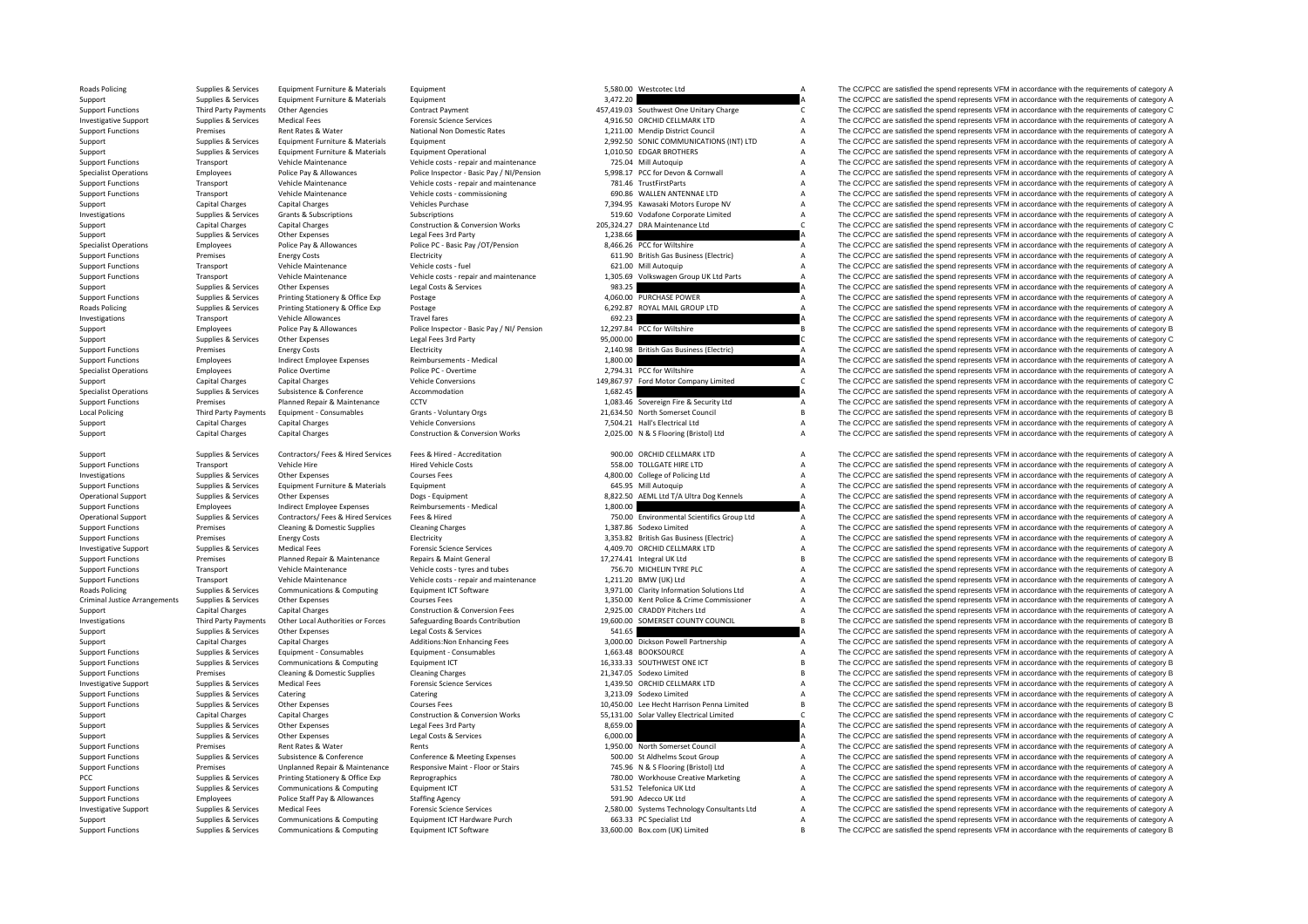PCC Third Party Payments Local Policing Disused **Premises PCC Third Party Payments PCC** Third Party Payments

Rates &

| 621.99<br>43,589.00 Bath & North East Somerset<br>1,944.00 Vodafone<br>2,351.00 ORCHID CELLMARK LTD<br>406,560.00 Mercedes-Benz Vans UK Ltd<br>766.35 PCC for Wiltshire<br>5,040.00 Lockers R US<br>792.00 VIKING ARMS LTD<br>7,500.00 Private Pension DTB (Clifton)<br>5,184.00 Skyguard Ltd<br>850.00<br>7,800.00 Giftfinder & Co<br>4,422.59 British Gas Business (Electric)<br>21,299.50 ORCHID CELLMARK LTD<br>3.003.00<br>North Somerset Council<br>1,062.50<br>Perrys Recycling Ltd<br>1,495.00<br><b>HAG Ltd</b><br>5,310.00<br>2,170.00<br>2,647.10 ORCHID CELLMARK LTD<br>920.87 FOSTER & FREEMAN LTD<br>1,090.00 Domestic Drain Services Ltd<br>16,215.00 Next Link<br>1,486.65 WESTON DIGITAL TECHNOLOGIES LTD<br>14,789.38 EDF ENERGY 1 LIMITED<br>978.00 ORCHID CELLMARK LTD<br>5,650.00 North Somerset Council<br>1,565.10 WESTON DIGITAL TECHNOLOGIES LTD<br>3,786.80<br>2,348.76 SJ Cook & Sons Ltd<br>23,466.17 Sodexo Limited<br>820.84 Summervale Surgery<br>3,510.00 ORCHID CELLMARK LTD<br>1,485.00 Southmead Development Trust Ltd<br>4,895.12<br>Domestic Drain Services Ltd<br>1,700.00<br>Mentor Forensic Services Ltd<br>641.75<br>1,319.20<br>8,012.89 DRA Maintenance Ltd<br>722.08 British Gas Business (Electric)<br>2,020.00 PURCHASE POWER<br>512.45 Adecco UK Ltd<br>954.00 GOODYEAR DUNLOP TYRES UK LTD<br>732.00 BATHWICK TYRES LTD<br>771.75 SONIC COMMUNICATIONS (INT) LTD<br>3,166.75 PCC for Wiltshire<br>1,430.00 GOODYEAR DUNLOP TYRES UK LTD<br>1,305.00 Mendip District Council<br>924.00 SONIC COMMUNICATIONS (INT) LTD<br>2,156.00 CITY & GUILDS<br>4,752.25 Somerset and Avon Rape and Sexual<br>520.11 Trojan<br>2,775.00 North Somerset Council<br>3,935.40 CYCLESCHEME LTD<br>3,166.75 PCC for Wiltshire<br>3,585.00 Commercial Transfer Limited<br>96,157.52 PCC for Gloucestershire<br>940.76 Kawasaki Motors Europe NV<br>1,410.00 Sedgemoor District Council<br>1,134.19 SJ Cook & Sons Ltd<br>1,474.00<br>44,068.00 South Gloucestershire<br>57,120.25 University Hospitals Bristol NHS FT<br>3,221.17 PCC for Wiltshire<br>1,325.00 Pycko Scientific Ltd<br>223,449.55 South West One Limited<br>523.14 CORONA ENERGY RETAIL 4 LTD<br>22,045.25<br>Arval UK Ltd<br>1,334.04<br>GOODYEAR DUNLOP TYRES UK LTD<br>563.00<br>Δ<br>4.880.00 | 900.00 Senator International Ltd | А      |
|------------------------------------------------------------------------------------------------------------------------------------------------------------------------------------------------------------------------------------------------------------------------------------------------------------------------------------------------------------------------------------------------------------------------------------------------------------------------------------------------------------------------------------------------------------------------------------------------------------------------------------------------------------------------------------------------------------------------------------------------------------------------------------------------------------------------------------------------------------------------------------------------------------------------------------------------------------------------------------------------------------------------------------------------------------------------------------------------------------------------------------------------------------------------------------------------------------------------------------------------------------------------------------------------------------------------------------------------------------------------------------------------------------------------------------------------------------------------------------------------------------------------------------------------------------------------------------------------------------------------------------------------------------------------------------------------------------------------------------------------------------------------------------------------------------------------------------------------------------------------------------------------------------------------------------------------------------------------------------------------------------------------------------------------------------------------------------------------------------------------------------------------------------------------------------------------------------------------------------------------------------------------------------------------|----------------------------------|--------|
|                                                                                                                                                                                                                                                                                                                                                                                                                                                                                                                                                                                                                                                                                                                                                                                                                                                                                                                                                                                                                                                                                                                                                                                                                                                                                                                                                                                                                                                                                                                                                                                                                                                                                                                                                                                                                                                                                                                                                                                                                                                                                                                                                                                                                                                                                                |                                  | A      |
|                                                                                                                                                                                                                                                                                                                                                                                                                                                                                                                                                                                                                                                                                                                                                                                                                                                                                                                                                                                                                                                                                                                                                                                                                                                                                                                                                                                                                                                                                                                                                                                                                                                                                                                                                                                                                                                                                                                                                                                                                                                                                                                                                                                                                                                                                                |                                  | B      |
|                                                                                                                                                                                                                                                                                                                                                                                                                                                                                                                                                                                                                                                                                                                                                                                                                                                                                                                                                                                                                                                                                                                                                                                                                                                                                                                                                                                                                                                                                                                                                                                                                                                                                                                                                                                                                                                                                                                                                                                                                                                                                                                                                                                                                                                                                                |                                  | Α<br>A |
|                                                                                                                                                                                                                                                                                                                                                                                                                                                                                                                                                                                                                                                                                                                                                                                                                                                                                                                                                                                                                                                                                                                                                                                                                                                                                                                                                                                                                                                                                                                                                                                                                                                                                                                                                                                                                                                                                                                                                                                                                                                                                                                                                                                                                                                                                                |                                  | Ċ      |
|                                                                                                                                                                                                                                                                                                                                                                                                                                                                                                                                                                                                                                                                                                                                                                                                                                                                                                                                                                                                                                                                                                                                                                                                                                                                                                                                                                                                                                                                                                                                                                                                                                                                                                                                                                                                                                                                                                                                                                                                                                                                                                                                                                                                                                                                                                |                                  | A      |
|                                                                                                                                                                                                                                                                                                                                                                                                                                                                                                                                                                                                                                                                                                                                                                                                                                                                                                                                                                                                                                                                                                                                                                                                                                                                                                                                                                                                                                                                                                                                                                                                                                                                                                                                                                                                                                                                                                                                                                                                                                                                                                                                                                                                                                                                                                |                                  | A      |
|                                                                                                                                                                                                                                                                                                                                                                                                                                                                                                                                                                                                                                                                                                                                                                                                                                                                                                                                                                                                                                                                                                                                                                                                                                                                                                                                                                                                                                                                                                                                                                                                                                                                                                                                                                                                                                                                                                                                                                                                                                                                                                                                                                                                                                                                                                |                                  | A      |
|                                                                                                                                                                                                                                                                                                                                                                                                                                                                                                                                                                                                                                                                                                                                                                                                                                                                                                                                                                                                                                                                                                                                                                                                                                                                                                                                                                                                                                                                                                                                                                                                                                                                                                                                                                                                                                                                                                                                                                                                                                                                                                                                                                                                                                                                                                |                                  | A      |
|                                                                                                                                                                                                                                                                                                                                                                                                                                                                                                                                                                                                                                                                                                                                                                                                                                                                                                                                                                                                                                                                                                                                                                                                                                                                                                                                                                                                                                                                                                                                                                                                                                                                                                                                                                                                                                                                                                                                                                                                                                                                                                                                                                                                                                                                                                |                                  | Α      |
|                                                                                                                                                                                                                                                                                                                                                                                                                                                                                                                                                                                                                                                                                                                                                                                                                                                                                                                                                                                                                                                                                                                                                                                                                                                                                                                                                                                                                                                                                                                                                                                                                                                                                                                                                                                                                                                                                                                                                                                                                                                                                                                                                                                                                                                                                                |                                  | A      |
|                                                                                                                                                                                                                                                                                                                                                                                                                                                                                                                                                                                                                                                                                                                                                                                                                                                                                                                                                                                                                                                                                                                                                                                                                                                                                                                                                                                                                                                                                                                                                                                                                                                                                                                                                                                                                                                                                                                                                                                                                                                                                                                                                                                                                                                                                                |                                  | A      |
|                                                                                                                                                                                                                                                                                                                                                                                                                                                                                                                                                                                                                                                                                                                                                                                                                                                                                                                                                                                                                                                                                                                                                                                                                                                                                                                                                                                                                                                                                                                                                                                                                                                                                                                                                                                                                                                                                                                                                                                                                                                                                                                                                                                                                                                                                                |                                  | A      |
|                                                                                                                                                                                                                                                                                                                                                                                                                                                                                                                                                                                                                                                                                                                                                                                                                                                                                                                                                                                                                                                                                                                                                                                                                                                                                                                                                                                                                                                                                                                                                                                                                                                                                                                                                                                                                                                                                                                                                                                                                                                                                                                                                                                                                                                                                                |                                  | B      |
|                                                                                                                                                                                                                                                                                                                                                                                                                                                                                                                                                                                                                                                                                                                                                                                                                                                                                                                                                                                                                                                                                                                                                                                                                                                                                                                                                                                                                                                                                                                                                                                                                                                                                                                                                                                                                                                                                                                                                                                                                                                                                                                                                                                                                                                                                                |                                  | A      |
|                                                                                                                                                                                                                                                                                                                                                                                                                                                                                                                                                                                                                                                                                                                                                                                                                                                                                                                                                                                                                                                                                                                                                                                                                                                                                                                                                                                                                                                                                                                                                                                                                                                                                                                                                                                                                                                                                                                                                                                                                                                                                                                                                                                                                                                                                                |                                  | A      |
|                                                                                                                                                                                                                                                                                                                                                                                                                                                                                                                                                                                                                                                                                                                                                                                                                                                                                                                                                                                                                                                                                                                                                                                                                                                                                                                                                                                                                                                                                                                                                                                                                                                                                                                                                                                                                                                                                                                                                                                                                                                                                                                                                                                                                                                                                                |                                  | A      |
|                                                                                                                                                                                                                                                                                                                                                                                                                                                                                                                                                                                                                                                                                                                                                                                                                                                                                                                                                                                                                                                                                                                                                                                                                                                                                                                                                                                                                                                                                                                                                                                                                                                                                                                                                                                                                                                                                                                                                                                                                                                                                                                                                                                                                                                                                                |                                  | A      |
|                                                                                                                                                                                                                                                                                                                                                                                                                                                                                                                                                                                                                                                                                                                                                                                                                                                                                                                                                                                                                                                                                                                                                                                                                                                                                                                                                                                                                                                                                                                                                                                                                                                                                                                                                                                                                                                                                                                                                                                                                                                                                                                                                                                                                                                                                                |                                  | A      |
|                                                                                                                                                                                                                                                                                                                                                                                                                                                                                                                                                                                                                                                                                                                                                                                                                                                                                                                                                                                                                                                                                                                                                                                                                                                                                                                                                                                                                                                                                                                                                                                                                                                                                                                                                                                                                                                                                                                                                                                                                                                                                                                                                                                                                                                                                                |                                  | A      |
|                                                                                                                                                                                                                                                                                                                                                                                                                                                                                                                                                                                                                                                                                                                                                                                                                                                                                                                                                                                                                                                                                                                                                                                                                                                                                                                                                                                                                                                                                                                                                                                                                                                                                                                                                                                                                                                                                                                                                                                                                                                                                                                                                                                                                                                                                                |                                  | A      |
|                                                                                                                                                                                                                                                                                                                                                                                                                                                                                                                                                                                                                                                                                                                                                                                                                                                                                                                                                                                                                                                                                                                                                                                                                                                                                                                                                                                                                                                                                                                                                                                                                                                                                                                                                                                                                                                                                                                                                                                                                                                                                                                                                                                                                                                                                                |                                  | A<br>B |
|                                                                                                                                                                                                                                                                                                                                                                                                                                                                                                                                                                                                                                                                                                                                                                                                                                                                                                                                                                                                                                                                                                                                                                                                                                                                                                                                                                                                                                                                                                                                                                                                                                                                                                                                                                                                                                                                                                                                                                                                                                                                                                                                                                                                                                                                                                |                                  | A      |
|                                                                                                                                                                                                                                                                                                                                                                                                                                                                                                                                                                                                                                                                                                                                                                                                                                                                                                                                                                                                                                                                                                                                                                                                                                                                                                                                                                                                                                                                                                                                                                                                                                                                                                                                                                                                                                                                                                                                                                                                                                                                                                                                                                                                                                                                                                |                                  | B      |
|                                                                                                                                                                                                                                                                                                                                                                                                                                                                                                                                                                                                                                                                                                                                                                                                                                                                                                                                                                                                                                                                                                                                                                                                                                                                                                                                                                                                                                                                                                                                                                                                                                                                                                                                                                                                                                                                                                                                                                                                                                                                                                                                                                                                                                                                                                |                                  | Α      |
|                                                                                                                                                                                                                                                                                                                                                                                                                                                                                                                                                                                                                                                                                                                                                                                                                                                                                                                                                                                                                                                                                                                                                                                                                                                                                                                                                                                                                                                                                                                                                                                                                                                                                                                                                                                                                                                                                                                                                                                                                                                                                                                                                                                                                                                                                                |                                  | A      |
|                                                                                                                                                                                                                                                                                                                                                                                                                                                                                                                                                                                                                                                                                                                                                                                                                                                                                                                                                                                                                                                                                                                                                                                                                                                                                                                                                                                                                                                                                                                                                                                                                                                                                                                                                                                                                                                                                                                                                                                                                                                                                                                                                                                                                                                                                                |                                  | A      |
|                                                                                                                                                                                                                                                                                                                                                                                                                                                                                                                                                                                                                                                                                                                                                                                                                                                                                                                                                                                                                                                                                                                                                                                                                                                                                                                                                                                                                                                                                                                                                                                                                                                                                                                                                                                                                                                                                                                                                                                                                                                                                                                                                                                                                                                                                                |                                  | A      |
|                                                                                                                                                                                                                                                                                                                                                                                                                                                                                                                                                                                                                                                                                                                                                                                                                                                                                                                                                                                                                                                                                                                                                                                                                                                                                                                                                                                                                                                                                                                                                                                                                                                                                                                                                                                                                                                                                                                                                                                                                                                                                                                                                                                                                                                                                                |                                  | A      |
|                                                                                                                                                                                                                                                                                                                                                                                                                                                                                                                                                                                                                                                                                                                                                                                                                                                                                                                                                                                                                                                                                                                                                                                                                                                                                                                                                                                                                                                                                                                                                                                                                                                                                                                                                                                                                                                                                                                                                                                                                                                                                                                                                                                                                                                                                                |                                  | B      |
|                                                                                                                                                                                                                                                                                                                                                                                                                                                                                                                                                                                                                                                                                                                                                                                                                                                                                                                                                                                                                                                                                                                                                                                                                                                                                                                                                                                                                                                                                                                                                                                                                                                                                                                                                                                                                                                                                                                                                                                                                                                                                                                                                                                                                                                                                                |                                  | A      |
|                                                                                                                                                                                                                                                                                                                                                                                                                                                                                                                                                                                                                                                                                                                                                                                                                                                                                                                                                                                                                                                                                                                                                                                                                                                                                                                                                                                                                                                                                                                                                                                                                                                                                                                                                                                                                                                                                                                                                                                                                                                                                                                                                                                                                                                                                                |                                  | A      |
|                                                                                                                                                                                                                                                                                                                                                                                                                                                                                                                                                                                                                                                                                                                                                                                                                                                                                                                                                                                                                                                                                                                                                                                                                                                                                                                                                                                                                                                                                                                                                                                                                                                                                                                                                                                                                                                                                                                                                                                                                                                                                                                                                                                                                                                                                                |                                  | A      |
|                                                                                                                                                                                                                                                                                                                                                                                                                                                                                                                                                                                                                                                                                                                                                                                                                                                                                                                                                                                                                                                                                                                                                                                                                                                                                                                                                                                                                                                                                                                                                                                                                                                                                                                                                                                                                                                                                                                                                                                                                                                                                                                                                                                                                                                                                                |                                  | Α      |
|                                                                                                                                                                                                                                                                                                                                                                                                                                                                                                                                                                                                                                                                                                                                                                                                                                                                                                                                                                                                                                                                                                                                                                                                                                                                                                                                                                                                                                                                                                                                                                                                                                                                                                                                                                                                                                                                                                                                                                                                                                                                                                                                                                                                                                                                                                |                                  | A      |
|                                                                                                                                                                                                                                                                                                                                                                                                                                                                                                                                                                                                                                                                                                                                                                                                                                                                                                                                                                                                                                                                                                                                                                                                                                                                                                                                                                                                                                                                                                                                                                                                                                                                                                                                                                                                                                                                                                                                                                                                                                                                                                                                                                                                                                                                                                |                                  | A      |
|                                                                                                                                                                                                                                                                                                                                                                                                                                                                                                                                                                                                                                                                                                                                                                                                                                                                                                                                                                                                                                                                                                                                                                                                                                                                                                                                                                                                                                                                                                                                                                                                                                                                                                                                                                                                                                                                                                                                                                                                                                                                                                                                                                                                                                                                                                |                                  | A      |
|                                                                                                                                                                                                                                                                                                                                                                                                                                                                                                                                                                                                                                                                                                                                                                                                                                                                                                                                                                                                                                                                                                                                                                                                                                                                                                                                                                                                                                                                                                                                                                                                                                                                                                                                                                                                                                                                                                                                                                                                                                                                                                                                                                                                                                                                                                |                                  | A      |
|                                                                                                                                                                                                                                                                                                                                                                                                                                                                                                                                                                                                                                                                                                                                                                                                                                                                                                                                                                                                                                                                                                                                                                                                                                                                                                                                                                                                                                                                                                                                                                                                                                                                                                                                                                                                                                                                                                                                                                                                                                                                                                                                                                                                                                                                                                |                                  | A      |
|                                                                                                                                                                                                                                                                                                                                                                                                                                                                                                                                                                                                                                                                                                                                                                                                                                                                                                                                                                                                                                                                                                                                                                                                                                                                                                                                                                                                                                                                                                                                                                                                                                                                                                                                                                                                                                                                                                                                                                                                                                                                                                                                                                                                                                                                                                |                                  | A      |
|                                                                                                                                                                                                                                                                                                                                                                                                                                                                                                                                                                                                                                                                                                                                                                                                                                                                                                                                                                                                                                                                                                                                                                                                                                                                                                                                                                                                                                                                                                                                                                                                                                                                                                                                                                                                                                                                                                                                                                                                                                                                                                                                                                                                                                                                                                |                                  | A      |
|                                                                                                                                                                                                                                                                                                                                                                                                                                                                                                                                                                                                                                                                                                                                                                                                                                                                                                                                                                                                                                                                                                                                                                                                                                                                                                                                                                                                                                                                                                                                                                                                                                                                                                                                                                                                                                                                                                                                                                                                                                                                                                                                                                                                                                                                                                |                                  | A<br>A |
|                                                                                                                                                                                                                                                                                                                                                                                                                                                                                                                                                                                                                                                                                                                                                                                                                                                                                                                                                                                                                                                                                                                                                                                                                                                                                                                                                                                                                                                                                                                                                                                                                                                                                                                                                                                                                                                                                                                                                                                                                                                                                                                                                                                                                                                                                                |                                  |        |
|                                                                                                                                                                                                                                                                                                                                                                                                                                                                                                                                                                                                                                                                                                                                                                                                                                                                                                                                                                                                                                                                                                                                                                                                                                                                                                                                                                                                                                                                                                                                                                                                                                                                                                                                                                                                                                                                                                                                                                                                                                                                                                                                                                                                                                                                                                |                                  |        |
|                                                                                                                                                                                                                                                                                                                                                                                                                                                                                                                                                                                                                                                                                                                                                                                                                                                                                                                                                                                                                                                                                                                                                                                                                                                                                                                                                                                                                                                                                                                                                                                                                                                                                                                                                                                                                                                                                                                                                                                                                                                                                                                                                                                                                                                                                                |                                  | A      |
|                                                                                                                                                                                                                                                                                                                                                                                                                                                                                                                                                                                                                                                                                                                                                                                                                                                                                                                                                                                                                                                                                                                                                                                                                                                                                                                                                                                                                                                                                                                                                                                                                                                                                                                                                                                                                                                                                                                                                                                                                                                                                                                                                                                                                                                                                                |                                  | A      |
|                                                                                                                                                                                                                                                                                                                                                                                                                                                                                                                                                                                                                                                                                                                                                                                                                                                                                                                                                                                                                                                                                                                                                                                                                                                                                                                                                                                                                                                                                                                                                                                                                                                                                                                                                                                                                                                                                                                                                                                                                                                                                                                                                                                                                                                                                                |                                  | A      |
|                                                                                                                                                                                                                                                                                                                                                                                                                                                                                                                                                                                                                                                                                                                                                                                                                                                                                                                                                                                                                                                                                                                                                                                                                                                                                                                                                                                                                                                                                                                                                                                                                                                                                                                                                                                                                                                                                                                                                                                                                                                                                                                                                                                                                                                                                                |                                  | A      |
|                                                                                                                                                                                                                                                                                                                                                                                                                                                                                                                                                                                                                                                                                                                                                                                                                                                                                                                                                                                                                                                                                                                                                                                                                                                                                                                                                                                                                                                                                                                                                                                                                                                                                                                                                                                                                                                                                                                                                                                                                                                                                                                                                                                                                                                                                                |                                  | A      |
|                                                                                                                                                                                                                                                                                                                                                                                                                                                                                                                                                                                                                                                                                                                                                                                                                                                                                                                                                                                                                                                                                                                                                                                                                                                                                                                                                                                                                                                                                                                                                                                                                                                                                                                                                                                                                                                                                                                                                                                                                                                                                                                                                                                                                                                                                                |                                  | A<br>Α |
|                                                                                                                                                                                                                                                                                                                                                                                                                                                                                                                                                                                                                                                                                                                                                                                                                                                                                                                                                                                                                                                                                                                                                                                                                                                                                                                                                                                                                                                                                                                                                                                                                                                                                                                                                                                                                                                                                                                                                                                                                                                                                                                                                                                                                                                                                                |                                  | A      |
|                                                                                                                                                                                                                                                                                                                                                                                                                                                                                                                                                                                                                                                                                                                                                                                                                                                                                                                                                                                                                                                                                                                                                                                                                                                                                                                                                                                                                                                                                                                                                                                                                                                                                                                                                                                                                                                                                                                                                                                                                                                                                                                                                                                                                                                                                                |                                  | Α      |
|                                                                                                                                                                                                                                                                                                                                                                                                                                                                                                                                                                                                                                                                                                                                                                                                                                                                                                                                                                                                                                                                                                                                                                                                                                                                                                                                                                                                                                                                                                                                                                                                                                                                                                                                                                                                                                                                                                                                                                                                                                                                                                                                                                                                                                                                                                |                                  | Α      |
|                                                                                                                                                                                                                                                                                                                                                                                                                                                                                                                                                                                                                                                                                                                                                                                                                                                                                                                                                                                                                                                                                                                                                                                                                                                                                                                                                                                                                                                                                                                                                                                                                                                                                                                                                                                                                                                                                                                                                                                                                                                                                                                                                                                                                                                                                                |                                  | Α      |
|                                                                                                                                                                                                                                                                                                                                                                                                                                                                                                                                                                                                                                                                                                                                                                                                                                                                                                                                                                                                                                                                                                                                                                                                                                                                                                                                                                                                                                                                                                                                                                                                                                                                                                                                                                                                                                                                                                                                                                                                                                                                                                                                                                                                                                                                                                |                                  | A      |
|                                                                                                                                                                                                                                                                                                                                                                                                                                                                                                                                                                                                                                                                                                                                                                                                                                                                                                                                                                                                                                                                                                                                                                                                                                                                                                                                                                                                                                                                                                                                                                                                                                                                                                                                                                                                                                                                                                                                                                                                                                                                                                                                                                                                                                                                                                |                                  | C      |
|                                                                                                                                                                                                                                                                                                                                                                                                                                                                                                                                                                                                                                                                                                                                                                                                                                                                                                                                                                                                                                                                                                                                                                                                                                                                                                                                                                                                                                                                                                                                                                                                                                                                                                                                                                                                                                                                                                                                                                                                                                                                                                                                                                                                                                                                                                |                                  | A      |
|                                                                                                                                                                                                                                                                                                                                                                                                                                                                                                                                                                                                                                                                                                                                                                                                                                                                                                                                                                                                                                                                                                                                                                                                                                                                                                                                                                                                                                                                                                                                                                                                                                                                                                                                                                                                                                                                                                                                                                                                                                                                                                                                                                                                                                                                                                |                                  | A      |
|                                                                                                                                                                                                                                                                                                                                                                                                                                                                                                                                                                                                                                                                                                                                                                                                                                                                                                                                                                                                                                                                                                                                                                                                                                                                                                                                                                                                                                                                                                                                                                                                                                                                                                                                                                                                                                                                                                                                                                                                                                                                                                                                                                                                                                                                                                |                                  | Α      |
|                                                                                                                                                                                                                                                                                                                                                                                                                                                                                                                                                                                                                                                                                                                                                                                                                                                                                                                                                                                                                                                                                                                                                                                                                                                                                                                                                                                                                                                                                                                                                                                                                                                                                                                                                                                                                                                                                                                                                                                                                                                                                                                                                                                                                                                                                                |                                  | A      |
|                                                                                                                                                                                                                                                                                                                                                                                                                                                                                                                                                                                                                                                                                                                                                                                                                                                                                                                                                                                                                                                                                                                                                                                                                                                                                                                                                                                                                                                                                                                                                                                                                                                                                                                                                                                                                                                                                                                                                                                                                                                                                                                                                                                                                                                                                                |                                  | B      |
|                                                                                                                                                                                                                                                                                                                                                                                                                                                                                                                                                                                                                                                                                                                                                                                                                                                                                                                                                                                                                                                                                                                                                                                                                                                                                                                                                                                                                                                                                                                                                                                                                                                                                                                                                                                                                                                                                                                                                                                                                                                                                                                                                                                                                                                                                                |                                  | C      |
|                                                                                                                                                                                                                                                                                                                                                                                                                                                                                                                                                                                                                                                                                                                                                                                                                                                                                                                                                                                                                                                                                                                                                                                                                                                                                                                                                                                                                                                                                                                                                                                                                                                                                                                                                                                                                                                                                                                                                                                                                                                                                                                                                                                                                                                                                                |                                  | A      |
|                                                                                                                                                                                                                                                                                                                                                                                                                                                                                                                                                                                                                                                                                                                                                                                                                                                                                                                                                                                                                                                                                                                                                                                                                                                                                                                                                                                                                                                                                                                                                                                                                                                                                                                                                                                                                                                                                                                                                                                                                                                                                                                                                                                                                                                                                                |                                  | A      |
|                                                                                                                                                                                                                                                                                                                                                                                                                                                                                                                                                                                                                                                                                                                                                                                                                                                                                                                                                                                                                                                                                                                                                                                                                                                                                                                                                                                                                                                                                                                                                                                                                                                                                                                                                                                                                                                                                                                                                                                                                                                                                                                                                                                                                                                                                                |                                  | C      |
|                                                                                                                                                                                                                                                                                                                                                                                                                                                                                                                                                                                                                                                                                                                                                                                                                                                                                                                                                                                                                                                                                                                                                                                                                                                                                                                                                                                                                                                                                                                                                                                                                                                                                                                                                                                                                                                                                                                                                                                                                                                                                                                                                                                                                                                                                                |                                  | A      |
|                                                                                                                                                                                                                                                                                                                                                                                                                                                                                                                                                                                                                                                                                                                                                                                                                                                                                                                                                                                                                                                                                                                                                                                                                                                                                                                                                                                                                                                                                                                                                                                                                                                                                                                                                                                                                                                                                                                                                                                                                                                                                                                                                                                                                                                                                                |                                  | B      |
|                                                                                                                                                                                                                                                                                                                                                                                                                                                                                                                                                                                                                                                                                                                                                                                                                                                                                                                                                                                                                                                                                                                                                                                                                                                                                                                                                                                                                                                                                                                                                                                                                                                                                                                                                                                                                                                                                                                                                                                                                                                                                                                                                                                                                                                                                                |                                  | A<br>A |

Specialist Operations Supplies & Services Equipment Furniture & Materials Equipment Equipment Equipment equirement experiment are a service are applied to the spend represents very are satisfied the spend represents VFM in Investigative Support Support Support Support Subsistence  $\alpha$  Accommodation 621.99 A The CC/PCC are satisfied the spend represents VFM in accordance with the requirements of category A Support Functions Premises Rent Rates & Water National Non Domestic Rates 43,589.00 Bath & North East Somerset B The CC/PCC are satisfied the spend represents VFM in accordance with the requirements of category B<br>Support F Supplies & Services Communications & Computing Equipment ICT equipment ICT and the services and the services of the COMPON CELLMARK ITD A The CC/PCC are satisfied the spend represents VFM in accordance with the requirement Investigative Support Supplies & Services Medical Fees Forensic Science Services Forensic Science Services 2,351.00 ORCHID CELLMARK LTD A The CC/PCC are satisfied the spend represents VFM in accordance with the requirement Support Capital Charges Capital Charges Capital Charges Vehicle Conversions 406,560.00 Mercedes-Benz Vans UK Ltd C The CC/PCC are satisfied the spend represents VFM in accordance with the requirements of category C Device Support Employees Police Pay & Allowances Police PC - Police Pension 766.35 PCC for Wiltshire A The CC/PCC are satisfied the spend represents VFM in accordance with the requirements of category A Support Capital Charges Capital Charges Capital Charges Category A Cher Plant & Equipment Charles Capital Charges Other Plant & Equipment Characters R US A The CC/PCC are satisfied the spend represents VFM in accordance wi Supplies & Services Equipment Furniture & Materials Equipment Operational 792.00 VIKING ARMS LTD A The CC/PCC are satisfied the spend represents VFM in accordance with the requirements of category A Support Functions Premises Rent Rates & Water Rents Rents Rents Rents Rents Rents Rents Rents Rents Rents Rents Rents Rents Rents Rents Rents Provide Pension DTB (Clifton) A The CC/PCC are satisfied the spend represents VF Investigations Supplies & Services Grants & Subscriptions Subscriptions Subscriptions Subscriptions Subscriptions Subscriptions Subscriptions Subscriptions Subscriptions Subscriptions Subscriptions Subscriptions Subscripti Support Functions Supplies & Services Other Expenses Legal Costs & Services 850.00 BSD.00 A The CC/PCC are satisfied the spend represents VFM in accordance with the requirements of category A Operational Support Supplies & Services Communications & Computing Equip ICT - Telephones/pagers 7,800.00 Giftfinder & Co A The CC/PCC are satisfied the spend represents VFM in accordance with the requirements of category Support Premises Energy Costs Energy Costs Electricity Electricity and the Electricity and the Support A The CC/PCC are satisfied the spend represents VFM in accordance with the requirements of category A The CC/PCC are sa Nedical Fees Forensic Science Services Medical Fees Forensic Science Services 21,299.50 ORCHID CELLMARK LTD B The CC/PCC are satisfied the spend represents VFM in accordance with the requirements of category B C/PCC are sa Analyse Supplies & Services Subsistence Subsistence Hospitality Hospitality and the spend of the Services Subsistence Hospitality and the spend of the spend represents VFM in accordance with the requirements of category A<br> Support Functions Supplies & Services Other Expenses Legal Costs & Services Legal Costs & Services Legal Costs & Services 1,062.50 A The CC/PCC are satisfied the spend represents VFM in accordance with the requirements of Support Functions Premises Waste Disposal – Premises Waste Disposal – Premises 1,495.00 Perrys Recycling Ltd A The CC/PCC are satisfied the spend represents VFM in accordance with the requirements of category A The CC/PCC Support Capital Charges Capital Charges Capital Charges Capital Charges Capital Charges Construction & Conversion Other 5,310.00 HAG Ltd A The CC/PCC are satisfied the spend represents VFM in accordance with the requiremen The CC/PCC are satisfied the spend represents VFM in accordance with the requirements of category A Investigative Support Support Support Supporters Medical Fees Forensic Science Services Forensic Science Services 2,647.10 ORCHID CELLMARK LTD A The CC/PCC are satisfied the spend represents VFM in accordance with the requ Support Supplies & Services Communications & Computing Equipment ICT Repairs & Maintenance 920.87 FOSTER & FREEMAN LTD A The CC/PCC are satisfied the spend represents VFM in accordance with the requirements of category A D on the property of the contract the contract the contract of the contract the contract of the contract the contract the contract of the contract the contract the contract of the contract the contract of capacity of the con Party Payments Payments to Clients of category B Crants Voluntary Orgs 16,215.00 Next Link B The CC/PCC are satisfied the spend represents VFM in accordance with the requirements of category B 16,215.00 Next Link B 16,215. Support Functions Supplies & Services Communications & Computing Equipment ICT Lease 1,486.65 WESTON DIGITAL TECHNOLOGIES LTD A The CC/PCC are satisfied the spend represents VFM in accordance with the requirements of categ Support Functions Premises Energy Costs Electricity Electricity 14,789.38 EDF ENERGY 1 LIMITED B The CC/PCC are satisfied the spend represents VFM in accordance with the requirements of category B Investigative Support Supplies & Services Medical Fees Forensic Science Services Forensic Science Services 978.00 ORCHID CELLMARK LTD A The CC/PCC are satisfied the spend represents VFM in accordance with the requirements Premises Contribution Contribution Rents Council Category A The CC/PCC are satisfied the spend represents VFM in accordance with the requirements of category A The CC/PCC are satisfied the spend represents VFM in accordanc Supplies & Services Communications & Computing Equipment ICT Lease 1,565.10 WESTON DIGITAL TECHNOLOGIES LTD A The CC/PCC are satisfied the spend represents VFM in accordance with the requirements of category A category A S Support Supplies & Services Other Expenses Legal Fees 3rd Party and the spend represents VFM in accordance with the requirements of category A Cup in the Support Support Support Support Support Support Support Support Supp Support Functions Transport Vehicle Maintenance Vehicle costs ‐ repair and maintenance 2,348.76 SLCook & Sons Ltd A The CC/PCC are satisfied the spend represents VFM in accordance with the requirements of category A Support Functions Premises Cleaning & Domestic Supplies Cleaning Charges Cleaning Charges Cleaning Charges Cleaning Charges 23,466.17 Sodexo Limited B The CC/PCC are satisfied the spend represents VFM in accordance with th Support Rent Rates Rent Rates Rents Rents Rents Rents 820.84 Summervale Surgery A The CC/PCC are satisfied the spend represents VFM in accordance with the requirements of category A The CC/PCC are satisfied the spend repre Investigative Support Supplies & Services Medical Fees Forensic Science Services Forensic Science Services 3,510.00 ORCHID CELLMARK LTD A The CC/PCC are satisfied the spend represents VFM in accordance with the requirement Rents 1,485.00 Southmead Development Trust Ltd A The CC/PCC are satisfied the spend represents VFM in accordance with the requirements of category A Support Functions Premises Premises Planned Repair & Maintenance Servicing - Servicing - Servicing - Servicing - Servicing - Servicing - Servicing - Servicing & Septic 4.895.12 Domestic Drain Services Ltd A The CC/PCC are Supplies Supplies & Services Other Expenses Legal Fees 3rd Party Legal Fees 3rd Party 1,700.00 A The CC/PCC are satisfied the spend represents VFM in accordance with the requirements of category A Support of category A Sup Support Premises Rent Rates & Water Hire of Accommodation Hire of Accommodation 641.75 Mentor Forensic Services Ltd A The CC/PCC are satisfied the spend represents VFM in accordance with the requirements of category A Supp Specialist Operations Supplies & Services Subsistence Subsistence Accommodation Accommodation Accommodation Accommodation 1,319.20 A The CC/PCC are satisfied the spend represents VFM in accordance with the requirements of Support Capital Charges Capital Charges Capital Charges Construction & Conversion Works 8,012.89 DRA Maintenance Ltd A The CC/PCC are satisfied the spend represents VFM in accordance with the requirements of category A Support Functions Premises Energy Costs Electricity Electricity **Electricity Electricity Functions** Electricity **22.08** British Gas Business (Electric) A The CC/PCC are satisfied the spend represents VFM in accordance Support Functions Supplies & Services Printing Stationery & Office Exp Postage 2,020.00 PURCHASE POWER 2,020.00 PURCHASE POWER A The CC/PCC are satisfied the spend represents VFM in accordance with the requirements of cate Support Functions Functions Employees Police Staff Pay & Allowances Staffing Agency 512.45 Adecco UK Ltd A The CC/PCC are satisfied the spend represents VFM in accordance with the requirements of category A The CC/PCC are Support Functions Transport Vehicle Maintenance Vehicle costs - tyres and tubes 954.00 GOODYEAR DUNLOP TYRES UK LTD A The CC/PCC are satisfied the spend represents VFM in accordance with the requirements of category A Support Functions Transport Vehicle Maintenance Vehicle costs - tyres and tubes 732.00 BATHWICK TYRES LTD A The CC/PCC are satisfied the spend represents VFM in accordance with the requirements of category A Support Functi Supplies & Services Equipment Furniture & Materials Equipment 771.75 SONIC COMMUNICATIONS (INT) LTD A The CC/PCC are satisfied the spend represents VFM in accordance with the requirements of category A Support Employees Police Pay & Allowances Police PC - Basic Pay 3,166.75 PCC for Wiltshire A The CC/PCC are satisfied the spend represents VFM in accordance with the requirements of category A Support Functions Transport Vehicle Maintenance Vehicle costs – tyres and tubes 1,430.00 GOODYEAR DUNLOP TYRES UK LTD A The CC/PCC are satisfied the spend represents VFM in accordance with the requirements of category A Su Support Functions Premises Rent Rates & Water National Non Domestic Rates National Non Domestic Rates 1,305.00 Mendip District Council A The CC/PCC are satisfied the spend represents VFM in accordance with the requirements Support Functions Supplies & Services Equipment Furniture & Materials Equipment Equipment equipment equipment equipment equipment equipment equipment equipment equipment equipment expend the spend represents VFM in accorda Supplies & Services Other Expenses Courses Fees Courses Fees 2,156.00 CITY & GUILDS A The CC/PCC are satisfied the spend represents VFM in accordance with the requirements of category A Payments to Clients **A The Columbus Crants Journal Avoid Avoid A** The CC/PCC are satisfied the spend represents VFM in accordance with the requirements of category A The CC/PCC are satisfied the spend represents VFM in acc Support Functions Transport Vehicle Maintenance Vehicle costs - repair and maintenance S20.11 Trojan A The CC/PCC are satisfied the spend represents VFM in accordance with the requirements of category A Support Functions Premises Rent Rates & Water Landlords Service Charge 2,775.00 North Somerset Council A The CC/PCC are satisfied the spend represents VFM in accordance with the requirements of category A Support Functions Supplies & Services Contractors/ Fees & Hired Services Fees & Hired Services Fees & Hired 3,935.40 CYCLESCHEME LTD A The CC/PCC are satisfied the spend represents VFM in accordance with the requirements o Employees Police Pay & Allowances Police PC - Basic Pay 3,166.75 PCC for Wiltshire A The CC/PCC are satisfied the spend represents VFM in accordance with the requirements of category A Support Capital Charges Foulument - Consumables Construction & Conversion Works 3,585.00 Commercial Transfer Limited A The CC/PCC are satisfied the spend represents VFM in accordance with the requirements of category A Contributions of the Local Authorities or Forces Contributions to Other Forces of the CONNECT SUPPORT CONNECT CONNECT CONNECT CONNECT CONNECT CONNECT CONNECT CONNECT CONNECT CONNECT CONNECT CONNECT AND A CONNECT CARRENT CO Support Capital Charges Capital Charges Vehicles Purchase 940.76 Kawasaki Motors Europe NV A The CC/PCC are satisfied the spend represents VFM in accordance with the requirements of category A Support Functions Premises Rent Rates & Water National Non Domestic Rates National Non Domestic Rates National Non Domestic Rates 1,410.00 Sedgemoor District Council A The CC/PCC are satisfied the spend represents VFM in a Transport Vehicle Maintenance Vehicle costs ‐ repair and maintenance 1,134.19 SJ Cook & Sons Ltd A The CC/PCC are satisfied the spend represents VFM in accordance with the requirements of category A Specialist Operations Supplies & Services Subsistence  $\alpha$  Accommodation Accommodation 1,474.00 A The CC/PCC are satisfied the spend represents VFM in accordance with the requirements of category A Support Functions Premises Rent Rates & Water National Non Domestic Rates 44,068.00 South Gloucestershire B The CC/PCC are satisfied the spend represents VFM in accordance with the requirements of category B Payments to Clients Crants - Voluntary Orgs 6. 2000 Caracters Constants Crants Constants Crants Constants Crants Organization C C The CC/PCC are satisfied the spend represents VFM in accordance with the requirements of cat Specialist Operations Employees Police Pay & Allowances Police PC - Basic Pay Police PC - Basic Pay 3,221.17 PCC for Willshire A The CC/PCC are satisfied the spend represents VFM in accordance with the requirements of cate Equipment Computer Support Support Support Supplies A The CC/PCC are satisfied the spend represents VFM in accordance with the requirements of category A The CC/PCC are satisfied the spend represents VFM in accordance with Support Functions Capital Charges Capital Charges ICT Equipment Purchase 223,449.55 South West One Limited C The CC/PCC are satisfied the spend represents VFM in accordance with the requirements of category C Support Functions Premises Energy Costs Gas Gas Gas Gas Sases Content Content Content Content Content Content Content Content Content Content Content Content Content Content Content Content Content Content Content Content Support Functions Transport Vehicle Maintenance Vehicle costs – fuel 22,045.25 Arval UK Ltd B The CC/PCC are satisfied the spend represents VFM in accordance with the requirements of category B Support Supplies & Services Equipment Furniture & Materials Equipment Equipment Equipment Equipment Equipment Equipment Equipment 1,334.04 A The CC/PCC are satisfied the spend represents VFM in accordance with the requirem Transport Forensic Science Services Vehicle costs - tyres and tubes 563.00 GOODYEAR DUNLOP TYRES UK LTD A The CC/PCC are satisfied the spend represents VFM in accordance with the requirements of category A Support Supplies & Services Other Expenses Legal Costs & Services 4,880.00 4,880.00 A The CC/PCC are satisfied the spend represents VFM in accordance with the requirements of category A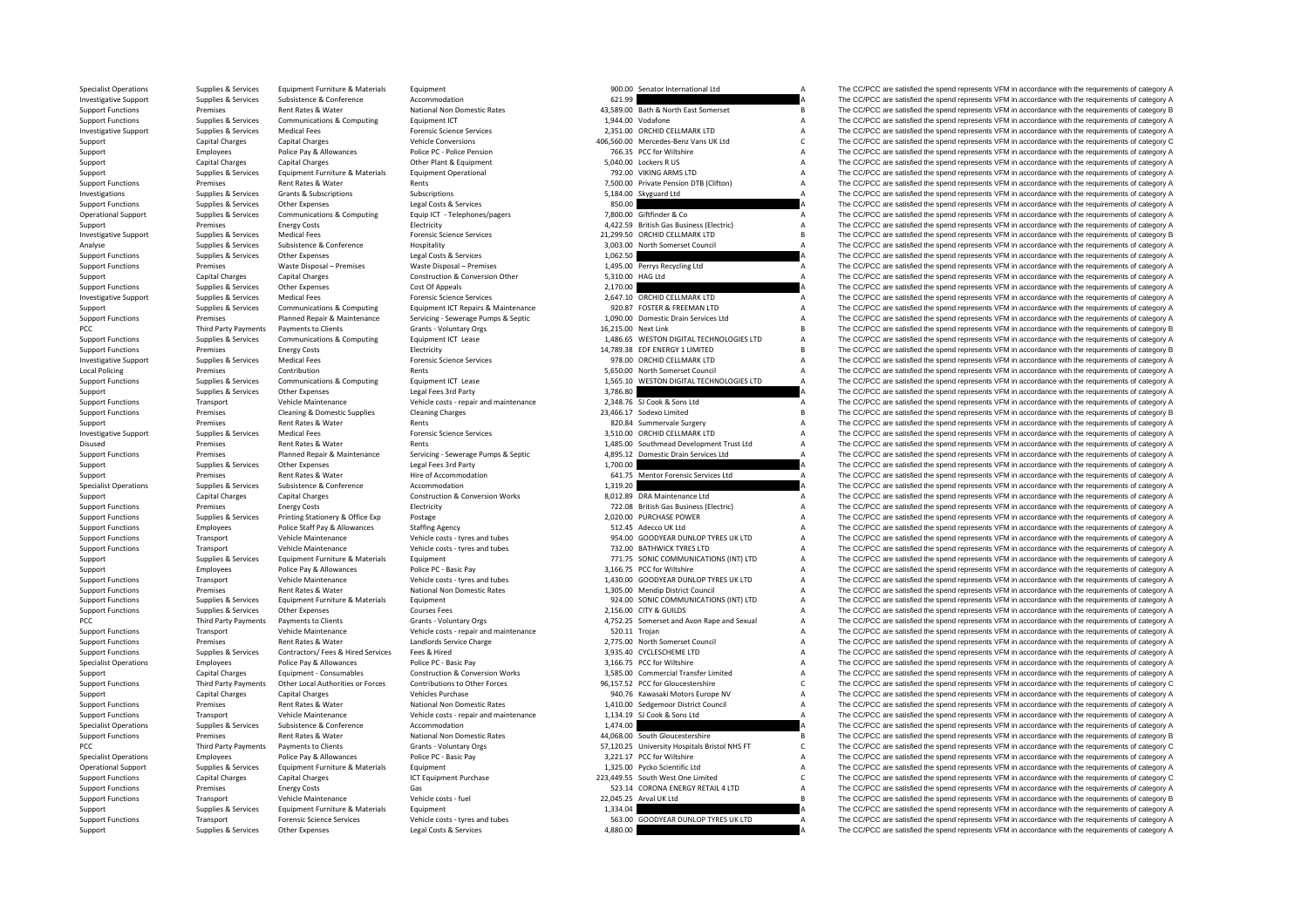PCC Third Party Payments Criminal Justice**Local Policing** 

|           | 3,750.00 Bargain Parking Ltd               | A |
|-----------|--------------------------------------------|---|
|           | 820.40 Perrys Recycling Ltd                | A |
|           | 9,990.00 SBI Tac Pro Ltd                   | A |
| 1,272.00  |                                            | A |
| 3,570.96  | <b>British Gas Business (Electric)</b>     | A |
| 1,354.50  |                                            | A |
|           | 4,095.00 Studio Diva                       | A |
|           | 7,383.55 Romac Building Contractors Ltd    | A |
| 2,759.07  | Quantock Veterinary Hospital Ltd           | A |
|           | 2,131.30 SJ Cook & Sons Ltd                | A |
| 781.00    | South Gloucestershire                      | A |
| 20,500.00 |                                            | B |
|           | 6,261.30 PCC for Devon & Cornwall          | A |
|           | 1,342.00 PRO-TECT SAFETY SIGNS             | А |
|           | 2,550.00 LANDMARC RE MOD (WALES)           | A |
|           | 550.00 Kraken Cleaning                     | A |
|           | 1.126.92 Water2Business                    | A |
|           | 2,569.50 Key Forensic Services Ltd         | A |
|           | 550.00 Hands Free Computing Ltd            | A |
|           | 1,067.00 Axess International Ltd           | A |
|           | 3,750.78 SJ Cook & Sons Ltd                | A |
|           | 605.36 MICHELIN TYRE PLC                   | A |
| 3,750.00  |                                            | A |
|           | 1,336.00 Solar Valley Electrical Limited   | A |
|           | 23,950.00 Bristol City Council             | B |
|           | 33,711.75 NATIONAL CAR PARKS LTD           | B |
| 700.00    |                                            | A |
|           | 1,756.00 Guidance Software Inc             | A |
|           | 4,000.00 RSM Risk Assurance Services LLP   | A |
|           | 6,583.00 North Somerset Council            | А |
|           | 642.00 College of Policing Ltd             | A |
| 1,958.17  | BMW (UK) Ltd                               | A |
|           | 1,511.00 North Somerset Council            | A |
|           | 790.64 Arval UK Ltd                        | A |
|           | 1,200.00 Bath & North East Somerset        | A |
|           | 1,793.78 PCC for Wiltshire                 | A |
|           | 696.66 CSJ PLANNING CONSULTANTS LTD        | A |
|           | 580.00 WOODWAY ENGINEERING LTD             | A |
|           | 793.50 Barton Willmore LLP                 | A |
|           | 974.00 First Bristol Limited               | A |
|           | 979.86 P & CC for West Yorkshire           | A |
|           | 709.50 ORCHID CELLMARK LTD                 | A |
| 2,000.00  | Avon & Somerset Neighbourhood Watch        | A |
| 6,395.41  | PCC for Devon & Cornwall                   | A |
| 2,460.00  |                                            | A |
|           | 590.02 British Gas Business (Electric)     | A |
|           | 1,724.00 Bath & North East Somerset        | A |
|           | 23,250.00 Southwest One Unitary Charge     | B |
|           | 1,365.00 SONIC COMMUNICATIONS (INT) LTD    | A |
|           | 1,709.00 GOODYEAR DUNLOP TYRES UK LTD      | A |
|           | 2,419.20 Level Peaks Associates Limited    | A |
|           | 701.33 SCOT GROUP LTD                      | A |
|           | 2,904.10 ORCHID CELLMARK LTD               | A |
|           |                                            | A |
|           | 513.68 PURCHASE POWER                      |   |
|           | 583.96 Adecco UK Ltd                       | A |
|           | 34,976.43 North Somerset Council           | R |
|           | 1,465.65 Jackson Lift Services Ltd         | A |
|           | 2,602.00 College of Policing Ltd           | A |
|           | 858.00 Jackson Lift Services Ltd           | A |
|           | 14,339.74 Vodafone                         | B |
|           | 875.06 FOSTER & FREEMAN LTD                | A |
|           | 1,024.80 SCOT GROUP LTD                    | A |
|           | 571.00 North Somerset Council              | A |
|           | 510.00 VODAFONE LTD (CORPORATE)            | A |
|           | 5,996.00 Guidance Software Inc             | A |
|           | 928.82 Royal Devon and Exeter NHS Foundati | A |
|           | 2,100.00 Recipero Ltd                      | A |
|           | 3,843.00 College of Policing Ltd           | A |
|           | 2,205.00 Corporate Support HQ Imprest      | A |
|           | 5,826.28 Southwest One                     | A |
|           | 717.00 Hands Free Computing Ltd            | A |
| 277.40    |                                            | Δ |

Support Functions Premises Rent Rates & Water Rents Rents Rents and States Rent Rent Rents 3,750.00 Bargain Parking Ltd A The CC/PCC are satisfied the spend represents VFM in accordance with the requirements of category A Support Functions Premises Waste Disposal – Premises Waste Disposal – Premises Waste Disposal – Premises 820.40 Perrys Recycling Ltd A The CC/PCC are satisfied the spend represents VFM in accordance with the requirements o Support Functions Supplies & Services Equipment Furniture & Materials Equipment Operational Equipment Operational examples and the Support of the Support of the CC/PCC are satisfied the spend represents VFM in accordance w Support Supplies & Services Equipment Furniture & Materials Equipment 1,272.00 A The CC/PCC are satisfied the spend represents VFM in accordance with the requirements of category A Specialist Operations Premises Energy Costs Electricity Electricity and Electricity 3,570.96 British Gas Business (Electric) A The CC/PCC are satisfied the spend represents VFM in accordance with the requirements of catego Support Supplies & Services Other Expenses Legal Fees 3rd Party Legal Fees 3rd Party 1,354.50 A The CC/PCC are satisfied the spend represents VFM in accordance with the requirements of category A CC/PCC are satisfied the s Supplies & Services Printing Stationery & Office Exp Reprographics expendition accordance with the requirements of category A The CC/PCC are satisfied the spend represents VFM in accordance with the requirements of categor Support Capital Charges Capital Charges Capital Charges Capital Charges Construction & Conversion Works 7,383.55 Romac Building Contractors Ltd A The CC/PCC are satisfied the spend represents VFM in accordance with the req The CC/PCC are satisfied the spend represents VFM in accordance with the requirements of category A Support Functions Transport Vehicle Maintenance Vehicle costs ‐ repair and maintenance 2,131.30 SJ Cook & Sons Ltd A The CC/PCC are satisfied the spend represents VFM in accordance with the requirements of category A Suppo Support Premises Rent Rates & Water National Non Domestic Rates 781.00 South Gloucestershire A The CC/PCC are satisfied the spend represents VFM in accordance with the requirements of category A Support Supplies & Services Equipment Furniture & Materials Equipment and the support and the spend represent of category B The CC/PCC are satisfied the spend represents VFM in accordance with the requirements of category Specialist Operations Employees Police Staff Pay & Allowances Police Staff - Basic Pay / NI/OT/Pension 6.261.30 PCC for Devon & Cornwall A The CC/PCC are satisfied the spend represents VFM in accordance with the requiremen Supplies & Services Equipment Furniture & Materials Equipment Cleaning & Materials and the materials and the COMEC SAFETY SIGNS And The COMPC are satisfied the spend represents VFM in accordance with the requirements of ca Support Functions Premises Rent Rates & Water Rents Rents Rents 2,550.00 LANDMARC RE MOD (WALES) A The CC/PCC are satisfied the spend represents VFM in accordance with the requirements of category A Support Functions Premises Planned Repair & Maintenance Planned Maint - Roof repairs 550.00 Kraken Cleaning A The CC/PCC are satisfied the spend represents VFM in accordance with the requirements of category A Support Func Support Functions Premises Rent Rates & Water Water Charges/Sewerages 1,126.92 Water2Business A The CC/PCC are satisfied the spend represents VFM in accordance with the requirements of category A Investigative Support Supplies & Services Medical Fees Medical Fees Forensic Science Services 2,569.50 Key Forensic Services Ltd A The CC/PCC are satisfied the spend represents VFM in accordance with the requirements of ca Support Functions Supplies & Services Contractors/ Fees & Hired Services Fees & Hired Services Fees & Hired Services Fees & Hired 561.06 Hands Free Computing Ltd Support Functions VFM in accordance with the requirements of The CC/PCC are satisfied the spend represents VFM in accordance with the requirements of category A Support Functions Transport Vehicle Maintenance Vehicle costs ‐ repair and maintenance 3,750.78 SJ Cook & Sons Ltd A The CC/PCC are satisfied the spend represents VFM in accordance with the requirements of category A Support Functions Transport Vehicle Maintenance Vehicle costs – tyres and tubes 605.36 MICHELIN TYRE PLC A The CC/PCC are satisfied the spend represents VFM in accordance with the requirements of category A The Crime of th Support Support Support Other Expenses Legal Fees 3rd Party 3,750.00 3,750.00 A The CC/PCC are satisfied the spend represents VFM in accordance with the requirements of category A Disused Premises Diplanned Repair & Maintenance Responsive Maint - Electrical 1,336.00 Solar Valley Electrical Limited A The CC/PCC are satisfied the spend represents VFM in accordance with the requirements of category A N Premises Rent Rates & Water Mational Non Domestic Rates 23,950.00 Bristol City Council 28 The CC/PCC are satisfied the spend represents VFM in accordance with the requirements of category B Support Premises Rent Rates & Water Rents Rents Rents Rents Rents Rents Rents Rents Rents Rents Rents Rents Rents Rents and the Support B The CC/PCC are satisfied the spend represents VFM in accordance with the requirement Support Functions Supplies & Services Other Expenses Legal Costs & Services 700.00 700.00 A The CC/PCC are satisfied the spend represents VFM in accordance with the requirements of category A Investigative Supplies Courses Courses Courses Courses Courses Courses Courses Courses Fees 1,756.00 Guidance Software Inc A The CC/PCC are satisfied the spend represents VFM in accordance with the requirements of category Party Party Party Payments Other Local Authorities or Forces Charges - Financial Services Charges Forces And A The CC/PCC are satisfied the spend represents VFM in accordance with the requirements of category A Rent Rates Specialist Operations Premises Rent Rates & Water National Non Domestic Rates 6,583.00 North Somerset Council A The CC/PCC are satisfied the spend represents VFM in accordance with the requirements of category A Operational Support Supplies & Services Other Expenses Courses Fees Courses Fees Courses Fees Courses Fees Courses Fees 642.00 College of Policing Ltd A The CC/PCC are satisfied the spend represents VFM in accordance with Support Functions Transport Vehicle Maintenance Vehicle costs ‐ repair and maintenance 1,958.17 BMW (UK) Ltd A The CC/PCC are satisfied the spend represents VFM in accordance with the requirements of category A The CC/PCC Support Functions Premises Rent Rates Rulater National Non Domestic Rates 1,511.00 North Somerset Council A The CC/PCC are satisfied the spend represents VFM in accordance with the requirements of category A Support Functions Transport Vehicle Maintenance Vehicle costs - fuel Vehicle costs - fuel 790.64 Arval UK Ltd 790.64 Arval UK Ltd A The CC/PCC are satisfied the spend represents VFM in accordance with the requirements of c Support Premises Rent Rates & Water National Non Domestic Rates 1,200.00 Bath & North East Somerset A The CC/PCC are satisfied the spend represents VFM in accordance with the requirements of category A Specialist Operations Employees Police Overtime Police PC - Bank Holiday Police PC - Bank Holiday 1,793.78 PCC for Willshire A The CC/PCC are satisfied the spend represents VFM in accordance with the requirements of catego Support Capital Charges Capital Charges Construction & Construction & Conversion Fees 696.66 CSJ PLANNING CONSULTANTS LTD A The CC/PCC are satisfied the spend represents VFM in accordance with the requirements of category Support Capital Charges Capital Charges Capital Charges Same Vehicle Conversions SB0.00 WOODWAY ENGINEERING LTD A The CC/PCC are satisfied the spend represents VFM in accordance with the requirements of category A Support Support Functions Construction & Conversion Fees Travel The Support Function Construction & Conversion Fees 793.50 Barton Willmore LLP A The CC/PCC are satisfied the spend represents VFM in accordance with the requirements Transport Vehicle Allowances Travel fares Travel fares and the spend represents VFM in accordance with the requirements of category A The CC/PCC are satisfied the spend represents VFM in accordance with the requirements of Third Party Payments Other Local Authorities or Forces Contributions to Other Forces Serves 1979.86 P & CC for West Yorkshire A The CC/PCC are satisfied the spend represents VFM in accordance with the requirements of categ Support Functions Supplies & Services Medical Fees Forensic Science Services Forensic Science Services 709.50 ORCHID CELLMARK LTD A The CC/PCC are satisfied the spend represents VFM in accordance with the requirements of c Policing Party Payments Contribution 2,000,000 Contribution 2,000,000 Avon & Somerset Neighbourhood Watch A The CC/PCC are satisfied the spend represents VFM in accordance with the requirements of category A Employees Police Pay & Allowances Police Chief Inspector - Basic Pay / NI / Pension 6,395.41 PCC for Devon & Cornwall ALLO A The CC/PCC are satisfied the spend represents VFM in accordance with the requirements of category Support Supplies & Services Equipment Furniture & Materials Equipment Equipment 2,460.00 A The CC/PCC are satisfied the spend represents VFM in accordance with the requirements of category A<br>Support Functions Premises Ener Premises Energy Costs Electricity Electricity 590.02 British Gas Business (Electricity A The CC/PCC are satisfied the spend represents VFM in accordance with the requirements of category A Support Functions Premises Rent Rates & Water National Non Domestic Rates 1,724.00 Bath & North East Somerset A The CC/PCC are satisfied the spend represents VFM in accordance with the requirements of category A Support Functions Third Party Payments Other Agencies Contract Payment Contract Payment 23,250.00 Southwest One Unitary Charge B The CC/PCC are satisfied the spend represents VFM in accordance with the requirements of cate Support Support Support Services Equipment Furniture & Materials Equipment 1, 1,365.00 SONIC COMMUNICATIONS (INT) TD A The CC/PCC are satisfied the spend represents VFM in accordance with the requirements of category A Support Functions Transport Vehicle Maintenance Vehicle costs – tyres and tubes 1,709.00 GOODYEAR DUNLOP TYRES UK LTD A The CC/PCC are satisfied the spend represents VFM in accordance with the requirements of category A<br>Su Supplies & Services Clothing Uniforms & Laundry Clothing & Uniforms - non-stock 2,419.20 Level Peaks Associates Limited A The CC/PCC are satisfied the spend represents VFM in accordance with the requirements of category A Support Functions Transport Vehicle Hire Hired Vehicle Costs 701.33 SCOT GROUP LTD A The CC/PCC are satisfied the spend represents VFM in accordance with the requirements of category A Investigative Support Supplies & Services Medical Fees Forensic Science Services Forensic Science Services 2,904.10 ORCHID CELLMARK LTD A The CC/PCC are satisfied the spend represents VFM in accordance with the requirement Support Functions Support Functions Support Printing Stationery & Office Exp Postage 513.68 PURCHASE POWER A The CC/PCC are satisfied the spend represents VFM in accordance with the requirements of category A Stationery A Support Functions Employees Police Staff Pay & Allowances Staffing Agency Staff Pay and the Agency Staff Pay and A The CC/PCC are satisfied the spend represents VFM in accordance with the requirements of category A Analyse Analyse Third Party Payments Other Local Authorities or Forces Agency Payments ‐ OLAs 34,976.43 ‐ North Somerset Council B The CC/PCC are satisfied the spend represents VFM in accordance with the requirements of category B Support Functions Premises Planned Repair & Maintenance Servicing - Lifts 1,465.65 Jackson Lift Services Ltd A The CC/PCC are satisfied the spend represents VFM in accordance with the requirements of category A The CC/PCC Supplies Supplies & Services Other Expenses Courses Fees 2,602.00 College of Policing Ltd A The CC/PCC are satisfied the spend represents VFM in accordance with the requirements of category A Courses Fees 2,602.00 College Support Functions Premises Planned Repair & Maintenance Servicing - Lifts 858.00 Jackson Lift Services Ltd A The CC/PCC are satisfied the spend represents VFM in accordance with the requirements of category A Support Functions Supplies & Services Communications & Computing Telephone Calls Telephone Calls 14,339.74 Vodafone B The CC/PCC are satisfied the spend represents VFM in accordance with the requirements of category B<br>Supp Support Supplies & Services Communications & Computing Equipment ICT Repairs & Maintenance 875.06 FOSTER & FREEMAN LTD A The CC/PCC are satisfied the spend represents VFM in accordance with the requirements of category A Operational Support Transport Vehicle Hire Hired Vehicle Costs Hired Vehicle Costs 1,024.80 SCOT GROUP LTD A The CC/PCC are satisfied the spend represents VFM in accordance with the requirements of category A Support Functions Premises Rent Rates & Water National Non Domestic Rates 571.00 North Somerset Council A The CC/PCC are satisfied the spend represents VFM in accordance with the requirements of category A Support Supplies & Services Communications & Computing Telephone Calls 510.00 VODAFONE LTD (CORPORATE) A The CC/PCC are satisfied the spend represents VFM in accordance with the requirements of category A category A course Investigative Support Supplies & Services Other Expenses Courses Fees Courses Fees Courses Fees Support Courses Fees Courses Fees Support Support Support Support Support Support Other Expenses Contine Uniforms & Laundry A Clothing Uniforms & Laundry Manuforms and Manuforms and States of Cleaning and States of Danis and Exercise of the School and Exercises of the CCPCC are satisfied the spend represents VFM in accordance with the requirement Support Functions Supplies & Services Communications & Computing Equipment ICT Software 2,100.00 Recipero Ltd A The CC/PCC are satisfied the spend represents VFM in accordance with the requirements of category A Specialist Operations Supplies & Services Other Expenses Courses Fees Courses Fees Courses Fees Supplies and Courses Fees Specialist Operations and the movement of the CC/PCC are satisfied the spend represents VFM in accor Support Functions Transport Vehicle Maintenance Vehicle costs - licences Vehicle costs - licences Vehicle costs - licences Vehicle costs - licences 2,205.00 Corporate Support HQ Imprest A The CC/PCC are satisfied the spend Support Capital Charges Capital Charges Capital Charges Support Purchase ICT Equipment Purchase Support Charges Capital Charges Capital Charges Category A Charges ICT Equipment Purchase Support Functions A The CC/PCC are s The CC/PCC are satisfied the spend represents VFM in accordance with the requirements of category A Support Transport Vehicle Allowances Travel fares Travel fares 1,277.40 A The CC/PCC are satisfied the spend represents VFM in accordance with the requirements of category A